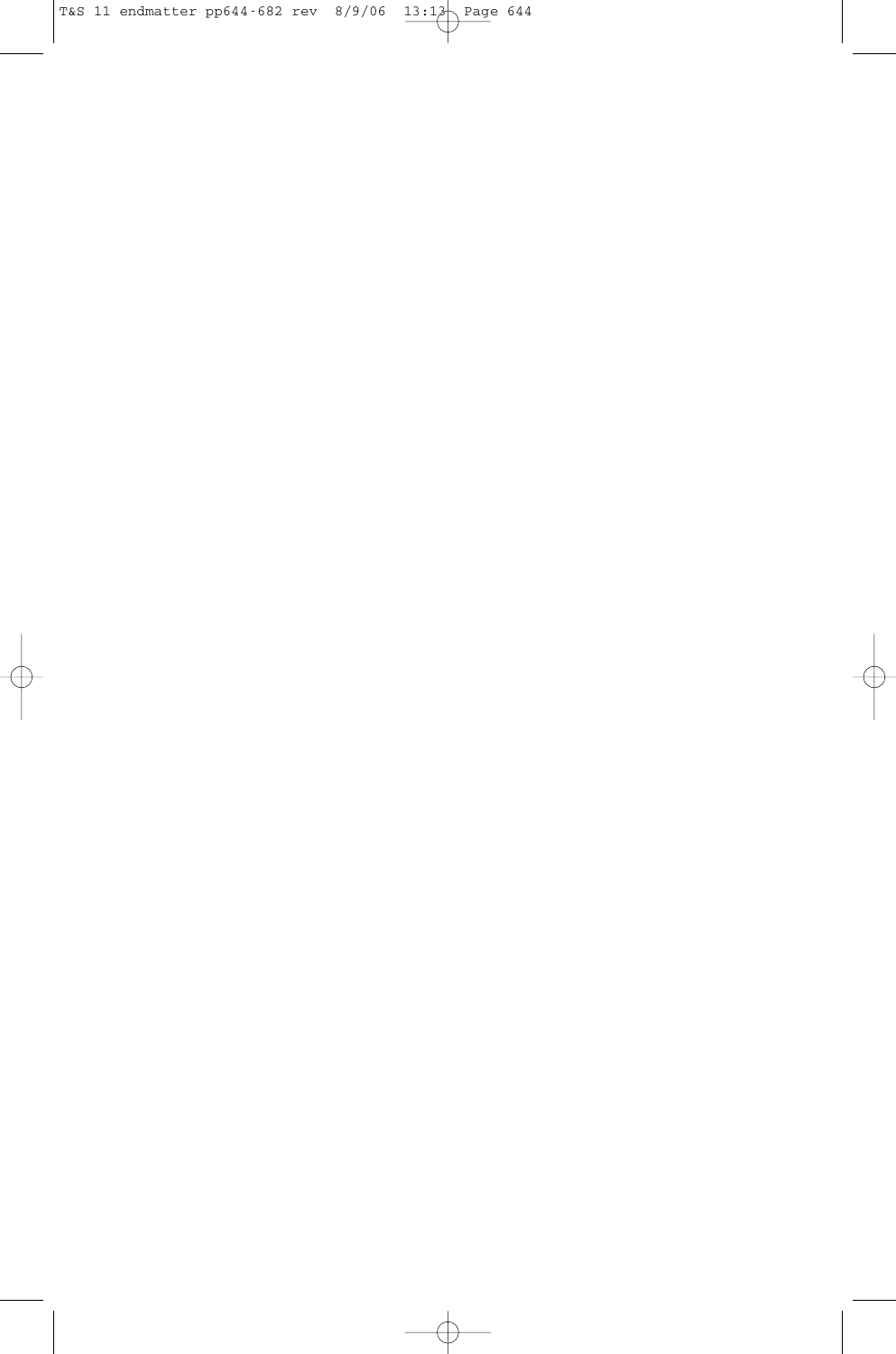# **Copyright Information**

The Archbishops' Council of the Church of England and the other copyright owners and administrators of texts included in *Common Worship:Times and Seasons* have given permission for the use of their material in local reproductions on a non-commercial basis which comply with the conditions for reproductions for local use set out in the Archbishops' Council's booklet, *A Brief Guide to Liturgical Copyright*. This is available from:

www.cofe.anglican.org/commonworship

A reproduction which meets the conditions stated in that booklet may be made without an application for copyright permission or payment of a fee, but the following copyright acknowledgement must be included:

*Common Worship:Times and Seasons*, material from which is included in this service, is copyright © The Archbishops' Council 2006.

Permission must be obtained in advance for any reproduction which does not comply with the conditions set out in *A Brief Guide to Liturgical Copyright*. Applications for permission should be addressed to:

The Copyright Administrator The Archbishops' Council Church House Great Smith Street London SW1P 3NZ Telephone: 020 7898 1451 Fax: 020 7898 1449 Email: copyright@c-of-e.org.uk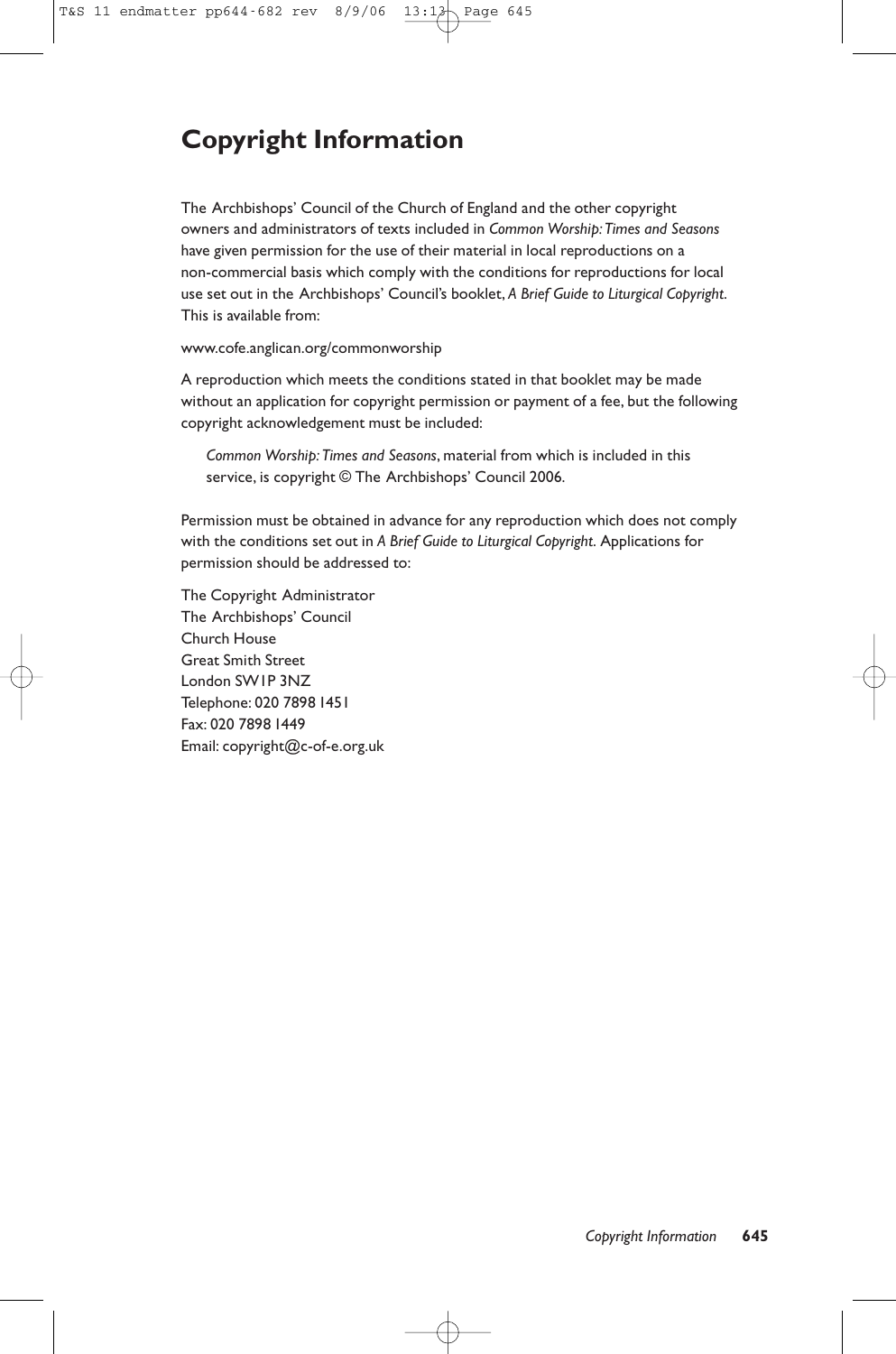## **Acknowledgements**

*The publisher gratefully acknowledges permission to reproduce copyright material in this book. Every effort has been made to trace and contact copyright holders. If there are any inadvertent omissions we apologize to those concerned and undertake to include suitable acknowledgements in all future editions.*

### *An asterisk \* indicates that a prayer has been adapted.*

Published sources include the following:

The Archbishops' Council of the Church of England: *Common Worship: Services and Prayers for the Church of England*, *Common Worship: President's Edition*, *Common Worship: Pastoral Services*, *Common Worship: Christian Initiation*, *Common Worship: Collects and Post Communions* all of which are copyright © The Archbishops' Council of the Church of England.

Cambridge University Press: extracts (and adapted extracts) from *The Book of Common Prayer*, the rights in which are vested in the Crown, are reproduced by permission of the Crown's Patentee, Cambridge University Press.

The Division of Christian Education of the National Council of Churches in the USA: Scripture quotations from The New Revised Standard Version of the Bible, copyright © 1989 by the Division of Christian Education of the National Council of Churches in the USA. Used by permission. All rights reserved.

The English Language Liturgical Consultation: English translation of The Lord's Prayer, The Apostles' Creed, Gloria Patri, Nunc dimittis, prepared by the English Language Liturgical Consultation, based on (or excerpted from) *Praying Together* © ELLC,1988.

#### *Thanks are also due to the following for permission to reproduce copyright material:*

The General Synod of the Anglican Church of Canada: **Adv.J***4*, **Chr.R***2*, **Epi.K***1*, **Epi.L***4*, **Epi.L***7*, **EpM/K***2*, **EpM.N***1*, **EpM.Q***1*, **Lnt.H***1*, **Lnt.K***1*, **Lnt.K***2*, **Lnt.L***2*, **Eas.H***1*, **Eas.K***1*, **Eas.K***3*(end\*), **Asc.K***1*, **Asc.L***3*, **Asc.P***2*, **CC.L***3*, **DF.H***1*, **Cre.R***1*, prayers 'Restore us O Lord God of hosts' (p. 48), 'God our Father, whose word' (p. 86), 'Gracious God' (p.165), 'We break the bread of life' (pp.180 and 202), 'Merciful Father, turn us from sin to faithfulness' (p. 231), 'God of pour pilgrimage' (p. 233), 'Faithful God' (p. 276), 'Lord, we died with you on the cross' (p. 479), 'Faithful God, who fulfilled the promises of Easter' (p. 500), 'Great is the Lord' (p. 556), 'I am the Bread of Life' (p. 569), 'God of love' (p. 571) from *The Book of Alternative Services* of the Anglican Church of Canada, copyright © 1985 by the General Synod of the Anglican Church of Canada. Used with permission.

The Anglican Church in Aotearoa, New Zealand and Polynesia: **Epi.K***3*, **Eas.K***2*\*, **Eas.P***6*, **Asa.P***2* from *A New Zealand Prayer Book – He Karikia Mihinare O Aotearoa*.

The Anglican Church of Kenya: prayer 'All our problems' (p. 407) adapted from *Modern Services* (Nairobi: Uzima Press,1991).

Church of the Province of Southern Africa: prayers Almighty God, in Christ you make all things new (pp.188 and 389), 'Most merciful God, who by the death and resurrection of your Son, Jesus Christ' (pp. 254 and 387) based on (or excerpted from) *An Anglican Prayer Book*,1989 © Provincial Trustees of the Church of the Province of Southern Africa. Used by permission.

The Church of Scotland Panel on Worship: **EpU.K***4* adapted from *The Book of Common Order* © The Church of Scotland Panel on Worship.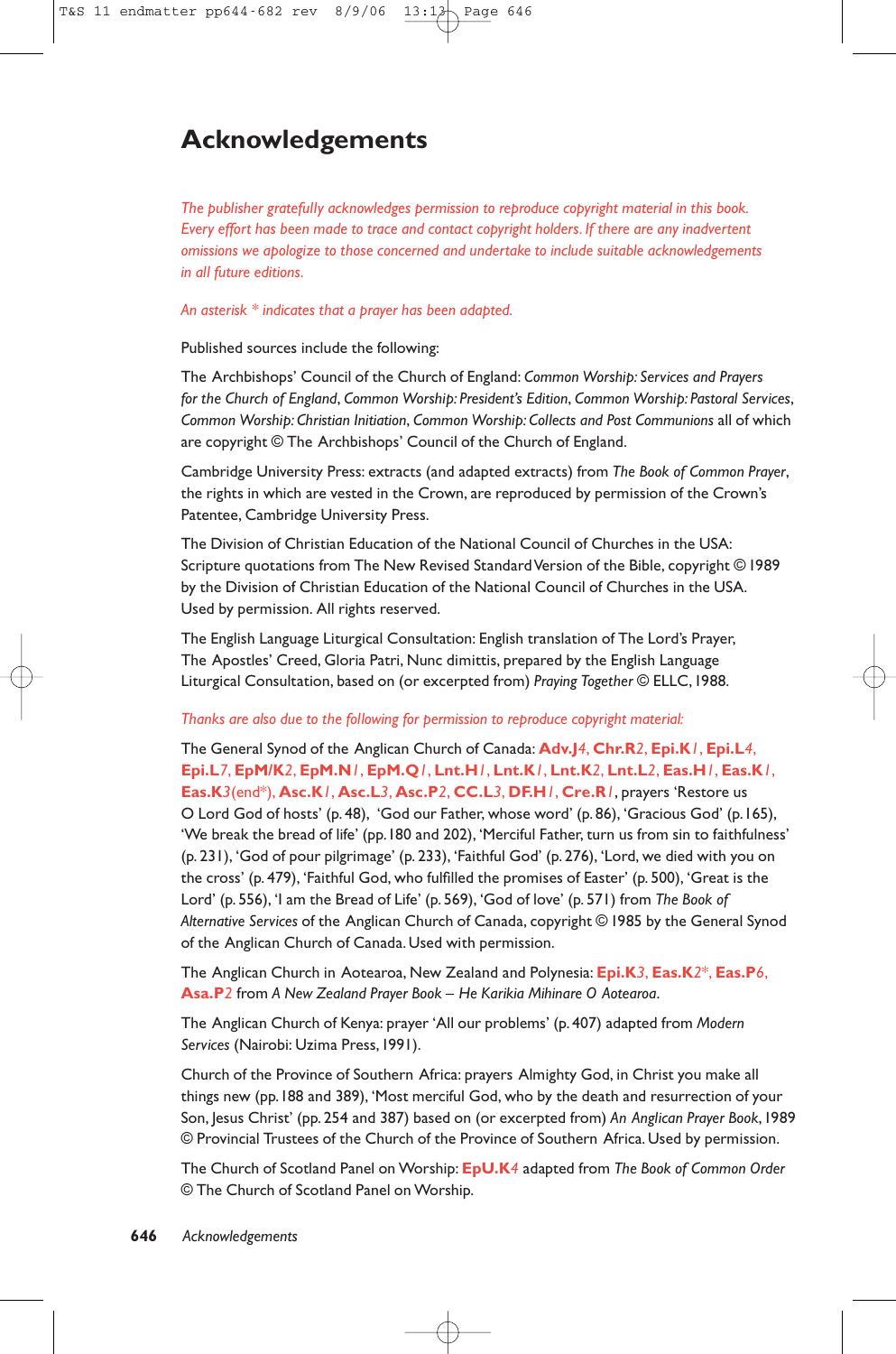Church in Wales Publications: **Epi.P***6*, **Har.P***1*, **Har.P***2* Used by permission.

The Scottish Episcopal Church: absolution (p. 430) adapted or excerpted from *Scottish Liturgy*,1982. Used by permission.

Abingdon Press: Anthem 1 (pp. 310–11) from *Ashes to Fire Supplemental Worship Resources 8*, Abingdon Press,1979.

Augsburg Fortress Publishers: prayer 'Alleluia, Christ is risen' (pp. 420 and 441), Eas.R1 from *Contemporary Worship 5: Services of the Word* © 1975 Augsburg Fortress. Reprinted by permission.

Canterbury Press Norwich: **Eas.M***1* reproduced from Alan Griffiths, *We Give You Thanks and Praise*,1999, by permission of the publisher.

Christian Aid: **Rog.H***2* copyright © Christian Aid/ Janet Morley.

The Continuum International Publishing Group Ltd: **NYr.F***1*, **NYr.F***2*, **Lnt.H***1*(end), **Eas.A***3*, **Asc.A***3*, **Asa.B***1*, prayers 'Do I not fill heaven' (p. 77), 'God, who in generous mercy sent the Holy Spirit' (p. 380), 'Lord God, creator of all' (p. 570), 'Grant to us, Lord God' (p. 570) based on (or excerpted from) David Silk (ed.), *Prayers for Use at the Alternative Services*,1980 © Mowbray, an imprint of The Continuum International Publishing Group Ltd, prayers 'And now we give you thanks' (p. 84 = **Chr.L***4*), 'In the faith of Christ' (p.103), 'To you, O Christ' (p.103), 'O God the Son, highest and holiest' (p.103) from E Milner-White, *After the Third Collect*,1959 © Mowbray, an imprint of The Continuum International Publishing Group Ltd.**Chr.A***3*, **Lnt.A***2* from *In Penitence and Faith:Texts for Use with the Alternative Services*, compiled by David Silk © 1988 Continuum (Mowbray).**CC.N***1*, prayer 'Heavenly Father, whose blessed son was revealed' (p. 377), Post Communion for Ascension Day (p. 479) from C. L. MacDonell, *After Communion*,1985 © Mowbray, an imprint of the Continuum International Publishing Group.**Cre.P***1*, **PS.P***1*, **Lam.P***1*, from *Sarum Missal* © Continuum (Mowbray). Used by permission.

The Episcopal Church in the USA: **Cre.H***1*, prayers 'Hear us, O merciful Father' (p. 571), 'That it may please thee to grant favourable weather' (p. 614), 'Grant favourable weather' (p. 614), O God, heavenly Father' (p. 633) from *The Book of Common Prayer* according to the use of the Episcopal Church of the USA,1979.The ECUSA Prayer Book is not subject to copyright.

The International Commission on English in the Liturgy: **Adv.B***3*, **NYr.B***1*, **Epi.B***2*, **Epi.L***3*, **Epi.M***2*, **EpU.D***2*, **EpU.F***2*, **EpU.J***4*, **EpU.K***2*, **EpU.L***2*\*, **EpU.M***1*\*, **EpU.N***2*, **Lnt.L***3*, **Lnt.M***1*, **Eas.B***1*, **Eas.L***4*, **Asc.M***1*, **CC.B***2*, **CC.L***4*, **CC.M***1*\*, **Cre.L***2*, **Har.L***1*, prayers 'All glory and honour be yours' (p. 84), 'Lord, you fulfilled the hope of Simeon and Anna' (p. 207), Eucharistic Prayers (pp.179, 478 and 568), based on (or excerpted from) The Roman Missal © International Commission on English in the Liturgy 1973. Used by permission.

The Church of Ireland: Post Communion (p. 276) adapted or excerpted from *The Alternative Prayer Book*,1984. Reproduced by permission.

Jubilate Hymns: prayers 'We believe in God the Father from whom every family' (p.100), Jesus Christ, risen master' (p. 429), 'O King enthroned on high' from *Church Family Worship*, 1986.Words: Michael Perry © Mrs B. Perry/Jubilate Hymns. Used by permission.

The Liturgical Press: **CK.H***1* from Gail Ramshaw (ed.), *Intercessions for the Christian People*,1999.

The Methodist Publishing House: prayers from the Covenant service (pp.108–12) and 'We than you Lord' (pp. 257 and 479) from *The Methodist Worship Book* © 1999 Trustees for Methodist Church Purposes. Used by permission of The Methodist Publishing House.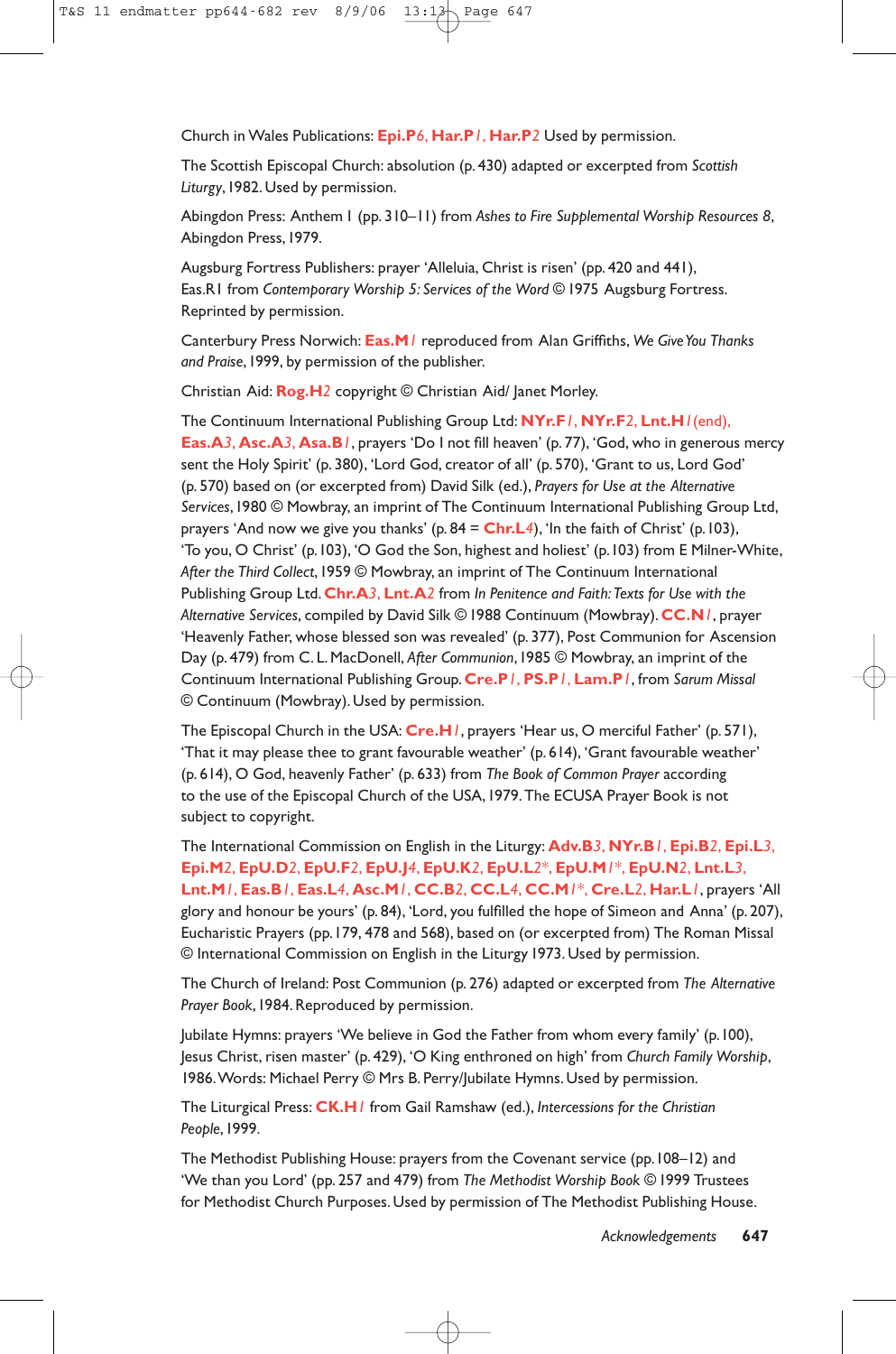Oxford University Press: **TS.N***1*, Collect for the Baptism of Christ\* (pp.173 and 189), prayer 'Almighty God, you have created the heavens and the earth' (p. 376) from *The Book of Common Worship of the Church of South India*. Used by permission.

The European Province of the Society of St Francis: **Chr.R***5* from *Celebrating Common Prayer* © The Society of St Francis European Province 1992 and 1996. Used by permission.

The Revd Kenneth Carveley: **Cre.B***3*, **Har.H***2*, prayer 'Let us give thanks to God' (p. 625).

The Children's Society: **Chr.H***6*.

Christ Church, Oxford; Bidding Prayer I (p. 44).

Church Literature Association: 'God, our Father, on this night' (pp. 77 and 102), 'The kings, Lord brought myrrh, frankincense and gold' (p.104), 'Lord, by the song of the angels' (p.104).

Churches Together in Britain and Ireland: An Order of Service for remembrance Sunday (p. 575). Used with permission.

Diane Craven: Prayers for Advent (pp. 51–5), copyright © D. J. Craven 2004.

Holy Trinity Church, Wealdstone: Thanksgiving 2 (p. 98) copyright © PCC Holy Trinity Wealdstone.

Gregory Jenks: Exsultet modern variant (pp. 416–17) from *Easter Eve* 1999.

The Dean of King's College, Cambridge: Bidding Prayer 1 (p. 88).

The Venerable Trevor Lloyd: **Lnt.H***2*, **Pas.H***3*, **TS.A***2*, **TS.H***1*, **DF.A***1* from *Enriching the Christian Year*, SPCK 1993, © Trevor Lloyd.

The Revd S. A. J. Mitchell SSC: **Epi.M***1*.

The Very Revd Michael Perham: **Asa.P***3*, prayers 'Today the wise men knelt (p.164\*), Father, here we bring to an end' (p. 204\*) from *The Promise of His Glory*, Church House Publishing,1991.**Chr.H***2*, **Epi.A***2*, **Pas.H***2*\*, **Asc.R***1*, **TS.B***1*, **TS.B***2*, **TS.P***3*, **CC.H***1*, **CC.P***2*, **CC.P***3*, **CC.R***1*, **DF.B***1*, **DF.P***1*, **DF.Q***1*, **BS.R***1*, **Har.H***1*, prayers 'God the Father, by whose love' (p. 370), 'Jesus Christ, great high priest' (p. 475), Extended Preface for Pentecost (p. 499) from *Enriching the Christian Year*, SPCK 1993 © Michael Perham.

Portsmouth Cathedral: Adv.B1, Bidding Prayer 2 (p. 44\*), Acclamation at the presentation of the gifts (p.163), prayers 'Lord God, the springing source of everlasting light' (pp. 203 and 206), 'Blessed are you, Lord our God' (p. 205).

St George's, Oakdale: Bidding Prayer 3 (p. 45).

The Rt Revd David Stancliffe: **Epi.B***3*, **Asc.B***1*, **CC.B***1*, **Cre.B***1*.

Nicholas Stebbing CR: **Asc.A***4*, **Asc.B***2*.

The Rt Revd Kenneth Stevenson for Holy Trinity, Guildford: **Asc.H***1*\*, prayer 'Generous God' (p. 497).

The Revd John Townend: **TS.A***2*.

The Revd Michael Vasey: prayer 'blessed are you sovereign God' (p. 501) copyright © Michael Vasey 1990.

Trustees of Westcott House, Cambridge: **DF.N***1*.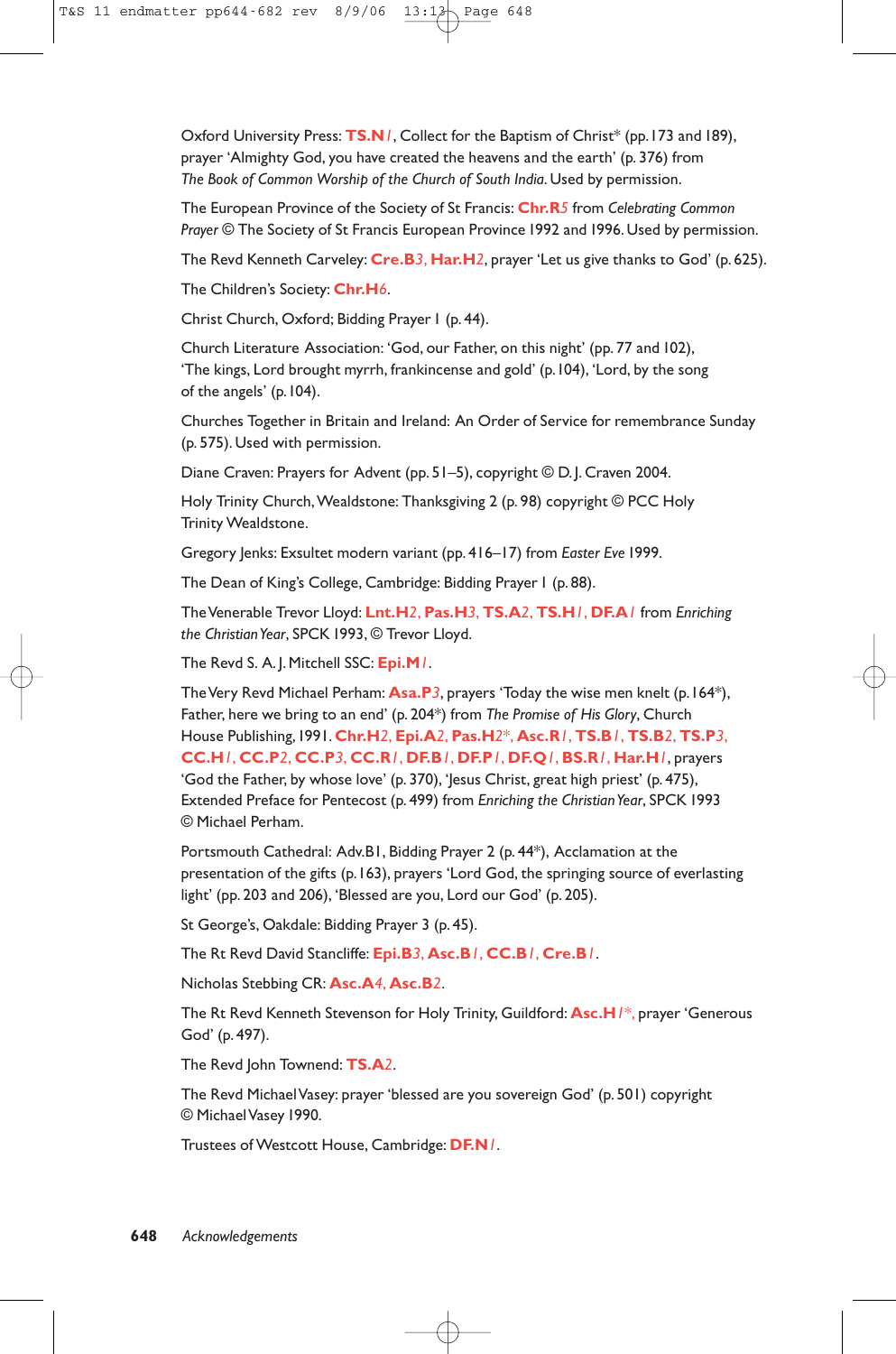# **Sources and Copyright Holders of Seasonal Material**

† denotes texts that are authorized pursuant to Canon B 2 of the Canons of the Church of England for use until further resolution of the General Synod. (The other texts have been commended by the House of Bishops of the General Synod for use by the minister in exercise of his or her discretion under Canon B 5 of the Canons of the Church of England.) \* indicates that the text has been adapted.

|     | Code            | <b>Source</b>                                    | Copyright holder                                                                           |
|-----|-----------------|--------------------------------------------------|--------------------------------------------------------------------------------------------|
| Adv | A/t             | Common Worship                                   | Archbishops' Council                                                                       |
|     | A <sub>2</sub>  | <b>Times and Seasons</b>                         | Archbishops' Council                                                                       |
|     | A <sub>3</sub>  | <b>Times and Seasons</b>                         | Archbishops' Council                                                                       |
|     | BI.             | Promise of His Glory                             | Portsmouth Cathedral                                                                       |
|     | <b>B2</b>       | <b>Times and Seasons</b>                         | Archbishops' Council                                                                       |
|     | <b>B</b> 3      | Promise of His Glory                             | International Commission on English<br>in the Liturgy (ICEL)                               |
|     | G/t             | Common Worship                                   | Archbishops' Council                                                                       |
|     | H I             | Promise of His Glory                             | Archbishops' Council                                                                       |
|     | H <sub>2</sub>  | Common Worship: Daily Prayer                     | Archbishops' Council                                                                       |
|     |                 | Promise of His Glory                             | Scottish Prayer Book 1929                                                                  |
|     | J/t             | Common Worship                                   | Archbishops' Council                                                                       |
|     | 12              | New Patterns for Worship H1                      | Freely available                                                                           |
|     | J3              | New Patterns for Worship H12                     | Freely available                                                                           |
|     | 4               | New Patterns for Worship H13                     | Anglican Church of Canada                                                                  |
|     | K l             | Promise of His Glory                             | Archbishops' Council                                                                       |
|     | $K2+$           | Common Worship                                   | Archbishops' Council                                                                       |
|     | $K3+$           | Common Worship                                   | Archbishops' Council                                                                       |
|     | $L$ /†          | Common Worship                                   | Archbishops' Council                                                                       |
|     | L2              | New Patterns for Worship G19                     | Archbishops' Council                                                                       |
|     | L3              | Common Worship (President's)                     | Archbishops' Council                                                                       |
|     | L4              | New Patterns for Worship G93                     | Archbishops' Council                                                                       |
|     | L <sub>5</sub>  | New Patterns for Worship G94                     | Archbishops' Council                                                                       |
|     | M/t             | Common Worship                                   | Archbishops' Council                                                                       |
|     | M2 <sub>1</sub> | Common Worship                                   | Archbishops' Council                                                                       |
|     | $P$ / $\dagger$ | Common Worship                                   | Archbishops' Council                                                                       |
|     | P <sub>2</sub>  | New Patterns for Worship 174                     | Freely available                                                                           |
|     | P3              | Common Worship (President's)                     | Archbishops' Council                                                                       |
|     | P <sub>4</sub>  | Common Worship (President's)                     | Archbishops' Council                                                                       |
|     | P <sub>5</sub>  | Common Worship: Daily Prayer                     | Archbishops' Council                                                                       |
|     | Q               | <b>Times and Seasons</b>                         | Archbishops' Council                                                                       |
|     | S1              | Authorized Version of the Bible*                 | Crown (Cambridge University Press [CUP])                                                   |
|     | S <sub>2</sub>  | Authorized Version of the Bible                  | Crown (CUP)                                                                                |
|     | S <sub>3</sub>  | Revised Standard Version of the Bible            | Division of Christian Education<br>of the National Council of Churches<br>(NCC) in the USA |
|     | S <sub>4</sub>  | Common Worship Psalter                           | Archbishops' Council                                                                       |
|     | S <sub>5</sub>  | Revised Standard Version of the Bible            | Division of Christian Education<br>of the NCC in the USA                                   |
|     | S6              | The New Revised Standard<br>Version of the Bible | Division of Christian Education<br>of the NCC in the USA                                   |
|     | S7              | Authorized Version of the Bible                  | Crown (CUP)                                                                                |
|     | S8              | Authorized Version of the Bible                  | Crown (CUP)                                                                                |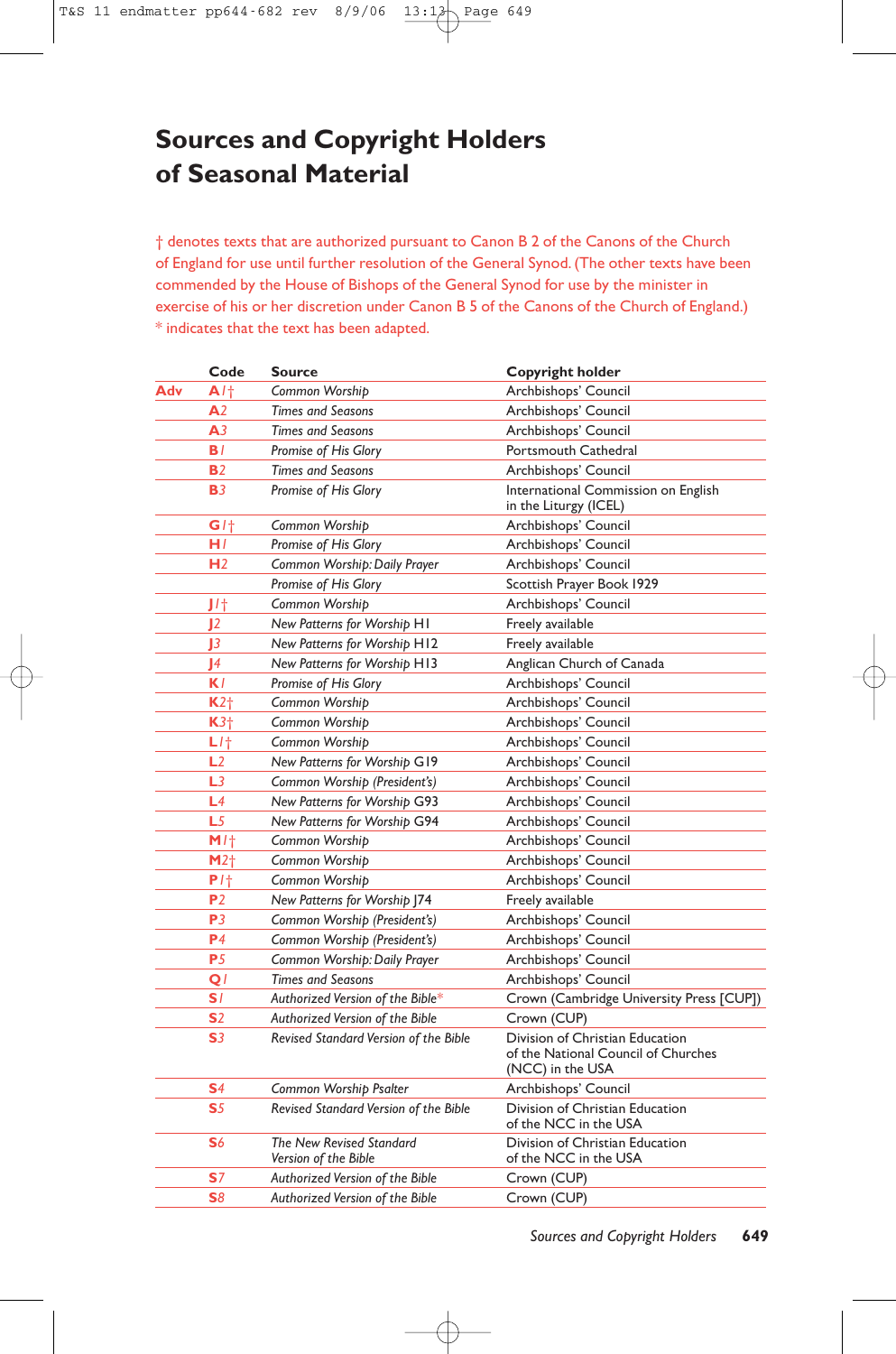| $_{\rm Chr}$ | $A$ / $\dagger$   | Common Worship                                           | Archbishops' Council                                     |
|--------------|-------------------|----------------------------------------------------------|----------------------------------------------------------|
|              | A <sub>2</sub>    | Promise of His Glory                                     | Archbishops' Council                                     |
|              | A3                | <b>New Patterns for Worship B24</b>                      | Continuum (Mowbray)                                      |
|              | A4                | New Patterns for Worship B8                              | Archbishops' Council                                     |
|              | A <sub>5</sub>    | New Patterns for Worship B10                             | Archbishops' Council                                     |
|              | BI.               | <b>Times and Seasons</b>                                 | Archbishops' Council                                     |
|              | <b>B2</b>         | <b>Times and Seasons</b>                                 | Archbishops' Council                                     |
|              | C <sub>1</sub>    | Common Worship                                           | Archbishops' Council                                     |
|              | DI                | <b>Times and Seasons</b>                                 | Archbishops' Council                                     |
|              | E/†               | Common Worship                                           | Archbishops' Council                                     |
|              | $E2$ <sup>+</sup> | Common Worship                                           | Archbishops' Council                                     |
|              | G/t               | Common Worship                                           | Archbishops' Council                                     |
|              | HI.               | New Patterns for Worship F53*                            | Archbishops' Council                                     |
|              | H <sub>2</sub>    | New Patterns for Worship F55*                            | Michael Perham                                           |
|              | H3                | Promise of His Glory                                     | Archbishops' Council                                     |
|              | H4                | <b>Times and Seasons</b>                                 | Archbishops' Council                                     |
|              | H <sub>5</sub>    | <b>Times and Seasons</b>                                 | Archbishops' Council                                     |
|              | H6                | <b>Times and Seasons</b>                                 | Children's Society                                       |
|              | J/t               | Common Worship                                           | Archbishops' Council                                     |
|              | 12                | <b>Times and Seasons</b>                                 | Archbishops' Council                                     |
|              | K l               | <b>Times and Seasons</b>                                 | Archbishops' Council                                     |
|              | $L$ / $\dagger$   | Common Worship                                           | Archbishops' Council                                     |
|              | L <sub>2</sub>    | Common Worship (President's)                             | Archbishops' Council                                     |
|              | L <sub>3</sub>    | New Patterns for Worship G101                            | Archbishops' Council                                     |
|              | L4                | Promise of His Glory                                     | Continuum (Mowbray)                                      |
|              | L5                | Common Worship (President's)                             | Archbishops' Council                                     |
|              | L6                |                                                          |                                                          |
|              | M/                | Common Worship (President's)<br><b>Times and Seasons</b> | Archbishops' Council                                     |
|              | $P$ / $\dagger$   |                                                          | Archbishops' Council                                     |
|              | P <sub>2</sub>    | Common Worship                                           | Archbishops' Council                                     |
|              | P3                | Common Worship (President's)                             | Freely available                                         |
|              | P <sub>4</sub>    | Common Worship (President's)                             | Archbishops' Council                                     |
|              |                   | Common Worship (President's)                             | Archbishops' Council                                     |
|              | P <sub>5</sub>    | New Patterns for Worship   14                            | Archbishops' Council                                     |
|              | P6                | New Patterns for Worship J75*                            | Archbishops' Council                                     |
|              | P <sub>7</sub>    | New Patterns for Worship J62                             | Archbishops' Council                                     |
|              | P8                | New Patterns for Worship J68                             | Archbishops' Council                                     |
|              | R/                | <b>Times and Seasons</b>                                 | Archbishops' Council                                     |
|              | R <sub>2</sub>    | Promise of His Glory                                     | Anglican Church of Canada                                |
|              | R <sub>3</sub>    | Common Worship                                           | Archbishops' Council                                     |
|              | R4                | Promise of His Glory                                     | Revised Standard Version                                 |
|              | R <sub>5</sub>    | <b>Celebrating Common Prayer</b>                         | Society of Saint Francis                                 |
|              | R6                | Common Worship: Daily Prayer                             | Archbishops' Council                                     |
|              | S I               | Revised Standard Version of the Bible                    | Division of Christian Education<br>of the NCC in the USA |
|              | S2                | The New Revised Standard Version<br>of the Bible*        | Division of Christian Education<br>of the NCC in the USA |
|              | S3                | The New Revised Standard Version<br>of the Bible         | Division of Christian Education<br>of the NCC in the USA |
|              | S4                | Authorized Version of the Bible                          | Crown (CUP)                                              |
|              | S5                | The New Revised Standard Version<br>of the Bible $*$     | Division of Christian Education<br>of the NCC in the USA |
| NYr          | A۱                | <b>Times and Seasons</b>                                 | Archbishops' Council                                     |
|              | B I               | Promise of His Glory                                     | ICEL                                                     |
|              | FΙ                | Promise of His Glory                                     | Continuum (Mowbray)                                      |
|              | F2                | Promise of His Glory                                     | Continuum (Mowbray)                                      |
|              |                   |                                                          |                                                          |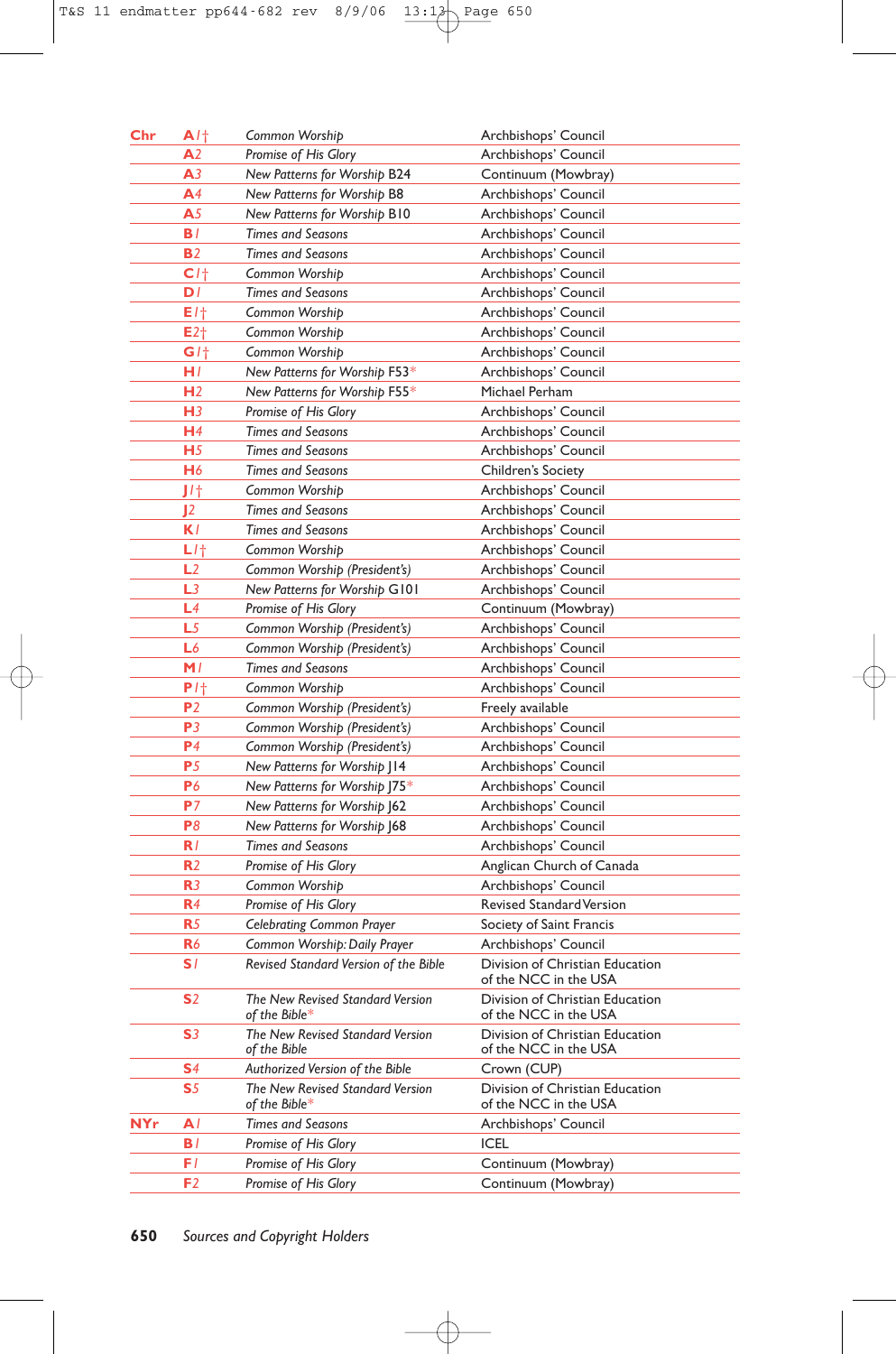| <b>NYr</b> | F3              | <b>Promise of His Glory</b>                      | Archbishops' Council                                      |
|------------|-----------------|--------------------------------------------------|-----------------------------------------------------------|
|            | G/              | <b>Times and Seasons</b>                         | Archbishops' Council                                      |
|            | H/              | New Patterns for Worship F71                     | Archbishops' Council                                      |
|            | J/t             | Common Worship                                   | Archbishops' Council                                      |
|            | K/t             | Common Worship                                   | Archbishops' Council                                      |
|            | LI              | <b>Times and Seasons</b>                         | Archbishops' Council                                      |
|            | P <sub>I</sub>  | New Patterns for Worship J62                     | Archbishops' Council                                      |
|            | P <sub>2</sub>  | New Patterns for Worship J68                     | Archbishops' Council                                      |
|            | P3              | New Patterns for Worship J8                      | Archbishops' Council                                      |
|            | P <sub>4</sub>  | New Patterns for Worship J33                     | Archbishops' Council                                      |
|            | R/              | <b>Times and Seasons</b>                         | Archbishops' Council                                      |
|            | S I             | The New Revised Standard Version                 | Division of Christian Education<br>of the NCC in the USA  |
|            | <b>S</b> 2      | The New Revised Standard Version<br>of the Bible | Division of Christian Education<br>of the NCC in the USA  |
|            | S3              | Revised Standard Version of the Bible*           | Division of Christian Education<br>of the NCC in the USA  |
|            | S <sub>4</sub>  | The New Revised Standard Version<br>of the Bible | Division of Christian Education<br>of the NCC in the USA  |
|            | S <sub>5</sub>  | The New Revised Standard Version<br>of the Bible | Division of Christian Education<br>of the NCC in the USA  |
|            | S6              | The New Revised Standard Version<br>of the Bible | Division of Christian Education<br>of the NCC in the USA  |
| Epi        | A/t             | Common Worship                                   | Archbishops' Council                                      |
|            | ${\bf A}2$      | <b>Enriching the Christian Year</b>              | Michael Perham                                            |
|            | A <sub>3</sub>  | The New Revised Standard Version<br>of the Bible | Division of Christian Education<br>of the NCC in the USA  |
|            | B/t             | Common Worship                                   | Archbishops' Council                                      |
|            | <b>B2</b>       | Promise of His Glory                             | <b>ICEL</b>                                               |
|            | $B3+$           | Common Worship                                   | David Stancliffe                                          |
|            | <b>B</b> 4      | <b>Times and Seasons</b>                         | Archbishops' Council                                      |
|            | G/t             | Common Worship                                   | Archbishops' Council                                      |
|            | G <sub>2</sub>  | <b>Times and Seasons</b>                         | Archbishops' Council                                      |
|            | G <sub>3</sub>  | <b>Times and Seasons</b>                         | Archbishops' Council                                      |
|            | $G4\dagger$     | Common Worship                                   | Archbishops' Council                                      |
|            | G <sub>5</sub>  | <b>Times and Seasons</b>                         | Archbishops' Council                                      |
|            | HI.             | New Patterns for Worship F68*                    | Archbishops' Council                                      |
|            | H <sub>2</sub>  | New Patterns for Worship F65*                    | Archbishops' Council                                      |
|            | H <sub>3</sub>  | New Patterns for Worship F72*                    | Archbishops' Council                                      |
|            | H <sub>4</sub>  | <b>Times and Seasons</b>                         | Archbishops' Council                                      |
|            | H <sub>5</sub>  | Promise of His Glory*                            | Archbishops' Council                                      |
|            | JI†             | Common Worship                                   | Archbishops' Council                                      |
|            | J2              | <b>Promise of His Glory</b>                      | Archbishops' Council                                      |
|            | $J3+$           | Common Worship                                   | Archbishops' Council                                      |
|            | J4 <sub>†</sub> | Common Worship                                   | Archbishops' Council                                      |
|            | J5 <sub>†</sub> | Common Worship                                   | Archbishops' Council                                      |
|            | J6              | The New Revised Standard Version<br>of the Bible | Division of Christian Education<br>of the NCC in the USA  |
|            | KI.             | <b>Book of Alternative Services</b>              | Anglican Church of Canada                                 |
|            | K <sub>2</sub>  | <b>Times and Seasons</b>                         | Archbishops' Council                                      |
|            | K3              | New Zealand Prayer Book                          | Anglican Church in Aotearoa,<br>New Zealand and Polynesia |
|            | <b>K</b> 4      | <b>Times and Seasons</b>                         | Archbishops' Council                                      |
|            | $L$ / $\dagger$ | Common Worship                                   | Archbishops' Council                                      |
|            | L2              | <b>Times and Seasons</b>                         | Archbishops' Council                                      |
|            | L3              | New Patterns for Worship G104                    | ICEL                                                      |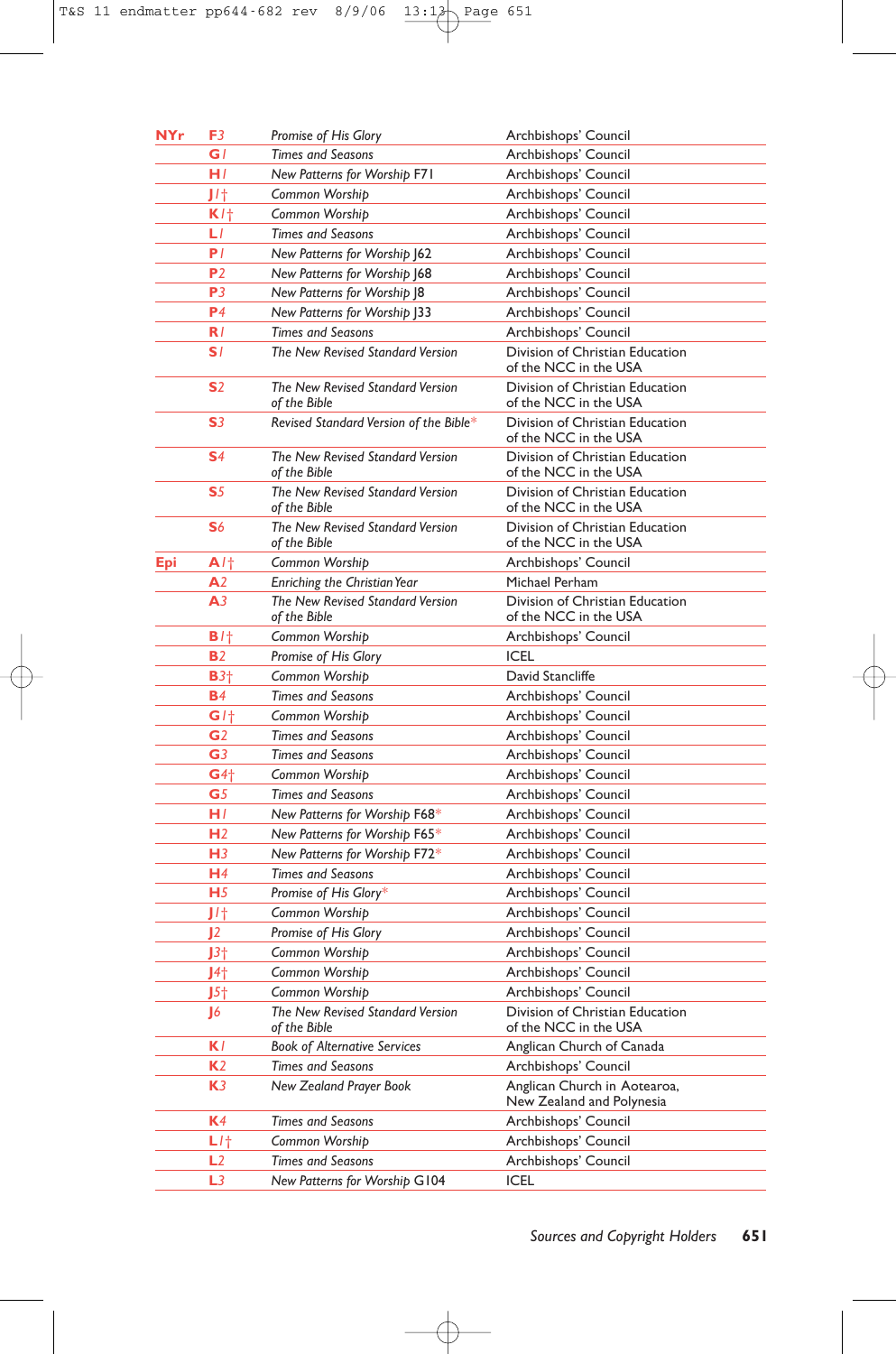| Epi | L4              | Promise of His Glory                             | Anglican Church of Canada                                |
|-----|-----------------|--------------------------------------------------|----------------------------------------------------------|
|     | L5              | <b>Times and Seasons</b>                         | Archbishops' Council                                     |
|     | L6              | <b>Times and Seasons</b>                         | Archbishops' Council                                     |
|     | L7              | Promise of His Glory                             | Anglican Church of Canada                                |
|     | L8 <sub>†</sub> | Common Worship                                   | Archbishops' Council                                     |
|     | L9              | <b>Times and Seasons</b>                         | Archbishops' Council                                     |
|     | LIO             | Promise of His Glory                             | Archbishops' Council                                     |
|     | M/t             | Common Worship                                   | S. A. J. Mitchell                                        |
|     | M <sub>2</sub>  | Promise of His Glory*                            | <b>ICEL</b>                                              |
|     | M3 <sub>†</sub> | Common Worship                                   | Archbishops' Council                                     |
|     | $P$ / $\dagger$ | Common Worship                                   | Archbishops' Council                                     |
|     | P <sub>2</sub>  | Common Worship (President's)                     | Archbishops' Council                                     |
|     | P <sub>3</sub>  | Common Worship (President's)                     | Archbishops' Council                                     |
|     | P <sub>4</sub>  | Common Worship (President's)                     | Archbishops' Council                                     |
|     | P5              | New Patterns for Worship J58                     | Archbishops' Council                                     |
|     | P6              | <b>Times and Seasons</b>                         | Church in Wales                                          |
|     | P7 <sub>†</sub> | Common Worship                                   | Archbishops' Council                                     |
|     | S1              | The New Revised Standard Version                 | Division of Christian Education                          |
|     |                 | of the Bible                                     | of the NCC in the USA                                    |
|     | S <sub>2</sub>  | The New Revised Standard Version<br>of the Bible | Division of Christian Education<br>of the NCC in the USA |
|     | S <sub>3</sub>  | Common Worship Psalter                           | Archbishops' Council                                     |
|     | S <sub>4</sub>  | The New Revised Standard Version<br>of the Bible | Division of Christian Education<br>of the NCC in the USA |
|     | S <sub>5</sub>  | The New Revised Standard Version<br>of the Bible | Division of Christian Education<br>of the NCC in the USA |
|     | S6              | The New Revised Standard Version<br>of the Bible | Division of Christian Education<br>of the NCC in the USA |
|     | S7              | The New Revised Standard Version<br>of the Bible | Division of Christian Education<br>of the NCC in the USA |
|     | S8              | Authorized Version of the Bible*                 | Crown (CUP)                                              |
|     | S <sub>9</sub>  | Common Worship*                                  | English Language Liturgical Consultation                 |
| EpU | A۱              | Promise of His Glory                             | Archbishops' Council                                     |
|     | A2              | Promise of His Glory                             | Archbishops' Council                                     |
|     | A <sub>3</sub>  | Promise of His Glory*                            | Archbishops' Council                                     |
|     | BI.             | <b>Times and Seasons</b>                         | Archbishops' Council                                     |
|     | <b>B2</b>       | <b>Times and Seasons</b>                         | Archbishops' Council                                     |
|     | CI.             | Promise of His Glory                             | Archbishops' Council                                     |
|     | DI              | <b>Times and Seasons</b>                         | Archbishops' Council                                     |
|     | D <sub>2</sub>  | Promise of His Glory                             | Continuum (Mowbray)                                      |
|     | F/t             | Common Worship (President's)                     | Archbishops' Council                                     |
|     | $F2\dagger$     | Common Worship (President's)                     | ICEL                                                     |
|     | GI              | Times and Seasons                                | Archbishops' Council                                     |
|     | G <sub>2</sub>  | <b>Times and Seasons</b>                         | Archbishops' Council                                     |
|     | G <sub>3</sub>  | <b>Times and Seasons</b>                         | Archbishops' Council                                     |
|     | HI.             | Promise of His Glory                             | <b>British Council of Churches</b>                       |
|     | П               | Promise of His Glory                             | Archbishops' Council                                     |
|     | 12              | Promise of His Glory                             | Archbishops' Council                                     |
|     | $J3+$           | Common Worship                                   | Archbishops' Council                                     |
|     | J4              | <b>Roman Missal</b>                              | <b>ICEL</b>                                              |
|     | K/t             | Common Worship                                   | Archbishops' Council                                     |
|     | <b>K2</b>       | Roman Missal*                                    | <b>ICEL</b>                                              |
|     | K3              | Promise of His Glory                             | Archbishops' Council                                     |
|     | K4              | <b>Book of Common Order</b>                      | Panel on Worship, Church of Scotland                     |
|     | LI.             | Common Worship (President's)                     | Archbishops' Council                                     |
|     |                 |                                                  |                                                          |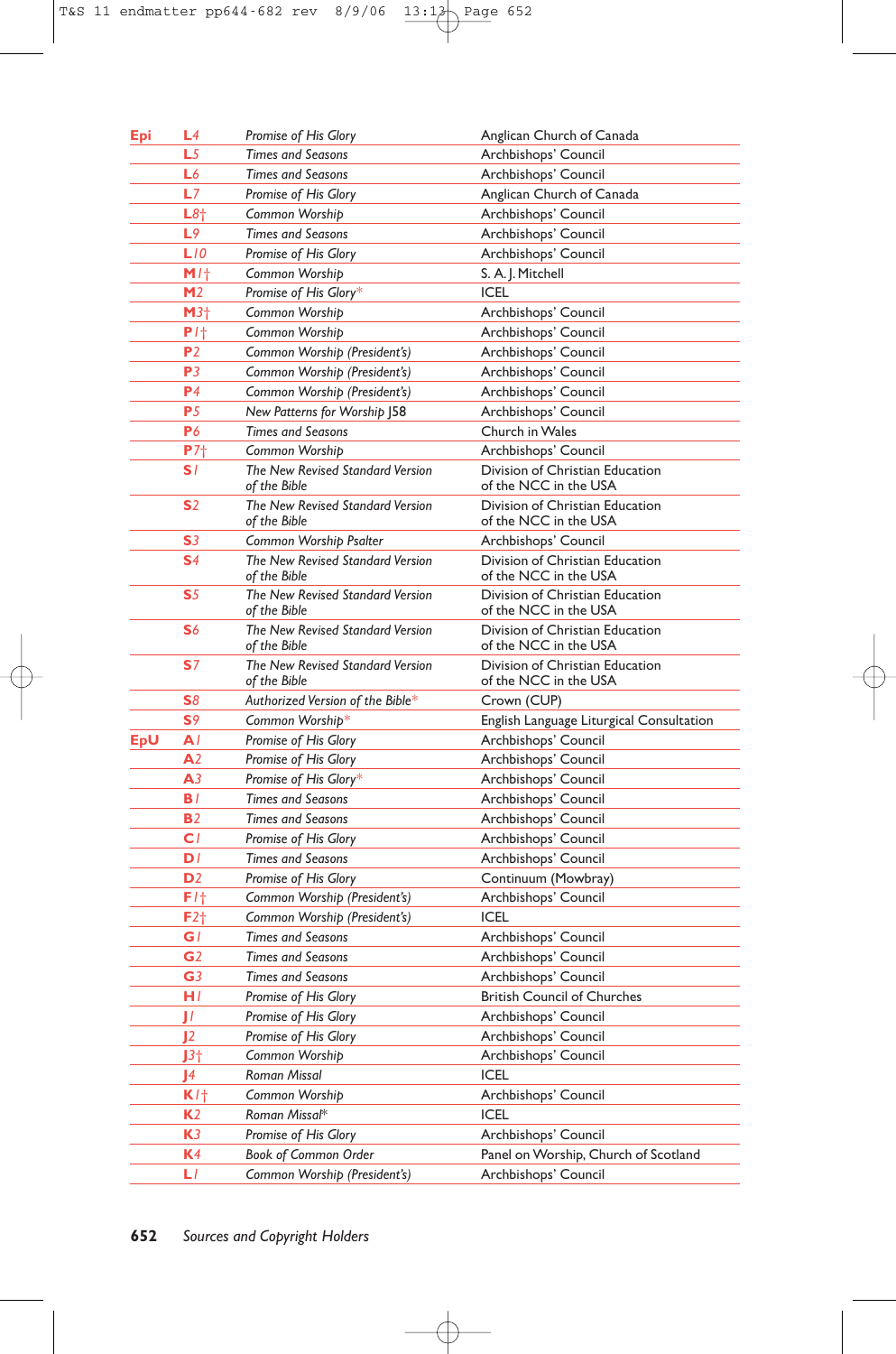| EpU | L2             | Roman Missal*                                    | ICEL                                                     |
|-----|----------------|--------------------------------------------------|----------------------------------------------------------|
|     | M/             | Roman Missal*                                    | <b>ICEL</b>                                              |
|     | N/t            | Common Worship (President's)                     | Freely available                                         |
|     | N <sub>2</sub> | Roman Missal                                     | <b>ICEL</b>                                              |
|     | PI.            | Promise of His Glory                             | Archbishops' Council                                     |
|     | Q1             | <b>Times and Seasons</b>                         | Archbishops' Council                                     |
|     | R/             | <b>Times and Seasons</b>                         | Archbishops' Council                                     |
|     | R <sub>2</sub> | <b>Times and Seasons</b>                         | Archbishops' Council                                     |
|     | R <sub>3</sub> | Common Worship                                   | Archbishops' Council                                     |
|     | S1             | The New Revised Standard Version<br>of the Bible | Division of Christian Education<br>of the NCC in the USA |
|     | S <sub>2</sub> | The New Revised Standard Version<br>of the Bible | Division of Christian Education<br>of the NCC in the USA |
|     | S <sub>3</sub> | The New Revised Standard Version<br>of the Bible | Division of Christian Education<br>of the NCC in the USA |
|     | S <sub>4</sub> | The New Revised Standard Version<br>of the Bible | Division of Christian Education<br>of the NCC in the USA |
|     | S5             | The New Revised Standard Version<br>of the Bible | Division of Christian Education<br>of the NCC in the USA |
| EpM | A۱             | Promise of His Glory                             | Archbishops' Council                                     |
|     | A <sub>2</sub> | Promise of His Glory                             | Archbishops' Council                                     |
|     | A <sub>3</sub> | <b>Times and Seasons</b>                         | Archbishops' Council                                     |
|     | BI.            | Promise of His Glory                             | Archbishops' Council                                     |
|     | <b>B2</b>      | <b>Times and Seasons</b>                         | Archbishops' Council                                     |
|     | F1†            | Common Worship (President's)                     | Archbishops' Council                                     |
|     | F <sub>2</sub> | Alternative Service Book 1980*                   | Archbishops' Council                                     |
|     | G l            | <b>Times and Seasons</b>                         | Archbishops' Council                                     |
|     | G <sub>2</sub> | <b>Times and Seasons</b>                         | Archbishops' Council                                     |
|     | G <sub>3</sub> | <b>Times and Seasons</b>                         | Archbishops' Council                                     |
|     | H/             | Promise of His Glory*                            | Archbishop's Council                                     |
|     | П              | Promise of His Glory                             | Archbishop's Council                                     |
|     | $\mathbf{I}$   | Promise of His Glory                             | Archbishop's Council                                     |
|     | J3             | Promise of His Glory                             | Archbishop's Council                                     |
|     | KI.            | <b>Times and Seasons</b>                         | Archbishop's Council                                     |
|     | K <sub>2</sub> | <b>Book of Alternative Services</b>              | Anglican Church of Canada                                |
|     | M/             | New Patterns for Worship G81*                    | Archbishops' Council                                     |
|     | M <sub>2</sub> | New Patterns for Worship G86                     | Archbishops' Council                                     |
|     | N/t            | Common Worship (President's)                     | Anglican Church of Canada                                |
|     | QI             | New Patterns for Worship G36/198                 | Anglican Church of Canada                                |
|     | SI.            | The New Revised Standard Version<br>of the Bible | Division of Christian Education<br>of the NCC in the USA |
|     | S <sub>2</sub> | The New Revised Standard Version<br>of the Bible | Division of Christian Education<br>of the NCC in the USA |
|     | S <sub>3</sub> | The New Revised Standard Version<br>of the Bible | Division of Christian Education<br>of the NCC in the USA |
|     | S <sub>4</sub> | Revised Standard Version of the Bible            | Division of Christian Education<br>of the NCC in the USA |
|     | S5             | Common Worship Psalter                           | Archbishops' Council                                     |
|     | S6             | The New Revised Standard Version<br>of the Bible | Division of Christian Education<br>of the NCC in the USA |
|     | S7             | The New Revised Standard Version<br>of the Bible | Division of Christian Education<br>of the NCC in the USA |
|     | S8             | The New Revised Standard Version<br>of the Bible | Division of Christian Education<br>of the NCC in the USA |
|     | S9             | The New Revised Standard Version<br>of the Bible | Division of Christian Education<br>of the NCC in the USA |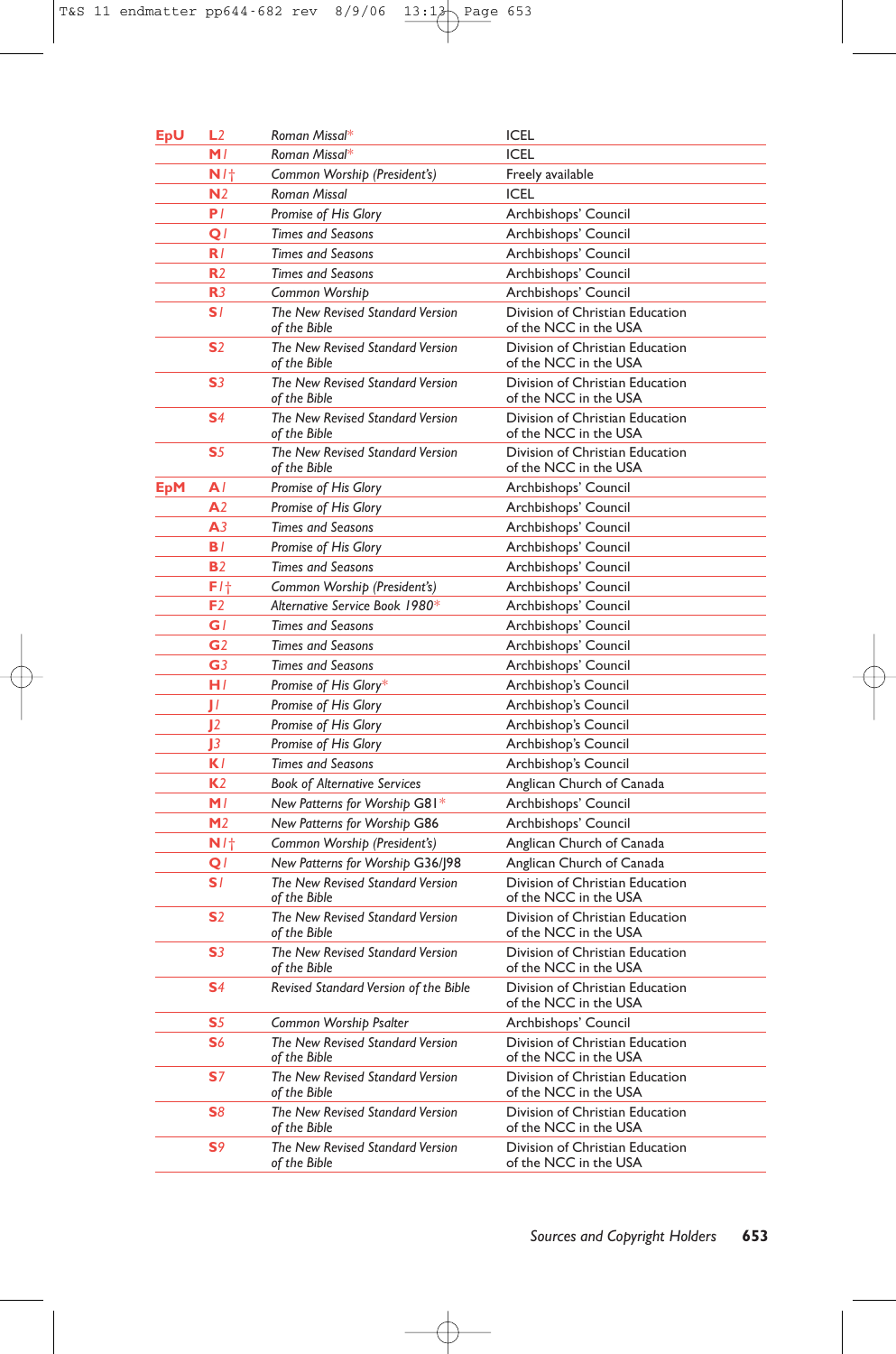| Lnt | A/t               | Common Worship                                              | Archbishops' Council                                     |
|-----|-------------------|-------------------------------------------------------------|----------------------------------------------------------|
|     | A <sub>2</sub>    | In Penitence and Faith (David Silk)                         | Continuum (Mowbray)                                      |
|     | A <sub>3</sub>    | <b>Times and Seasons</b>                                    | Archbishops' Council                                     |
|     | B/t               | Common Worship                                              | Archbishops' Council                                     |
|     | <b>B2</b>         | New Patterns for Worship B63                                | Archbishops' Council                                     |
|     | <b>B3</b>         | New Patterns for Worship B60                                | Archbishops' Council                                     |
|     | G/t               | Common Worship                                              | Archbishops' Council                                     |
|     | G <sub>2</sub>    | <b>Times and Seasons</b>                                    | Archbishops' Council                                     |
|     | G <sub>3</sub>    | <b>Times and Seasons</b>                                    | Archbishops' Council                                     |
|     | G <sub>4</sub>    | <b>Times and Seasons</b>                                    | Archbishops' Council                                     |
|     | H/                | <b>Book of Alternative Services</b>                         | Anglican Church of Canada                                |
|     |                   | Prayers for Use at the Alternative<br>Services (David Silk) | Continuum (Mowbray)                                      |
|     | H <sub>2</sub>    | Enriching the Christian Year                                | Trevor Lloyd                                             |
|     | J/t               | Common Worship                                              | Archbishops' Council                                     |
|     | K l               | <b>Book of Alternative Services</b>                         | Anglican Church of Canada                                |
|     | K <sub>2</sub>    | <b>Book of Alternative Services</b>                         | Anglican Church of Canada                                |
|     | K <sub>3</sub>    | <b>Times and Seasons</b>                                    | Archbishops' Council                                     |
|     | L/t               | Common Worship                                              | Archbishops' Council                                     |
|     | L2                | <b>Book of Alternative Services</b>                         | Anglican Church of Canada                                |
|     | L <sub>3</sub>    | <b>Roman Missal</b>                                         | <b>ICEL</b>                                              |
|     | M/t               | Common Worship                                              | <b>ICEL</b>                                              |
|     | $P1$ <sup>+</sup> | Common Worship                                              | Archbishops' Council                                     |
|     | P <sub>2</sub>    | Alternative Service Book 1980                               | Archbishops' Council                                     |
|     | P3                | Common Worship (President's)                                | Archbishops' Council                                     |
|     | R/                | New Patterns for Worship G50                                | Archbishops' Council                                     |
|     | R <sub>2</sub>    | Common Worship: Daily Prayer                                | Archbishops' Council                                     |
|     | S1                | Common Worship Psalter                                      | Archbishops' Council                                     |
|     | S <sub>2</sub>    | Common Worship Psalter                                      | Archbishops' Council                                     |
|     | S <sub>3</sub>    | The New Revised Standard Version<br>of the Bible            | Division of Christian Education<br>of the NCC in the USA |
|     | S <sub>4</sub>    | The New Revised Standard Version<br>of the Bible            | Division of Christian Education<br>of the NCC in the USA |
|     | S <sub>5</sub>    | The New Revised Standard Version<br>of the Bible            | Division of Christian Education<br>of the NCC in the USA |
| Pas | A/t               | Common Worship                                              | Archbishops' Council                                     |
|     | A <sub>2</sub>    | <b>Times and Seasons</b>                                    | Archbishops' Council                                     |
|     | B/                | <b>Times and Seasons</b>                                    | Archbishops' Council                                     |
|     | C/                | <b>Times and Seasons</b>                                    | Archbishops' Council                                     |
|     | G/t               | Common Worship                                              | Archbishops' Council                                     |
|     | HI.               | Lent, Holy Week and Easter                                  | Archbishops' Council                                     |
|     | H <sub>2</sub>    | Enriching the Christian Year*                               | Michael Perham                                           |
|     | H <sub>3</sub>    | Enriching the Christian Year                                | Trevor Lloyd                                             |
|     | J/t               | Common Worship                                              | Archbishops' Council                                     |
|     | J2 <sub>†</sub>   | Common Worship                                              | Archbishops' Council                                     |
|     | K l               | <b>Times and Seasons</b>                                    | Archbishops' Council                                     |
|     | $L$ / $\dagger$   | Common Worship                                              | Archbishops' Council                                     |
|     | L <sub>2</sub>    | Common Worship (President's)                                | Archbishops' Council                                     |
|     | M/                | Common Worship (President's)                                | Archbishops' Council                                     |
|     | $P1$ <sup>+</sup> | Common Worship                                              | Archbishops' Council                                     |
|     | P <sub>2</sub>    | <b>Times and Seasons</b>                                    | Archbishops' Council                                     |
|     | SI.               | The New Revised Standard Version<br>of the Bible            | Division of Christian Education<br>of the NCC in the USA |
|     | <b>S</b> 2        | The New Revised Standard Version<br>of the Bible            | Division of Christian Education<br>of the NCC in the USA |
|     | S <sub>3</sub>    | The New Revised Standard Version<br>of the Bible            | Division of Christian Education<br>of the NCC in the USA |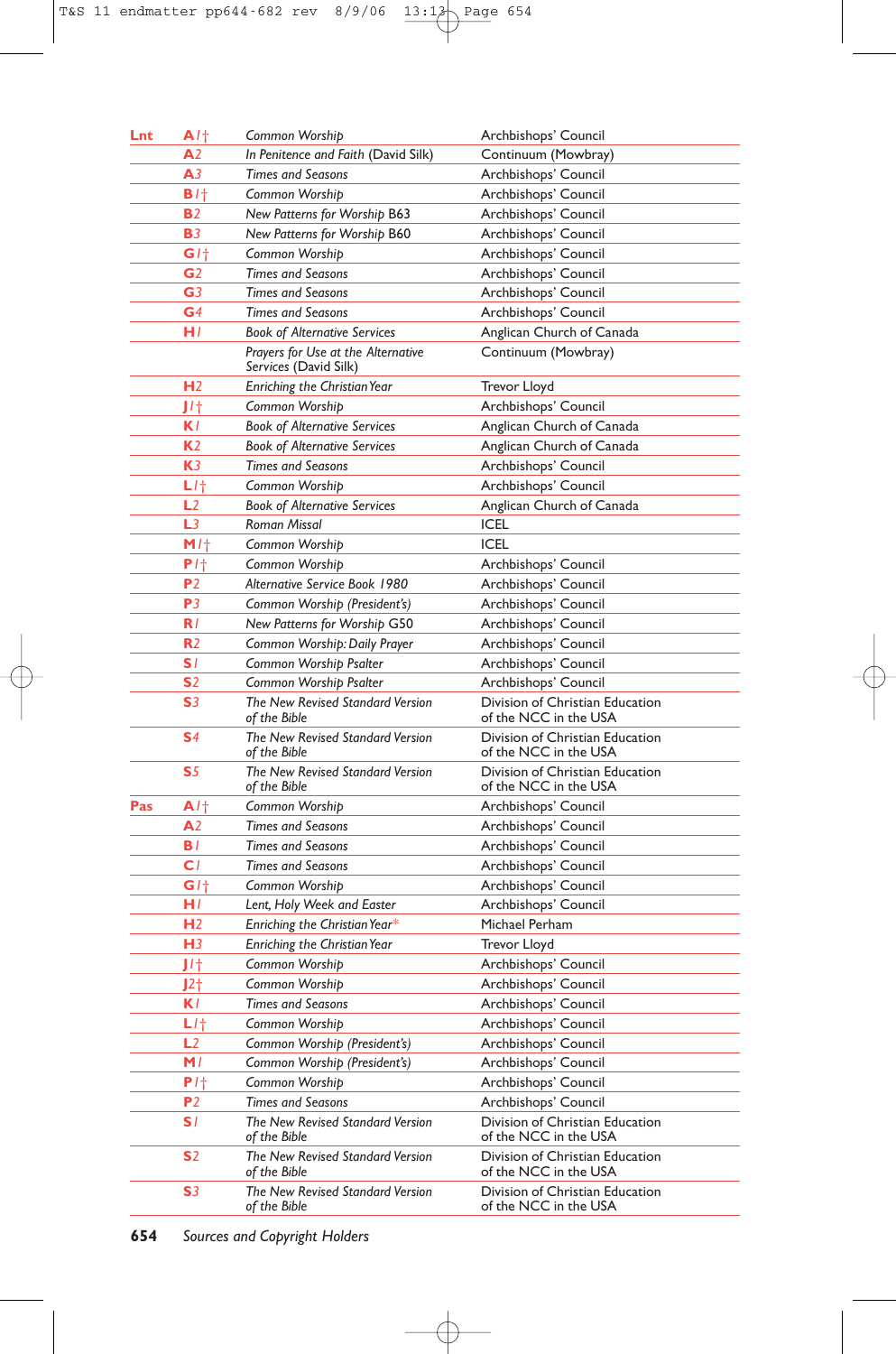| <b>CE</b> | D/t                         | Common Worship                                   | Archbishops' Council                                      |
|-----------|-----------------------------|--------------------------------------------------|-----------------------------------------------------------|
|           | FΙ                          | Alternative Service Book 1980                    | Archbishops' Council                                      |
|           | G <sub>2</sub>              | <b>Times and Seasons</b>                         | Archbishops' Council                                      |
|           | $\mathbf{E}$                | New Patterns for Worship                         | Archbishops' Council                                      |
|           | K <sub>2</sub>              | <b>Times and Seasons</b>                         | Archbishops' Council                                      |
|           | L <sub>3</sub>              | Common Worship (President's)                     | Archbishops' Council                                      |
|           | M <sub>2</sub>              | <b>Times and Seasons</b>                         | Archbishops' Council                                      |
|           | N/                          | <b>Times and Seasons</b>                         | Archbishops' Council                                      |
| Eas       | A/t                         | Common Worship                                   | Archbishops' Council                                      |
|           | A <sub>2</sub>              | <b>Times and Seasons</b>                         | Archbishops' Council                                      |
|           | A <sub>3</sub>              | <b>Enriching the Christian Year</b>              | Continuum (Mowbray)                                       |
|           | BI.                         | Roman Missal                                     | ICEL                                                      |
|           | <b>B2</b>                   | <b>Times and Seasons</b>                         | Archbishops' Council                                      |
|           | C <sub>1</sub>              | Common Worship                                   | Jubilate Hymns                                            |
|           | D <sub>I</sub><br>(†Absoln) | Common Worship*                                  | Scottish Episcopal Church                                 |
|           | G I                         | <b>Times and Seasons</b>                         | Archbishops' Council                                      |
|           | G <sub>2</sub>              | <b>Times and Seasons</b>                         | Archbishops' Council                                      |
|           | G <sub>3</sub>              | <b>Times and Seasons</b>                         | Archbishops' Council                                      |
|           | $G4+$                       | Common Worship                                   | Archbishops' Council                                      |
|           | G <sub>5</sub>              | <b>Times and Seasons</b>                         | Archbishops' Council                                      |
|           | H/                          | New Patterns for Worship F60*                    | Anglican Church of Canada                                 |
|           | H <sub>2</sub>              | New Patterns for Worship F67                     | Archbishops' Council                                      |
|           | H <sub>3</sub>              | <b>Times and Seasons</b>                         | Archbishops' Council                                      |
|           | J/t                         | Common Worship                                   | Archbishops' Council                                      |
|           | 12                          | <b>Times and Seasons</b>                         | Archbishops' Council                                      |
|           | J3                          | <b>Times and Seasons</b>                         | Archbishops' Council                                      |
|           | K l                         | <b>Book of Alternative Services</b>              | Anglican Church of Canada                                 |
|           | K <sub>2</sub>              | New Zealand Prayer Book                          | Anglican Church in Aotearoa, New Zealand<br>and Polynesia |
|           | $K3+$                       | Common Worship*                                  | Archbishops' Council                                      |
|           | K <sub>4</sub>              | <b>Book of Alternative Services</b>              | Anglican Church of Canada                                 |
|           | $L$ /†                      | Common Worship                                   | Archbishops' Council                                      |
|           | L2                          | Common Worship (President's)                     | Archbishops' Council                                      |
|           | L <sub>3</sub>              | Common Worship (President's)                     | Archbishops' Council                                      |
|           | L4                          | <b>Roman Missal</b>                              | <b>ICEL</b>                                               |
|           | M/t                         | Common Worship                                   | <b>Canterbury Press</b>                                   |
|           | M <sub>2</sub>              | New Patterns for Worship G78                     | Archbishops' Council                                      |
|           | P1 <sub>†</sub>             | Common Worship                                   | Archbishops' Council                                      |
|           | P <sub>2</sub>              | <b>Times and Seasons</b>                         | Archbishops' Council                                      |
|           | P3                          | <b>Times and Seasons</b>                         | Archbishops' Council                                      |
|           | P4                          | Alternative Service Book 1980                    | Archbishops' Council                                      |
|           | P <sub>5</sub>              | Alternative Service Book 1980                    | Archbishops' Council                                      |
|           | P6                          | New Zealand Prayer Book                          | Anglican Church in Aotearoa, New Zealand<br>and Polynesia |
|           | P7                          | <b>Times and Seasons</b>                         | Archbishops' Council                                      |
|           | Q <sub>1</sub>              | New Patterns for Worship G37                     | Augsburg Fortress                                         |
|           | R/                          | New Patterns for Worship G37                     | Augsburg Fortress                                         |
|           | R <sub>2</sub>              | New Patterns for Worship G44                     | Archbishops' Council                                      |
|           | S1                          | The New Revised Standard Version<br>of the Bible | Division of Christian Education<br>of the NCC in the USA  |
|           | <b>S</b> 2                  | The New Revised Standard Version<br>of the Bible | Division of Christian Education<br>of the NCC in the USA  |
|           | S3                          | The New Revised Standard Version<br>of the Bible | Division of Christian Education<br>of the NCC in the USA  |
|           | S4                          | The New Revised Standard Version<br>of the Bible | Division of Christian Education<br>of the NCC in the USA  |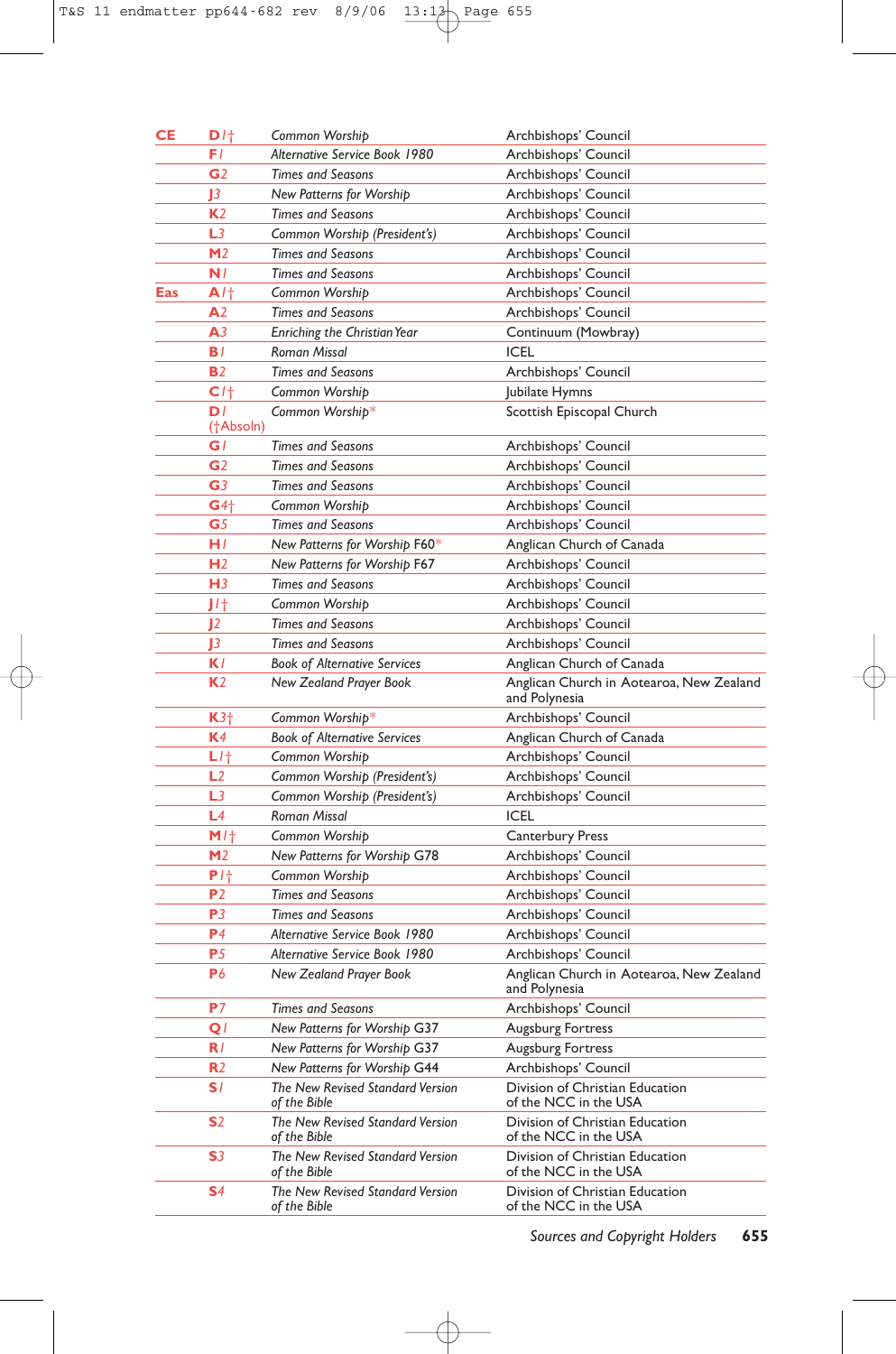| Eas | S <sub>5</sub>  | The New Revised Standard Version<br>of the Bible       | Division of Christian Education<br>of the NCC in the USA |
|-----|-----------------|--------------------------------------------------------|----------------------------------------------------------|
|     | S6              | The New Revised Standard Version<br>of the Bible       | Division of Christian Education<br>of the NCC in the USA |
|     | S <sub>7</sub>  | The New Revised Standard Version<br>of the Bible       | Division of Christian Education<br>of the NCC in the USA |
|     | S8              | The New Revised Standard Version<br>of the Bible       | Division of Christian Education<br>of the NCC in the USA |
| Asc | A/t             | Common Worship                                         | Archbishops' Council                                     |
|     | A <sub>2</sub>  | New Patterns for Worship B16                           | Archbishops' Council                                     |
|     | A <sub>3</sub>  | New Patterns for Worship B18                           | Continuum (Mowbray)                                      |
|     | A <sup>4</sup>  | <b>Times and Seasons</b>                               | Nicholas Stebbing CR                                     |
|     | B/t             | Common Worshib                                         | David Stancliffe                                         |
|     | <b>B</b> 2      | <b>Times and Seasons</b>                               | Nicholas Stebbing CR                                     |
|     | G/t             | Common Worship                                         | Archbishops' Council                                     |
|     | G2              | <b>Times and Seasons</b>                               | Archbishops' Council                                     |
|     | H/              | Enriching the Christian Year*                          | Kenneth Stevenson for Holy Trinity Church,<br>Guildford  |
|     | J/t             | Common Worship                                         | Archbishops' Council                                     |
|     | 12              | Alternative Service Book 1980                          | Archbishops' Council                                     |
|     | K I             | <b>Book of Alternative Services</b>                    | Anglican Church of Canada                                |
|     | K <sub>2</sub>  | Prayer Book for Australia*                             | Anglican Church in Australia                             |
|     | LI†             | Common Worship                                         | Archbishops' Council                                     |
|     | L <sub>2</sub>  | New Patterns for Worship G125                          | Archbishops' Council                                     |
|     | L <sub>3</sub>  | <b>Book of Alternative Services</b>                    | Anglican Church of Canada                                |
|     | M/t             | Common Worship                                         | <b>ICEL</b>                                              |
|     | P/t             | Common Worship                                         | Archbishops' Council                                     |
|     | P2              | <b>Book of Alternative Services</b>                    | Anglican Church of Canada                                |
|     | P3              | Common Worship (President's)                           | Archbishops' Council                                     |
|     | R I             | New Patterns for Worship G39                           | Michael Perham                                           |
|     | S1              | The New Revised Standard Version<br>of the Bible       | Division of Christian Education<br>of the NCC in the USA |
|     | S <sub>2</sub>  | The New Revised Standard Version<br>of the Bible       | Division of Christian Education<br>of the NCC in the USA |
|     | S <sub>3</sub>  | The New Revised Standard Version<br>of the Bible       | Division of Christian Education<br>of the NCC in the USA |
|     | S <sub>4</sub>  | The New Revised Standard Version<br>of the Bible       | Division of Christian Education<br>of the NCC in the USA |
|     | S5              | The New Revised Standard Version<br>of the Bible       | Division of Christian Education<br>of the NCC in the USA |
|     | S6              | The New Revised Standard Version<br>of the Bible       | Division of Christian Education<br>of the NCC in the USA |
| ΤS  | A۱              | <b>Times and Seasons</b>                               | Archbishops' Council                                     |
|     | A2              | Enriching the Christian Year                           | Trevor Lloyd                                             |
|     | А3              | Enriching the Christian Year                           | John Townsend                                            |
|     | A4              | <b>Times and Seasons</b>                               | Archbishops' Council                                     |
|     | B I             | Enriching the Christian Year                           | Michael Perham                                           |
|     | <b>B2</b>       | Enriching the Christian Year                           | Michael Perham                                           |
|     | $F1+$           | Common Worship                                         | Crown (CUP)                                              |
|     | F2 <sub>†</sub> | Common Worship:<br><b>Collects and Post Communions</b> | Archbishops' Council                                     |
|     | GI <sub>1</sub> | Common Worship                                         | Archbishops' Council                                     |
|     | HI.             | Enriching the Christian Year                           | Trevor Lloyd                                             |
|     | J/t             | Common Worship                                         | Archbishops' Council                                     |
|     | K/              | <b>Times and Seasons</b>                               | Archbishops' Council                                     |
|     | $L$ / $\dagger$ | Common Worship                                         | Archbishops' Council                                     |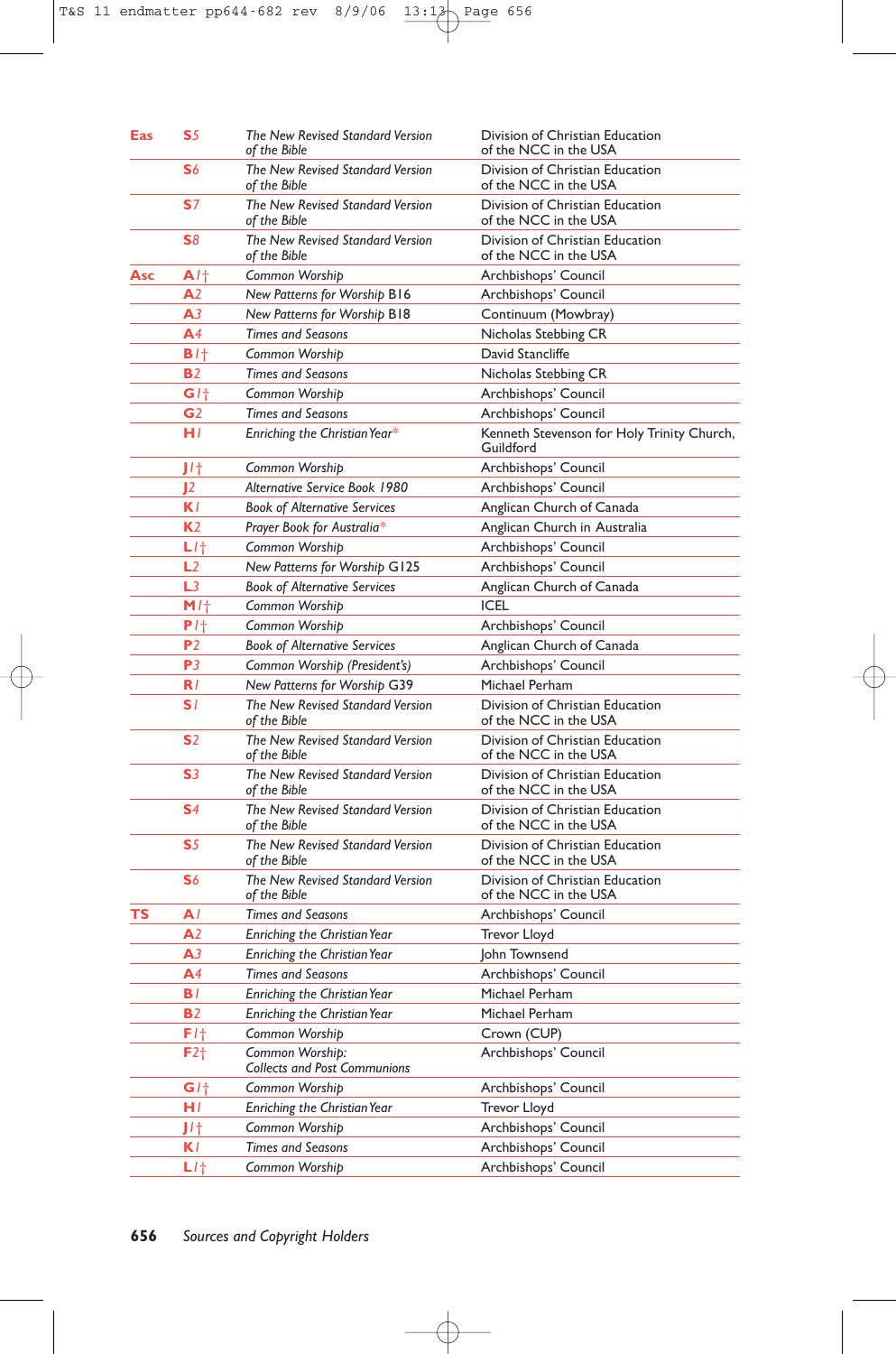| TS | L2                | <b>Times and Seasons</b>                         | Archbishops' Council                                     |
|----|-------------------|--------------------------------------------------|----------------------------------------------------------|
|    | M/t               | Common Worship                                   | Archbishops' Council                                     |
|    | N/t               | Common Worship                                   | <b>Oxford University Press</b>                           |
|    | PI.               | <b>Times and Seasons</b>                         | Archbishops' Council                                     |
|    | P <sub>2</sub>    | Common Worship (President's)                     | Archbishops' Council                                     |
|    | P <sub>3</sub>    | <b>Enriching the Christian Year</b>              | Michael Perham                                           |
|    | P <sub>4</sub>    | <b>Enriching the Christian Year</b>              | Thomas Ken. Freely available                             |
|    | R/                | Common Worship                                   | Archbishops' Council                                     |
|    | R <sub>2</sub>    | <b>Times and Seasons</b>                         | Archbishops' Council                                     |
|    | S1                | The New Revised Standard Version<br>of the Bible | Division of Christian Education<br>of the NCC in the USA |
|    | S <sub>2</sub>    | The New Revised Standard Version<br>of the Bible | Division of Christian Education<br>of the NCC in the USA |
|    | S <sub>3</sub>    | The New Revised Standard Version<br>of the Bible | Division of Christian Education<br>of the NCC in the USA |
|    | S <sub>4</sub>    | The New Revised Standard Version<br>of the Bible | Division of Christian Education<br>of the NCC in the USA |
|    | S <sub>5</sub>    | The New Revised Standard Version<br>of the Bible | Division of Christian Education<br>of the NCC in the USA |
|    | S6                | The New Revised Standard Version<br>of the Bible | Division of Christian Education<br>of the NCC in the USA |
| cс | A/t               | Common Worship                                   | Crown (CUP)                                              |
|    | A <sub>2</sub>    | <b>Times and Seasons</b>                         | Archbishops' Council                                     |
|    | A <sub>3</sub>    | <b>Times and Seasons</b>                         | Archbishops' Council                                     |
|    | BI.               | <b>Enriching the Christian Year</b>              | David Stancliffe                                         |
|    | <b>B2</b>         | <b>Roman Missal</b>                              | <b>ICEL</b>                                              |
|    | F1†               | Common Worship                                   | Archbishops' Council                                     |
|    | G/                | <b>Times and Seasons</b>                         | Archbishops' Council                                     |
|    | H/                | Enriching the Christian Year                     | Michael Perham                                           |
|    | J/t               | Common Worship                                   | Archbishops' Council                                     |
|    | 12 <sup>2</sup>   | Promise of His Glory                             | Archbishops' Council                                     |
|    | K l               | <b>Times and Seasons</b>                         | Archbishops' Council                                     |
|    | $L$ / $\dagger$   | Common Worship                                   | Archbishops' Council                                     |
|    | L2                | Alternative Service Book 1980                    | Archbishops' Council                                     |
|    | L3                | Promise of His Glory                             | Anglican Church of Canada                                |
|    | L4                | Roman Missal                                     | <b>ICEL</b>                                              |
|    | M/                | Roman Missal*                                    | <b>ICEL</b>                                              |
|    | N/t               | Common Worship                                   | Continuum (Mowbray)                                      |
|    | $P1$ <sup>+</sup> | Common Worship                                   | Archbishops' Council                                     |
|    | P <sub>2</sub>    | New Patterns for Worship J106*                   | Michael Perham                                           |
|    | P3                | Enriching the Christian Year                     | Michael Perham                                           |
|    | R I               | Enriching the Christian Year                     | Michael Perham                                           |
|    | S I               | The New Revised Standard Version<br>of the Bible | Division of Christian Education<br>of the NCC in the USA |
|    | S <sub>2</sub>    | The New Revised Standard Version<br>of the Bible | Division of Christian Education<br>of the NCC in the USA |
|    | S <sub>3</sub>    | The New Revised Standard Version<br>of the Bible | Division of Christian Education<br>of the NCC in the USA |
|    | S4                | The New Revised Standard Version<br>of the Bible | Division of Christian Education<br>of the NCC in the USA |
| DF | AI                | Enriching the Christian Year                     | Trevor Lloyd                                             |
|    | B/                | <b>Enriching the Christian Year</b>              | Michael Perham                                           |
|    | $F1$ <sup>+</sup> | Common Worship                                   | Archbishops' Council                                     |
|    | G l               | <b>Times and Seasons</b>                         | Archbishops' Council                                     |
|    | HI.               | <b>Book of Alternative Services</b>              | Anglican Church of Canada                                |
|    | П                 | Enriching the Christian Year                     | Traditional                                              |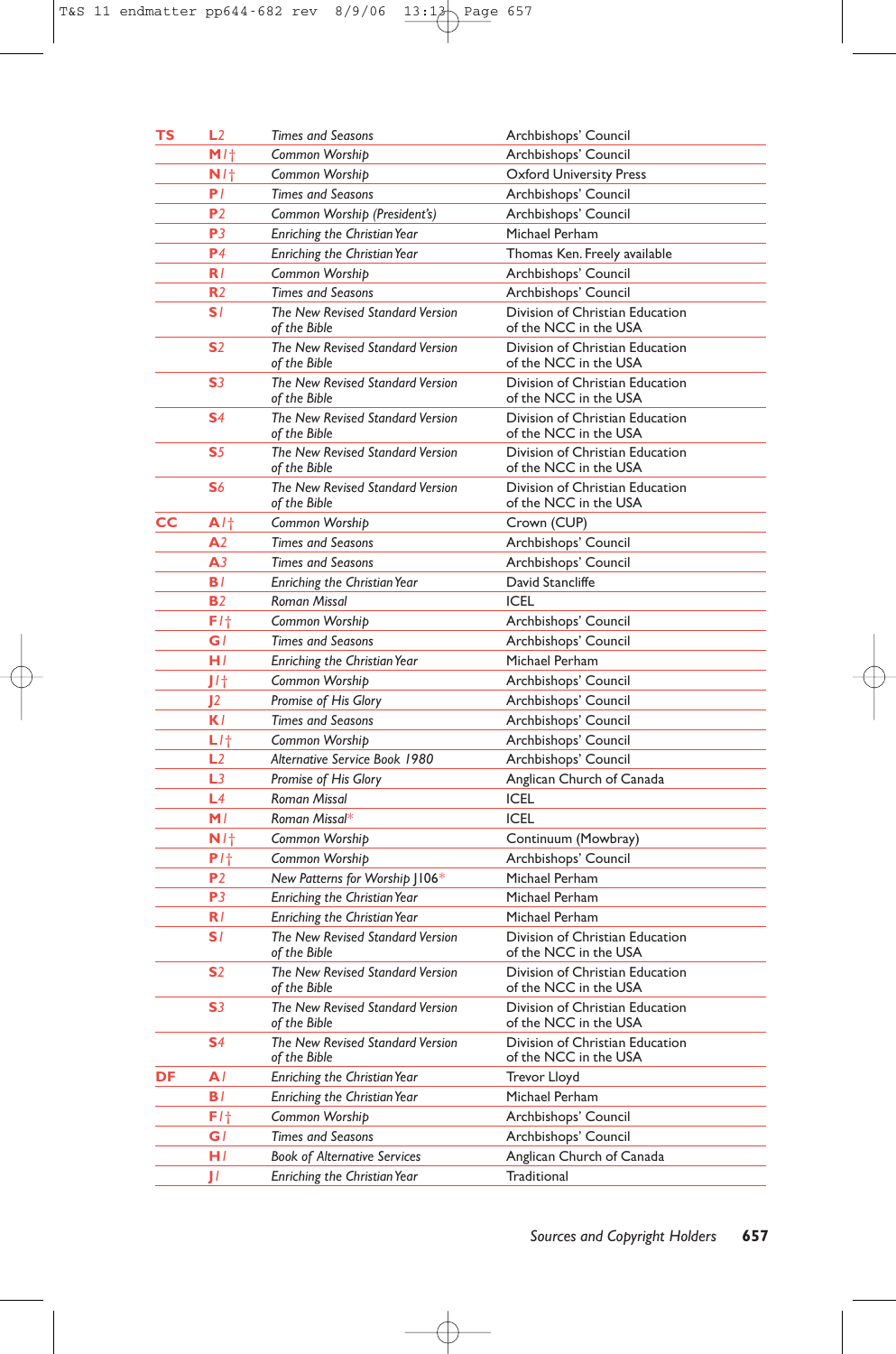| DF  | K l               | <b>Times and Seasons</b>                                | Archbishops' Council                                     |
|-----|-------------------|---------------------------------------------------------|----------------------------------------------------------|
|     | LГ                | Common Worship (President's)                            | Archbishops' Council                                     |
|     | L2                | Common Worship (President's)                            | Archbishops' Council                                     |
|     | M/                | <b>Times and Seasons</b>                                | Archbishops' Council                                     |
|     | N/t               | Common Worship                                          | <b>Westcott House</b>                                    |
|     | P/                | Enriching the Christian Year                            | Michael Perham                                           |
|     | P <sub>2</sub>    | <b>Patterns for Worship</b>                             | Archbishops' Council                                     |
|     | Q                 | Enriching the Christian Year                            | Michael Perham                                           |
|     | R/                | Enriching the Christian Year                            | Michael Perham                                           |
|     | SI.               | The New Revised Standard Version<br>of the Bible        | Division of Christian Education<br>of the NCC in the USA |
|     | S <sub>2</sub>    | The New Revised Standard Version<br>of the Bible        | Division of Christian Education<br>of the NCC in the USA |
|     | S <sub>3</sub>    | Common Worship Psalter                                  | Archbishops' Council                                     |
|     | S <sub>4</sub>    | The New Revised Standard Version<br>of the Bible        | Division of Christian Education<br>of the NCC in the USA |
|     | S <sub>5</sub>    | The New Revised Standard Version<br>of the Bible        | Division of Christian Education<br>of the NCC in the USA |
| BS  | A                 | <b>Patterns for Worship</b>                             | Archbishops' Council                                     |
|     | BI.               | <b>Times and Seasons</b>                                | Archbishops' Council                                     |
|     | <b>B2</b>         | <b>Times and Seasons</b>                                | Archbishops' Council                                     |
|     | G I               | <b>Times and Seasons</b>                                | Archbishops' Council                                     |
|     | G <sub>2</sub>    | <b>Times and Seasons</b>                                | Archbishops' Council                                     |
|     | H/                | <b>Patterns for Worship</b>                             | Archbishops' Council                                     |
|     | H <sub>2</sub>    | <b>Times and Seasons</b>                                | Archbishops' Council                                     |
|     | П                 | <b>Times and Seasons</b>                                | Archbishops' Council                                     |
|     | $12+$             | Common Worship                                          | Archbishops' Council                                     |
|     | K l               | <b>Times and Seasons</b>                                | Archbishops' Council                                     |
|     | LI                | <b>Times and Seasons</b>                                | Archbishops' Council                                     |
|     | M/                | <b>Times and Seasons</b>                                | Archbishops' Council                                     |
|     | P/                | Patterns for Worship                                    | Archbishops' Council                                     |
|     | R/                | <b>Enriching the Christian Year</b>                     | Michael Perham                                           |
|     | S1                | The New Revised Standard Version<br>of the Bible        | Division of Christian Education<br>of the NCC in the USA |
|     | S <sub>2</sub>    | Common Worship Psalter                                  | Archbishops' Council                                     |
|     | S <sub>3</sub>    | The New Revised Standard Version<br>of the Bible        | Division of Christian Education<br>of the NCC in the USA |
|     | S4                | The New Revised Standard Version<br>of the Bible        | Division of Christian Education<br>of the NCC in the USA |
|     | S <sub>5</sub>    | The New Revised Standard Version<br>of the Bible        | Division of Christian Education<br>of the NCC in the USA |
|     | S6                | The New Revised Standard Version<br>of the Bible        | Division of Christian Education<br>of the NCC in the USA |
|     | S7                | The New Revised Standard Version<br>of the Bible        | Division of Christian Education<br>of the NCC in the USA |
| Asa | $A$ / $\dagger$   | Common Worship                                          | Archbishops' Council                                     |
|     | A <sub>2</sub>    | Alternative Service Book 1980                           | Archbishops' Council                                     |
|     | A <sub>3</sub>    | Promise of His Glory                                    | Archbishops' Council                                     |
|     | BI.               | Prayers for Use at Alternative Services<br>(David Silk) | Continuum (Mowbray)                                      |
|     | <b>B2</b>         | <b>Times and Seasons</b>                                | Archbishops' Council                                     |
|     | $C1$ <sup>+</sup> | Common Worship                                          | Archbishops' Council                                     |
|     | $GI+$             | Common Worship                                          | Archbishops' Council                                     |
|     | G <sub>2</sub>    | <b>Times and Seasons</b>                                | Archbishops' Council                                     |
|     | G3                | <b>Times and Seasons</b>                                | Archbishops' Council                                     |
|     | G4                | <b>Times and Seasons</b>                                | Archbishops' Council                                     |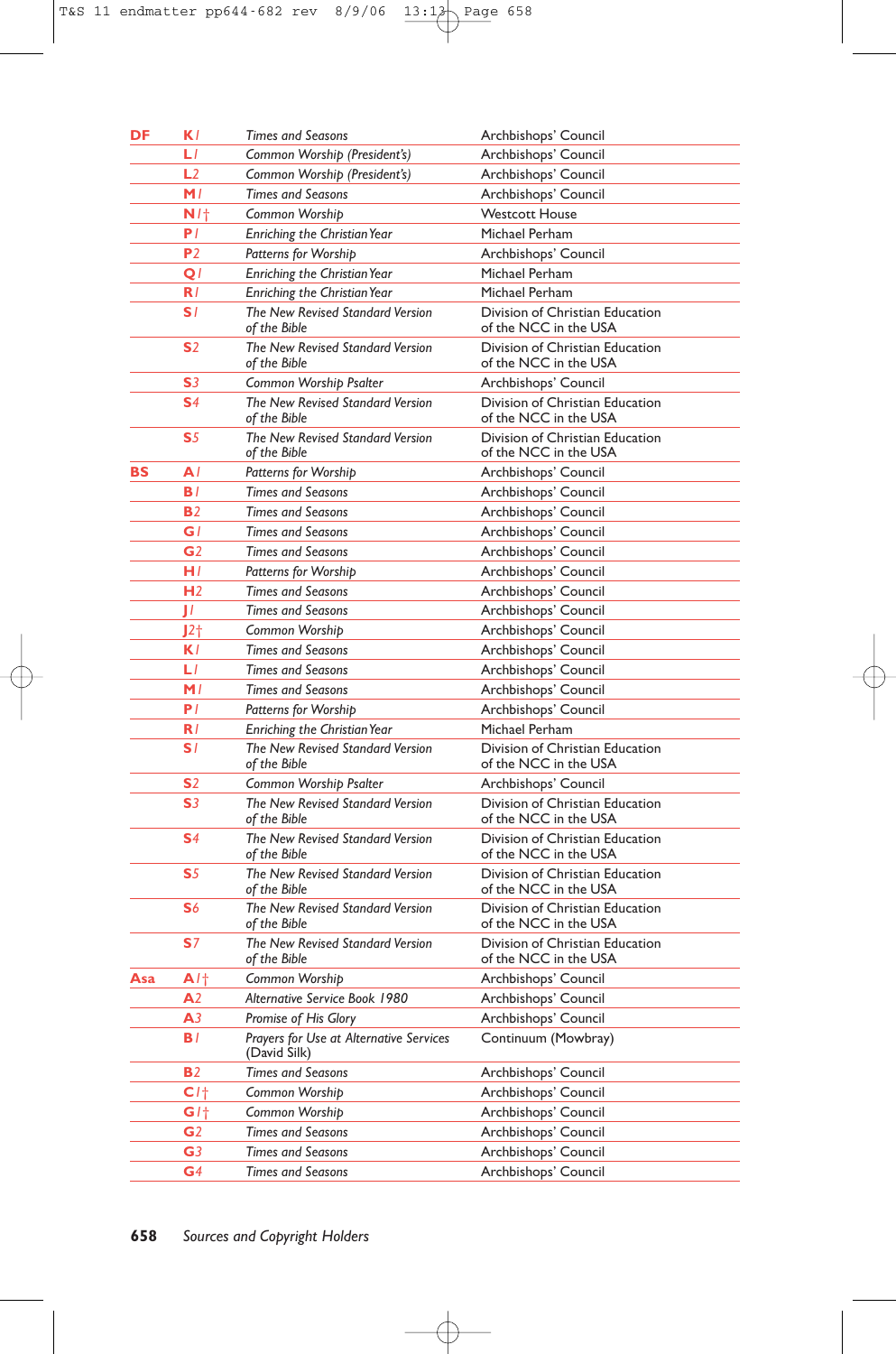| Asa | HI                | New Patterns for Worship F72*                                     | Archbishops' Council                                      |
|-----|-------------------|-------------------------------------------------------------------|-----------------------------------------------------------|
|     | H <sub>2</sub>    | <b>Times and Seasons</b>                                          | Archbishops' Council                                      |
|     | H <sub>3</sub>    | New Patterns for Worship F75*                                     | Archbishops' Council                                      |
|     | J/t               | Common Worship                                                    | Archbishops' Council                                      |
|     | J2†               | Common Worship                                                    | Archbishops' Council                                      |
|     | K l               | <b>Times and Seasons</b>                                          | Archbishops' Council                                      |
|     | $L$ /†            | Common Worship                                                    | Archbishops' Council                                      |
|     | L2                | New Patterns for Worship                                          | Archbishops' Council                                      |
|     | $M1$ <sup>+</sup> | Common Worship                                                    | Archbishops' Council                                      |
|     | $P1$ <sup>+</sup> | Common Worship                                                    | Archbishops' Council                                      |
|     | P <sub>2</sub>    | New Zealand Prayer Book                                           | Anglican Church in Aotearoa, New Zealand<br>and Polynesia |
|     | P <sub>3</sub>    | Promise of His Glory                                              | Michael Perham                                            |
|     | P <sub>4</sub>    | Common Worship (President's)                                      | Archbishops' Council                                      |
|     | P <sub>5</sub>    | Common Worship (President's)                                      | Freely available                                          |
|     | S1                | The New Revised Standard Version<br>of the Bible                  | Division of Christian Education<br>of the NCC in the USA  |
|     | S <sub>2</sub>    | Common Worship Psalter                                            | Archbishops' Council                                      |
|     | S3                | Common Worship Psalter                                            | Archbishops' Council                                      |
|     | S <sub>4</sub>    | Common Worship Psalter                                            | Archbishops' Council                                      |
|     | S <sub>5</sub>    | Common Worship Psalter                                            | Archbishops' Council                                      |
|     | S6                | The New Revised Standard Version<br>of the Bible                  | Division of Christian Education<br>of the NCC in the USA  |
|     | S <sub>7</sub>    | The New Revised Standard Version<br>of the Bible                  | Division of Christian Education<br>of the NCC in the USA  |
|     | S <sub>8</sub>    | The New Revised Standard Version<br>of the Bible                  | Division of Christian Education<br>of the NCC in the USA  |
|     | S <sub>9</sub>    | The New Revised Standard Version<br>of the Bible                  | Division of Christian Education<br>of the NCC in the USA  |
| СK  | A/t               | Common Worship                                                    | Archbishops' Council                                      |
|     | B/                | <b>Times and Seasons</b>                                          | Archbishops' Council                                      |
|     | C <sub>1</sub>    | Common Worship                                                    | Jubilate Hymns                                            |
|     | F/t               | Common Worship                                                    | Archbishops' Council                                      |
|     | F2 <sub>†</sub>   | <b>Common Worship Collects</b><br>and Post Communions             | Archbishops' Council                                      |
|     | G l               | <b>Times and Seasons</b>                                          | Archbishops' Council                                      |
|     | G <sub>2</sub>    | <b>Times and Seasons</b>                                          | Archbishops' Council                                      |
|     | H/                | Intercessions for the Christian People<br>(ed.) Gail Ramshaw      | The Liturgical Press                                      |
|     | П                 | New Patterns for Worship H35                                      | Archbishops' Council                                      |
|     | K l               | <b>Times and Seasons</b>                                          | Archbishops' Council                                      |
|     | L1                | <b>Times and Seasons</b>                                          | Archbishops' Council                                      |
|     | L2                | <b>Times and Seasons</b>                                          | Archbishops' Council                                      |
|     | M/t               | Common Worship                                                    | Archbishops' Council                                      |
|     | N/t               | Common Worship                                                    | Crown (CUP)                                               |
|     | $P1$ <sup>+</sup> | Common Worship                                                    | Archbishops' Council                                      |
|     | P <sub>2</sub>    | New Patterns for Worship J89                                      | Archbishops' Council                                      |
|     | P <sub>3</sub>    | Common Worship (President's)                                      | Archbishops' Council                                      |
|     | R/<br>SI.         | <b>Times and Seasons</b><br>Revised Standard Version of the Bible | Archbishops' Council<br>Division of Christian Education   |
|     |                   |                                                                   | of the NCC in the USA                                     |
|     | S <sub>2</sub>    | Common Worship Psalter                                            | Archbishops' Council                                      |
|     | S <sub>3</sub>    | Common Worship Psalter                                            | Archbishops' Council                                      |
|     | S4                | The New Revised Standard Version<br>of the Bible                  | Division of Christian Education<br>of the NCC in the USA  |
|     | S5                | The New Revised Standard Version<br>of the Bible                  | Division of Christian Education<br>of the NCC in the USA  |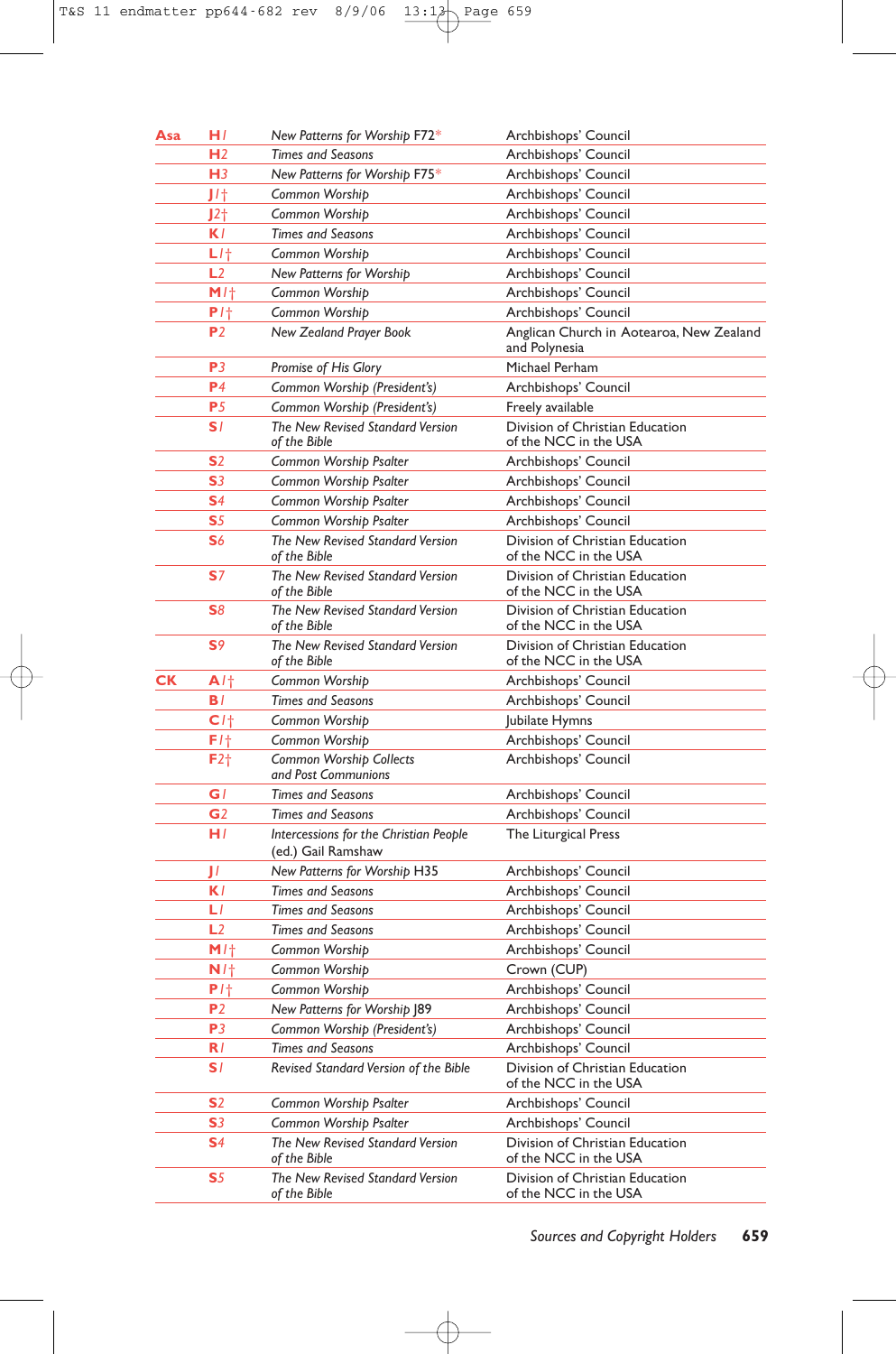| <b>Cre</b> | A1             | Patterns for Worship                                    | Archbishops' Council                                     |
|------------|----------------|---------------------------------------------------------|----------------------------------------------------------|
|            | A <sub>2</sub> | New Patterns for Worship B6                             | Archbishops' Council                                     |
|            | B/             | Enriching the Christian Year                            | David Stancliffe                                         |
|            | <b>B2</b>      | <b>Times and Seasons</b>                                | Archbishops' Council                                     |
|            | <b>B3</b>      | <b>Times and Seasons</b>                                | Kenneth Carveley                                         |
|            | GI             | <b>Times and Seasons</b>                                | Archbishops' Council                                     |
|            | H/             | <b>Book of Common Prayer</b><br>of the Episcopal Church | Episcopal Church of the United States<br>of America      |
|            | П              | <b>Times and Seasons</b>                                | Archbishops' Council                                     |
|            | K/t            | Common Worship                                          | Archbishops' Council                                     |
|            | $K2+$          | Common Worship                                          | Archbishops' Council                                     |
|            | LГ             | <b>Times and Seasons</b>                                | Archbishops' Council                                     |
|            | L <sub>2</sub> | New Patterns for Worship G89                            | <b>ICEL</b>                                              |
|            | M/             | <b>Times and Seasons</b>                                | Archbishops' Council                                     |
|            | P/             | New Patterns for Worship J69                            | Continuum (Mowbray)                                      |
|            | P <sub>2</sub> | <b>Times and Seasons</b>                                | Archbishops' Council                                     |
|            | P <sub>3</sub> | <b>Times and Seasons</b>                                | Archbishops' Council                                     |
|            | R/             | <b>Book of Alternative Services</b>                     | Anglican Church of Canada                                |
|            | R <sub>2</sub> | <b>Times and Seasons</b>                                | Archbishops' Council                                     |
|            | SI.            | The New Revised Standard Version<br>of the Bible*       | Division of Christian Education<br>of the NCC in the USA |
|            | <b>S</b> 2     | Common Worship Psalter                                  | Archbishops' Council                                     |
|            | S <sub>3</sub> | The New Revised Standard Version                        | Division of Christian Education                          |
|            |                | of the Bible $^\ast$                                    | of the NCC in the USA                                    |
|            | S <sub>4</sub> | The New Revised Standard Version<br>of the Bible*       | Division of Christian Education<br>of the NCC in the USA |
| PS         | P <sub>1</sub> | New Patterns for Worship J69                            | Continuum (Mowbray)                                      |
|            | S1             | The New Revised Standard Version<br>of the Bible        | Division of Christian Education<br>of the NCC in the USA |
|            | S <sub>2</sub> | The New Revised Standard Version<br>of the Bible        | Division of Christian Education<br>of the NCC in the USA |
|            | S <sub>3</sub> | The New Revised Standard Version<br>of the Bible        | Division of Christian Education<br>of the NCC in the USA |
|            | S <sub>4</sub> | The New Revised Standard Version<br>of the Bible        | Division of Christian Education<br>of the NCC in the USA |
| Rog        | A              | <b>Times and Seasons</b>                                | Archbishops' Council                                     |
|            | B/             | <b>Times and Seasons</b>                                | Archbishops' Council                                     |
|            | G l            | <b>Times and Seasons</b>                                | Archbishops' Council                                     |
|            | G <sub>2</sub> | <b>Times and Seasons</b>                                | Archbishops' Council                                     |
|            | HI             | <b>Times and Seasons</b>                                | Archbishops' Council                                     |
|            | H <sub>2</sub> | New Patterns for Worship F48*                           | Christian Aid                                            |
|            | П              | <b>Times and Seasons</b>                                | Archbishops' Council                                     |
|            | $K$ / $+$      | Common Worship                                          | Archbishops' Council                                     |
|            | $K2+$          | Common Worship                                          | Archbishops' Council                                     |
|            | LI             | <b>Times and Seasons</b>                                | Archbishops' Council                                     |
|            | M/             | <b>Times and Seasons</b>                                | Archbishops' Council                                     |
|            | R/             | <b>Times and Seasons</b>                                | Archbishops' Council                                     |
|            | SI.            | Common Worship Psalter                                  | Archbishops' Council                                     |
|            | S <sub>2</sub> | Common Worship Psalter                                  | Archbishops' Council                                     |
|            | S3             | Common Worship Psalter                                  | Archbishops' Council                                     |
|            | S <sub>4</sub> | The New Revised Standard Version<br>of the Bible        | Division of Christian Education<br>of the NCC in the USA |
|            | S5             | The New Revised Standard Version<br>of the Bible        | Division of Christian Education<br>of the NCC in the USA |
| Lam        | K/t            | Common Worship                                          | Archbishops' Council                                     |
|            | N/             | <b>Times and Seasons</b>                                | Archbishops' Council                                     |
|            | P I            | <b>New Patterns for Worship</b>                         | Continuum (Mowbray)                                      |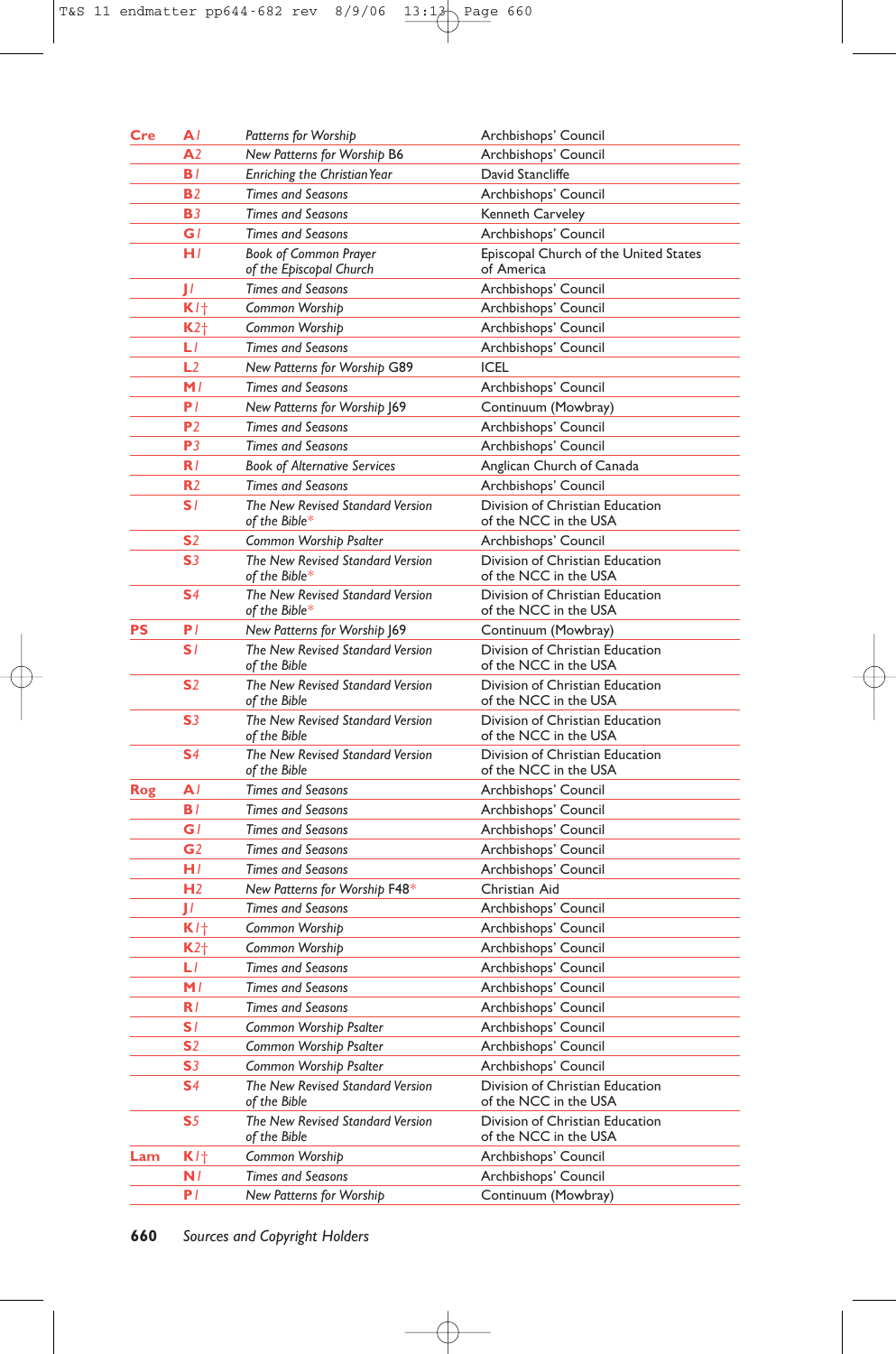| Har | ΑI              | <b>Times and Seasons</b>                         | Archbishops' Council                                     |
|-----|-----------------|--------------------------------------------------|----------------------------------------------------------|
|     | BI.             | <b>Times and Seasons</b>                         | Archbishops' Council                                     |
|     | <b>B2</b>       | <b>Times and Seasons</b>                         | Archbishops' Council                                     |
|     | <b>B3</b>       | New Patterns for Worship B56                     | Archbishops' Council                                     |
|     | C1 <sub>1</sub> | Common Worship                                   | Archbishops' Council                                     |
|     | G I             | <b>Times and Seasons</b>                         | Archbishops' Council                                     |
|     | H/              | Enriching the Christian Year                     | Michael Perham                                           |
|     | H <sub>2</sub>  | <b>Times and Seasons</b>                         | Kenneth Carveley                                         |
|     | П               | <b>Times and Seasons</b>                         | Archbishops' Council                                     |
|     | K l             | <b>Times and Seasons</b>                         | Archbishops' Council                                     |
|     | LI              | <b>Roman Missal</b>                              | <b>ICEL</b>                                              |
|     | P/              | <b>Times and Seasons</b>                         | Church in Wales                                          |
|     | P <sub>2</sub>  | <b>Times and Seasons</b>                         | Church in Wales                                          |
|     | P <sub>3</sub>  | <b>Times and Seasons</b>                         | Archbishops' Council                                     |
|     | P <sub>4</sub>  | <b>Times and Seasons</b>                         | Archbishops' Council                                     |
|     | R/              | <b>Times and Seasons</b>                         | Archbishops' Council                                     |
|     | SI.             | Common Worship Psalter                           | Archbishops' Council                                     |
|     | S <sub>2</sub>  | Common Worship Psalter                           | Archbishops' Council                                     |
|     | S <sub>3</sub>  | The New Revised Standard Version<br>of the Bible | Division of Christian Education<br>of the NCC in the USA |
|     | S <sub>4</sub>  | The New Revised Standard Version<br>of the Bible | Division of Christian Education<br>of the NCC in the USA |
|     | S <sub>5</sub>  | The New Revised Standard Version<br>of the Bible | Division of Christian Education<br>of the NCC in the USA |
| Emb | AI              | <b>Times and Seasons</b>                         | Archbishops' Council                                     |
|     | A <sub>2</sub>  | <b>Times and Seasons</b>                         | Archbishops' Council                                     |
|     | BI.             | <b>Times and Seasons</b>                         | Archbishops' Council                                     |
|     | F1†             | Common Worship                                   | Archbishops' Council                                     |
|     | F2 <sub>†</sub> | Common Worship                                   | Archbishops' Council                                     |
|     | F3 <sub>†</sub> | Common Worship                                   | Archbishops' Council                                     |
|     | G l             | <b>Times and Seasons</b>                         | Archbishops' Council                                     |
|     | H/              | <b>Times and Seasons</b>                         | Archbishops' Council                                     |
|     | П               | <b>Times and Seasons</b>                         | Archbishops' Council                                     |
|     | J2              | <b>Times and Seasons</b>                         | Archbishops' Council                                     |
|     | K/              | <b>Times and Seasons</b>                         | Archbishops' Council                                     |
|     | LГ              | <b>Times and Seasons</b>                         | Archbishops' Council                                     |
|     | L2              | <b>Times and Seasons</b>                         | Archbishops' Council                                     |
|     | M/              | <b>Times and Seasons</b>                         | Archbishops' Council                                     |
|     | N/              | <b>Times and Seasons</b>                         | Archbishops' Council                                     |
|     | N <sub>2</sub>  | <b>Times and Seasons</b>                         | Archbishops' Council                                     |
|     | P/              | <b>Times and Seasons</b>                         | Archbishops' Council                                     |
|     | R/              | <b>Times and Seasons</b>                         | Archbishops' Council                                     |
|     | SI.             | The New Revised Standard Version<br>of the Bible | Division of Christian Education<br>of the NCC in the USA |
|     | S <sub>2</sub>  | The New Revised Standard Version<br>of the Bible | Division of Christian Education<br>of the NCC in the USA |
|     | S3              | The New Revised Standard Version<br>of the Bible | Division of Christian Education<br>of the NCC in the USA |
|     | S4              | The New Revised Standard Version<br>of the Bible | Division of Christian Education<br>of the NCC in the USA |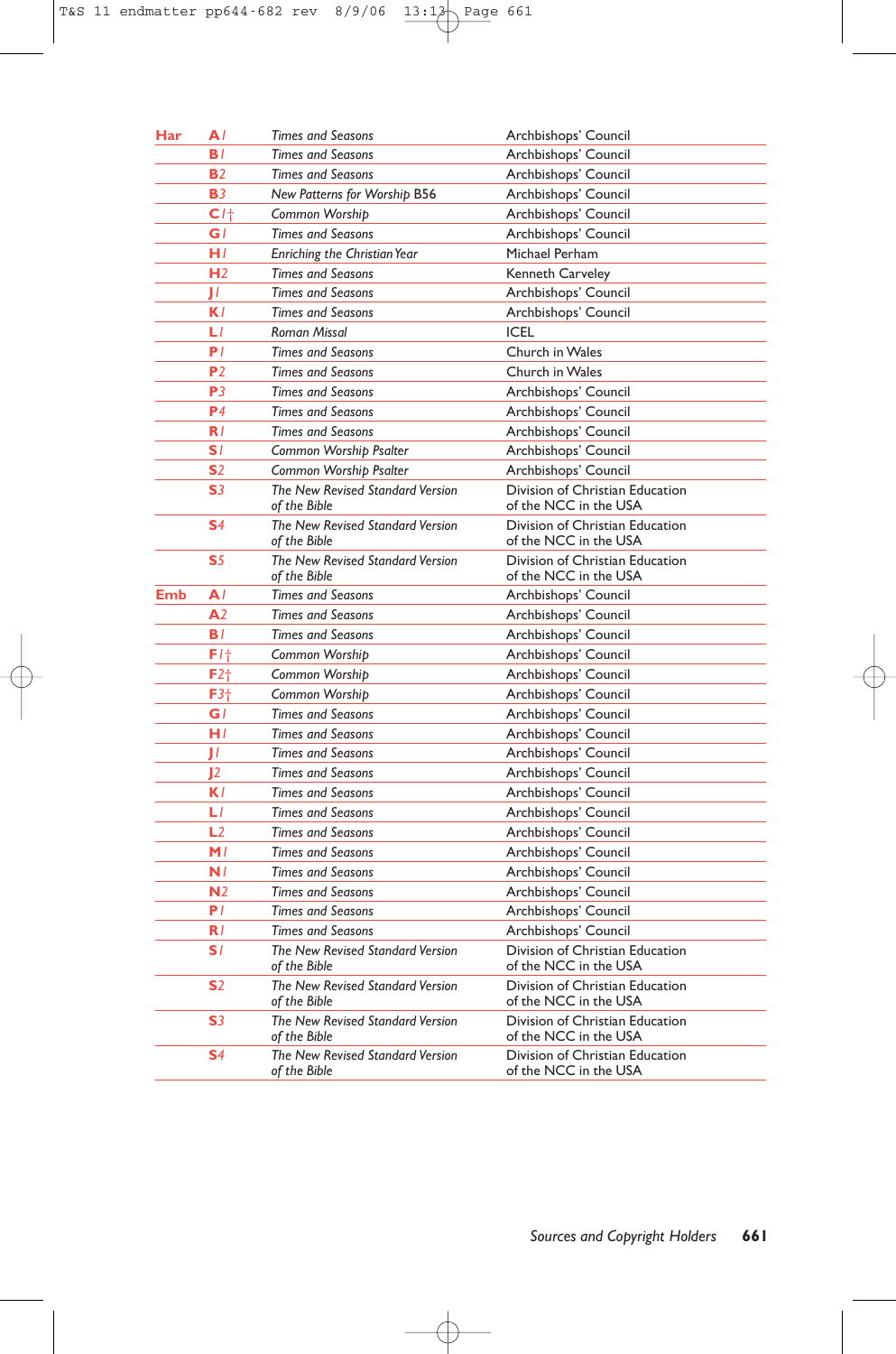## **Index of Biblical References**

| <b>Old Testament</b>        | Ruth                      | $46.1 - 447$   |
|-----------------------------|---------------------------|----------------|
|                             | $1.15 - 18$ 373, 375, 383 | 46.1147        |
| Genesis                     | 2.1-13 373, 375, 383      | 46.1247        |
| $1.1 - 2.4a$ 332, 351, 373, | 4.13-17 373, 375, 383     | 47.5 470       |
| 374, 375, 376               | <i>I</i> Samuel           | 48.9 527       |
| $1.1 - 5.47$                | 1.1-28 374, 375, 384      | 50 59          |
| $1.1$ 354                   | $3.1 - 10281$             | 51 213, 539    |
| $1.9 - 13608$               | 3.9 534                   | $51.1 - 7377$  |
| 1.31606                     | 16.1-13a 281              | 51.1109        |
| 3 373, 374, 375, 377        | Job                       | 51.2109        |
| $3.8 - 1491$                | 23.10 115                 | $51.8 - 18389$ |
| 7.1-5 37, 375, 378          | $38.1 - 11$ 618           | 51.11 109      |
| 7.11-18 373, 375, 378       | 38.16-18 618              | 51.13 109      |
| 8.6-19 373, 374, 375        | 42.2 605                  | 51.18220       |
| $8.12 - 23618$              | Psalms                    | 54 304         |
| $8.20 - 9.3608$             | 1159                      | 61 383         |
| 8.22 632                    | 1347                      | 65.8 632       |
| 9.8-13 373, 375, 378        | $16.6 - 10379$            | 65.10 632      |
| $22.1 - 1991$               | $16.10$ 547               | 65.11 115, 632 |
| 22.1-18 374, 375, 379       | $19.7 - 14397$            | 65.13 632      |
| 22.15-1891                  | $21.1 - 746$              | 67 315, 613    |
| 28.17 527                   | 22 3 0 8                  | 67.5 618       |
| Exodus                      | 22.1-11[12-21] 308        | 67.6 618, 632  |
| 3.258                       | 23 281, 574               | 67.7 632       |
| 3.1-6 46, 59, 373, 374,     | 23.1 547                  | 72.I-846       |
| 375,380                     | 23.2 547                  | 72.10 137      |
| 3.123                       | 24 46                     | 72.11 137      |
| 12.1-24 373, 374,           | 24.743                    | 77.11-20 381   |
| 375,381                     | 26.8 522                  | 80 59          |
| 12.143                      | 27 59, 380                | 84.8-1247      |
| 14.10-31 332, 351, 373,     | 28.7-1046                 | 85.1-747       |
| 374, 382, 400               | 29.9b 592                 | 85.8-13 90     |
| 15.1a 332, 351, 373,        | 29.10 592                 | 85.12618       |
| 374, 382                    | 30 386                    | 88 303         |
| 16.11-15 621                | 34.1-22 394               | 89.1-34 59     |
| 24.12 58                    | 36 3 78                   | $89.1 - 490$   |
| Leviticus                   | $36.5 - 1047$             | 89.19-30 281   |
| 23.9-14 621                 | 37.22-38 608              | 90 59          |
| $26.1 - 13618$              | 38.21 547                 | 90.17618       |
| <b>Numbers</b>              | 38.22 547                 | 95.3 214, 225  |
| $6.24 - 26$ 511             | 42.1-7390                 | 95.8 214, 225  |
| 24.15b-19 59                | 43 47                     | 96.3 158       |
| Deuteronomy                 | 45.6 592                  | 96.7-1290      |
| 8.1-10618                   | 46.1-5 392                | 97 46, 47      |
| $26.1 - 11$ 618             | 46.1 575                  | 98396          |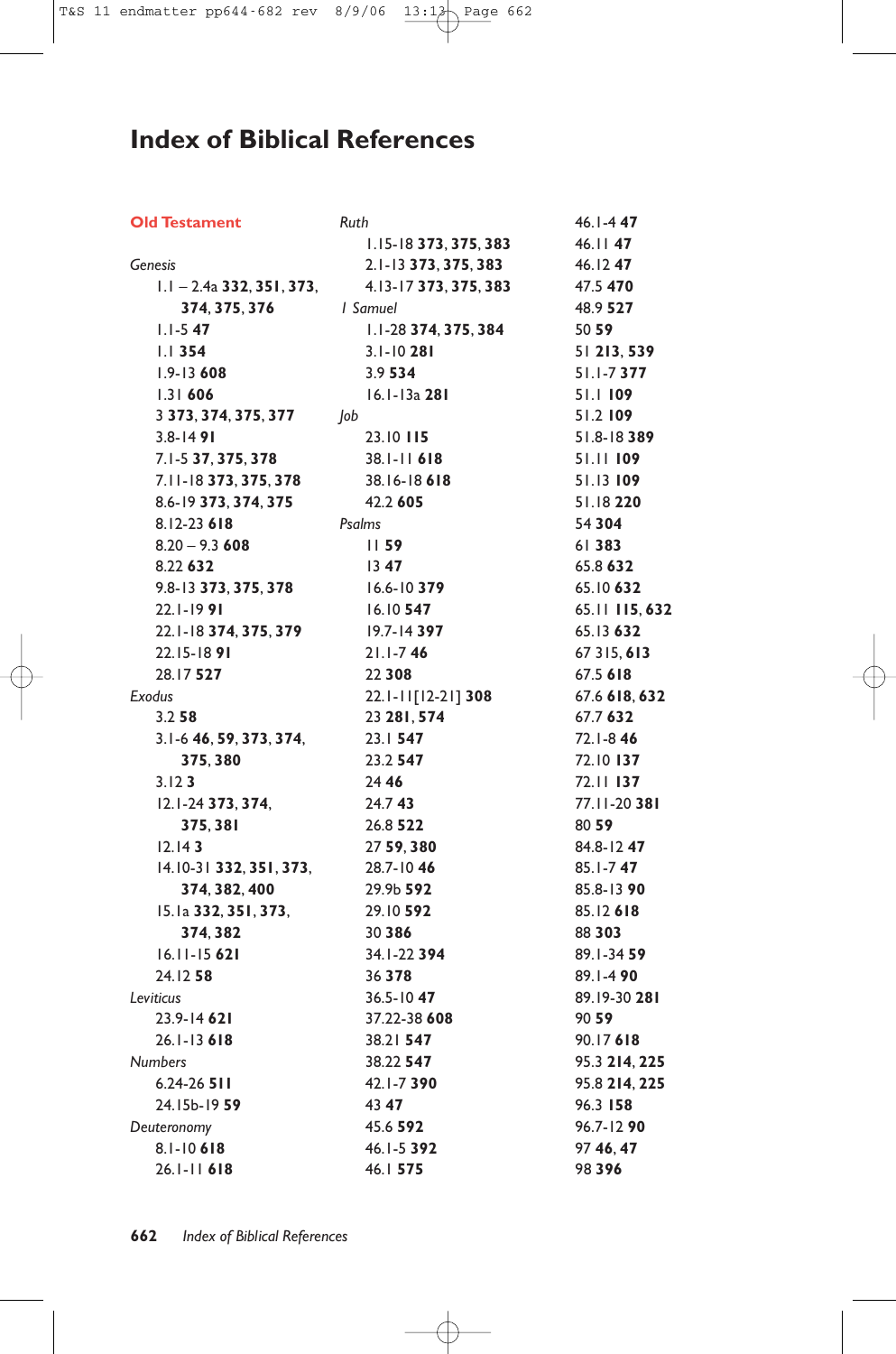99 **46** 103.8-17 **46** 103.8 **220** 104.1-7 **376** 104.10-15 **621** 104.25-37 **618** 104.26 **606** 106 **59** 107.1-9 **618** 107.1-3 **47** 107.1 **632** 107.10-16 **47** 107.23-32 **618** 107.33-43 **618** 112 **618** 113 **304**, **388** 114 **304**, **340**, **361** 115 **304** 116.1-9 **304** 116.10-17 **304** 117 **304** 118 **59** 118.1-9 **304** 118.10-18 **304** 118.19–29 **46**, **304** 119.103 **534** 119.104 **534** 119.105 **214** 119.170 **547** 121.1 **575** 121.2 **575** 126 **90**, **391**, **621** 127.1 **527** 130 **47**, **395** 132.10-16 **46**, **90** 133 **281** 136.1-9 **47** 146 **46**, **47** 146.6 **623** 146.7 **623** 146.9 **623** 147.1-13 **618** 147.1-6 **46** *Proverbs* 8.1-8 **374**, **375**, **385** 8.19-21 **374**, **375**, **385** 9.4b-6 **374**, **375**, **385** *Ecclesiastes* 3.2 **608**

*Isaiah* 6.3 **513** 7.10-15 **46**, **59** 7.14 **43**, **59** 9.2 **46**, **47**, **76**, **91** 9.3 **47** 9.6 **46**, **47**, **71**, **83**, **91**, **165** 9.7 **46**, **47**, **91**, **165** 11.1-9 59, **90**, **91** 11.1 **80** 11.2 **80** 11.3b-4a **80** 11.6 **80** 11.9 **80** 11.10 **58** 12.3 **137** 12.4 **158** 22.21-23 **59** 22.22 **58** 28.16 **59** 30.15 **220** 35 **90** 40.1-11 **46**, **90** 40.3-5 **35** 40.31 **575** 42.5-9 **47** 42.7 **58** 43.1-7 **47** 45.2-8 **47** 45.14 **58** 49.13 **442**, **446** 49.6 **137** 52.7-10 **46**, **90** 52.9 **43** 52.13 – 53.12 **308** 52.15 **58** 54.5-15 **374**, **375**, **386** 55.1-11 **375**, **387** 55.6-11 **608** 55.12 **602** 60 **187** 60.1-6 **91** 60.1-5a **47** 60.1 **137** 60.19 **91**, **137** 61.1-9 **281** 61.1-3 **46**, **47** 61.1 **158**

61.2 **158** 61.11 **46**, **47** 62.1-7 **47** 62.10-12 **47** 66.1 **374** 66.6-16 **375**, **388** *Jeremiah* 22.13-16 **90** 23.5 **46**, **90** 23.6 **46**, **90** 29.12 **547** 29.14 **547** 30.7-11a **59** 31.31-34 **374**, **375**, **389** *Lamentations* 1.12 **267** 3.21-23 **575** *Ezekiel* 36 **189** 36.24-28 **373**, **374**, **375**, **390** 36.24-26 **495** 36.28b **495** 37.1-14 **374**, **375**, **391** 47.1-12 **373**, **374**, **375**, **392** 47.6-12 **618** *Daniel* 3.1-28 **374**, **375**, **393** 6.1-24 **374**, **375**, **394** *Hosea* 2.18-23 **618** 6 **280** 10.12 **608**, **618** *Jonah* 1.1 – 2.10 **373**, **374**, **375**, **395** *Micah* 4.1-5 **47** 5.2-4 **90**, **91** 6.8 **575** *Zephaniah* 3.14-20 **374**, **375**, **396** *Haggai* 2.5b-9 **90** *Zechariah* 9.9 **46** 9.10 **46** *Malachi* 1.11 **137**, **154** 3.1-5 **46** 4.2 **59**, **65**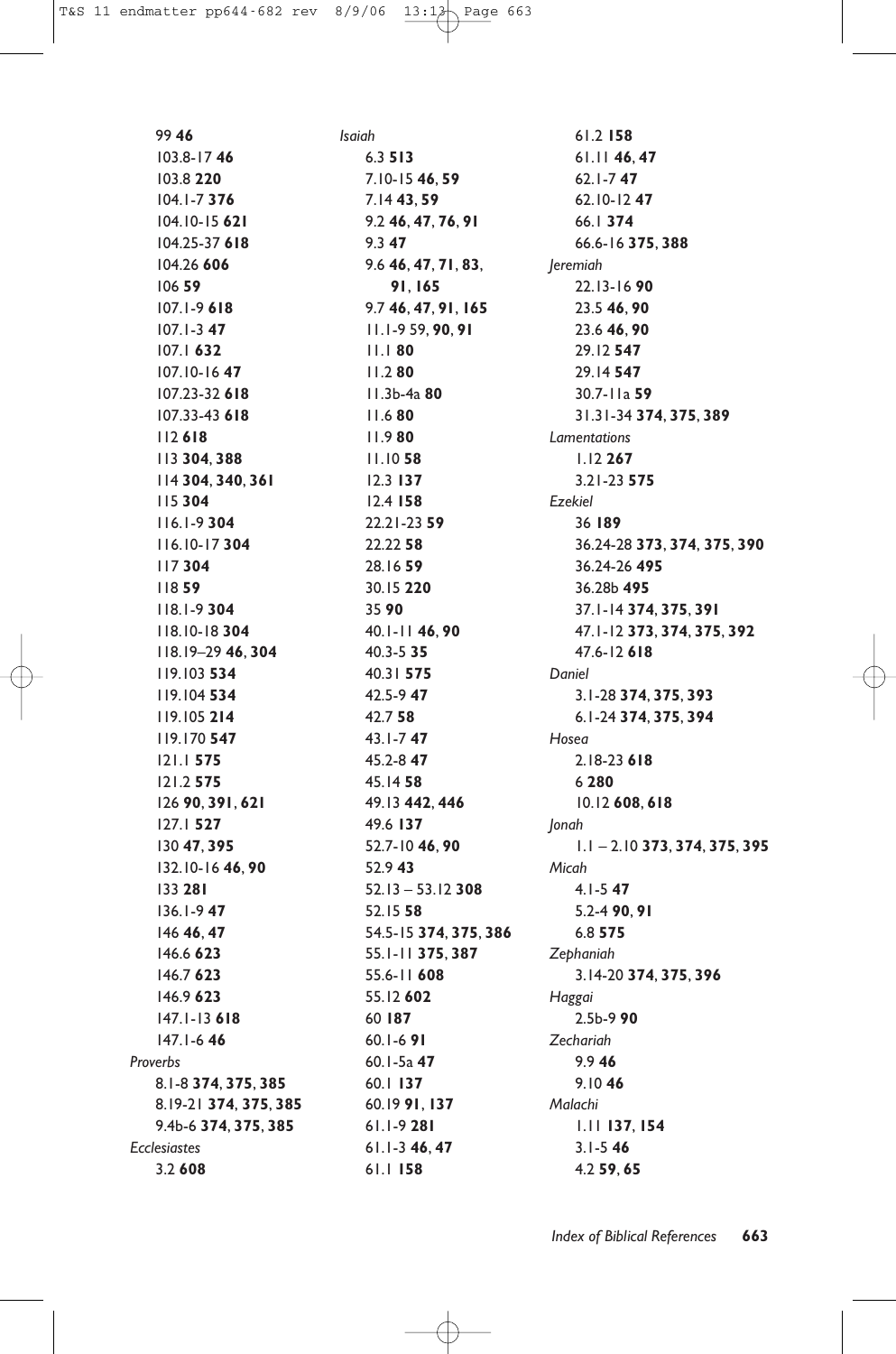| Apocrypha             | 28.5419              |      |
|-----------------------|----------------------|------|
|                       | 28.6419              |      |
| Wisdom of Solomon     | 28.9 445, 452        |      |
| 8.158                 | 28.10 445, 452       |      |
| <b>Ecclesiasticus</b> | 28.16-20 445, 463    |      |
| 24.1-9.59             | 28.18 592            |      |
| 24.358                | 28.19 152, 156, 474, |      |
| 38.25-34 608          | 484, 489, 513, 592,  |      |
| 38.27-32 618          | 638, 642             |      |
| Baruch                | 28.20 152, 156, 474, |      |
| 3.9-15 375, 397       | 484, 489, 513, 642   |      |
| $3.32 - 4.4$ 375, 397 | Mark                 |      |
| $4.36 - 5.9$ 47       | $1.1 - 11$ 189       |      |
|                       | $1.4$ 189            |      |
|                       | $1.5$ 189            |      |
| <b>New Testament</b>  | $1.7 - 11$ 189       |      |
|                       | 1.13220              |      |
| Matthew               | $1.14$ 42            |      |
| $1.18-23$ 59, 91      | $1.15$ 42            |      |
| 1.2165                | 4.3 608              |      |
| $2.1 - 12$ 162        | 4.8 608              |      |
| $2.1 - 1191$          | $6.13$ 278           |      |
| $2.1$ 187             | 8.29 278             |      |
| 2.2 123, 187          | $9.31$ 442           |      |
| $2.8 - 11$ 187        | 11.9592              |      |
| 3.1034                | $11.10$ 592          |      |
| 3.17 123, 137, 174    | $11.22 - 24618$      |      |
| 4.4 534               | $11.24$ 547          |      |
| 4.17 538, 586         | $13.31$ 534          |      |
| $5.1 - 12$ 578        | 14.26-72 304         |      |
| 5.3 540               | 14.32-36 239         |      |
| $6.7 - 15618$         | 14.43-46 240         |      |
| 6.26 600              | 14.55-64 241         |      |
| 6.28-30 600           | 14.72 242            |      |
| 6.31149               | $15.14$ 243          |      |
| 6.33 115, 149, 600    | 15.15243             |      |
| 6.34 115              | $15.17 - 19244$      |      |
| 7.25-34 608           | 15.20 245            |      |
| 9.37 158, 632, 642    | $15.21$ 246          |      |
| 9.38 632, 642         | 15.24 248            |      |
| 15.32-39 621          | 15.34-37 251         |      |
| $16.24$ 238           | 15.46 252            |      |
| 16.25 238             | 16.1-8 340, 361      |      |
| 18.20 148             | 16.3-8 445           |      |
| 25.1-1346             | $16.4 - 8253$        |      |
| 25.31-4647            | $16.15$ 152          |      |
| 26.30-75 304          | Luke                 |      |
| 28.1-10 340, 361      | 1.26-38 90.91        | John |
| 28.2-4 445, 448       | 1.39-56 90           |      |
| 28.5-8 445, 451       | 1.39-49 90           |      |

1.5-25 46, **90** 1.57-80 **90** 1.57-67 **90** 1.68 **137** 1.78 **129** 1.79 **129** 2.1-7 **91** 2.1-20 **90** 2.8-20 **91** 2.8-16 **91** 2.10 **76** 2.11 **76** 2.14 **71**, **83** 2.15 **76** 2.22-40 **91**, **197** 2.22-28 **91** 2.28-32 **168** 2.29-32 **203** 2.30 **123** 2.32 **123** 4.16-21 **281** 4.18 **115** 4.19 **115** 7.36-50 **281** 8.11 **529**, **609** 11.28 **534** 12.35-40 **47** 15.4-7 **234** 19.8 **587** 19.38 **540** 21.28 **43** 21.34 **540** 21.36 **43**, **220** 22.24-30 **281** 22.31-62 **304** 23.27-31 **247** 23.39-43 **249** 24.1-12 **152**, **340** 24.2-9 **445** 24.28-35 **445**, **453** 24.31a **520** 24.35 **435**, **520** 24.36-43 **445**, **454** 24.44-53 **474** 24.44-49 **455** 24.46 **442** 24.50-53 **489**

1 **64**, **76** 1.1-14 **87**, **91**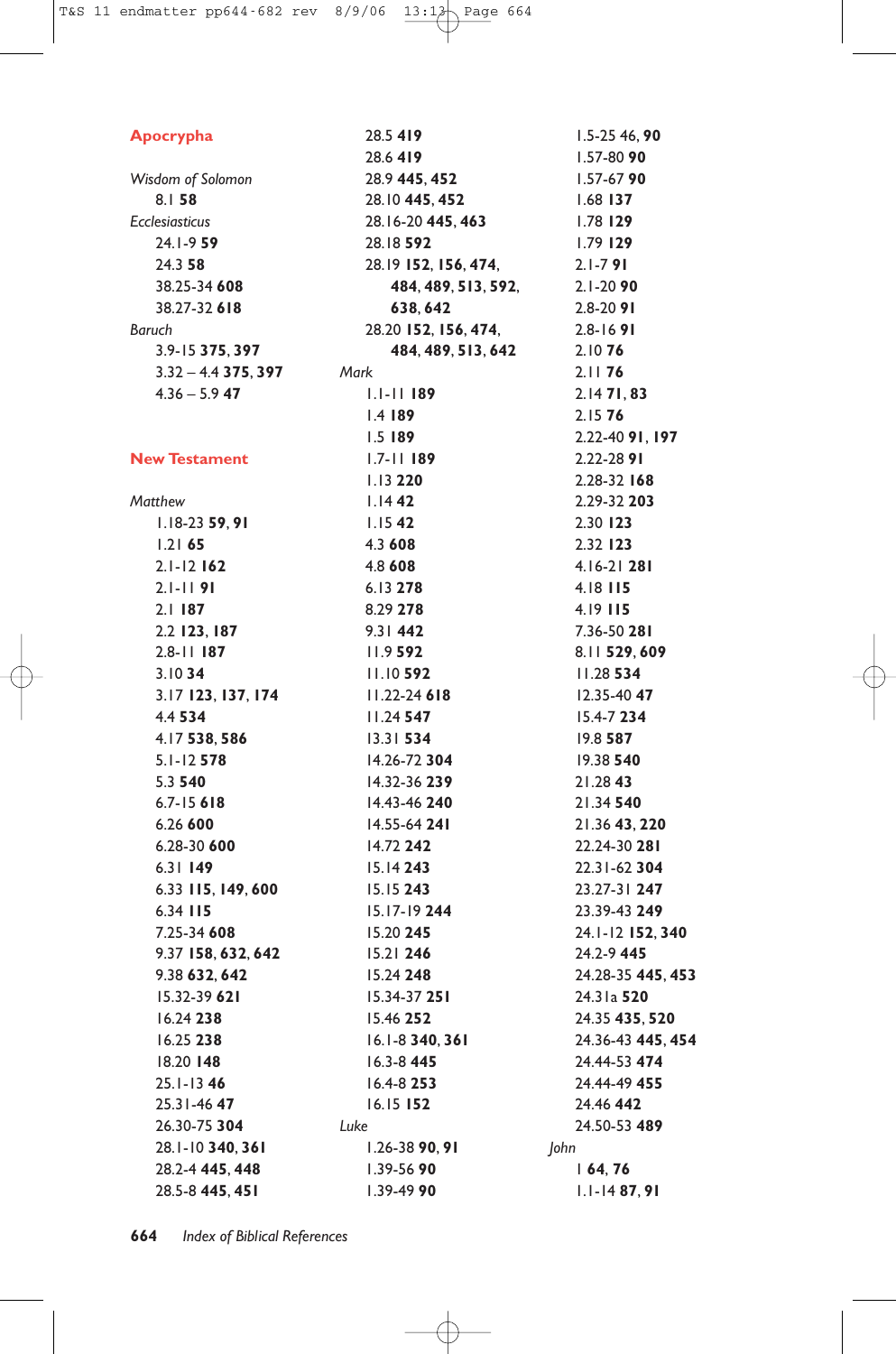1.14 **67**, **76**, **137** 1.23 **34** 1.32-34 **182** 2.1-11 **188** 3.16-21 **47** 3.16 **152** 4.23 **526** 4.24 **526**, **527** 4.31-38 **621** 4.35 **625**, **642** 4.36 **625** 6.22-40 **618** 6.28-35 **621** 6.33 **76** 6.35 **431**, **520**, **619** 6.39 **565** 6.40 **431**, **446** 6.51 **515** 6.63 **529** 8.12 **199**, **214** 10.14-16 **146** 11.25 **431**, **439** 11.26 **431**, **439** 12.23-26 **618** 12.24 **267** 13.1-17 **297** 13.16-30 **304** 13.31-38 **304** 13.31b-35 **297** 13.34 **259** 14.1-14 **304** 14.1-8 **574** 14.15-31 **304** 14.27 **477**, **578**, **585** 14.28 **477** 14.7 **513** 14.9 **513** 15.1-17 **304** 15.9-17 **574** 15.16 **642** 15.18–16.4a **304** 15.26 **158** 15.27 **158** 16.4b-15 **304** 16.16-33 **304** 16.24 **609** 16.28 **489** 17.1-19 **304** 17.20-26 **304** 17.21 **141**

17.21b-23 **146** 17.6-9 **556** 18.1 – 19.42 **308** 19.26 **250** 19.27 **250** 19.37 **320** 19.38-42 **320** 20.1 **445**, **449** 20.2 **445**, **449** 20.3-8 **445**, **450** 20.19 **435**, **442**, **445** 20.20 **435**, **445** 20.21-23 **445**, **456** 20.21 **156** 20.22 **156**, **445**, **457** 20.23 **445**, **457** 20.24-29 **445**, **458** 21.3-11 **400** 21.9-13 **445**, **459** 21.15-19 **445**, **460** 21.20-23 **445**, **461** *Acts* 1.10 **489** 1.11 **489** 1.12 **480** 1.13a **480** 1.14 **480** 1.3-11 **445**, **464** 1.3 **442** 1.4-11 **471** 2.1-13 **492** 2.1-11 **445**, **465** 2.36 **547** 2.39 **158** 4.1-12 **59** 7.20-36 **59** 9.1-18 **445**, **466** 10.38 **278** 14.8-18 **618** 20.24 **149** *Romans* 5.1 217, **532** 5.2 217, **532** 5.6 **156** 5.8 **156** 6.3-11 **340**, **361** 6.4 **428** 6.9-11 **424** 6.9 **489** 6.10 **428**

8.18-25 **618** 8.22 **599** 8.23 **599** 8.31-39 **574** 8.34 **489** 12.1 **46**, **121** 12.2 **46** 13.(8)11-14 **46** 13.11 **43** 13.12 **43** 15.4 **534** 15.5 **148** 15.7-13 **59** 15.12 **58** *1 Corinthians* 2.1-13 **59** 2.9 **483** 2.10 **483** 3.10-14 **618** 4.5 **34** 5.7 **428** 5.7b **424** 9.6-14 **608** 10.16 **520** 10.17 **148**, **520** 11.26 **520** 11.27-29 **514** 12.4 **496** 12.5 **496** 13.3 **496** 15.3-6 **445**, **462** 15.8 **445** 15.12-20 **621** 15.20-22 **424** 15.20 **435**, **442** 15.21 **442** 16.22 **33**, **442** *2 Corinthians* 1.21-22 **278** 1.22 **129**, **178**, **486**, **498** 3.17 – 4.12 **281** 4.5 **158** 4.6 **513** 5.14 **158** 5.17 **129** 9.6-11 **621** 9.9-11a **618** 9.6 **608** 9.10 **632**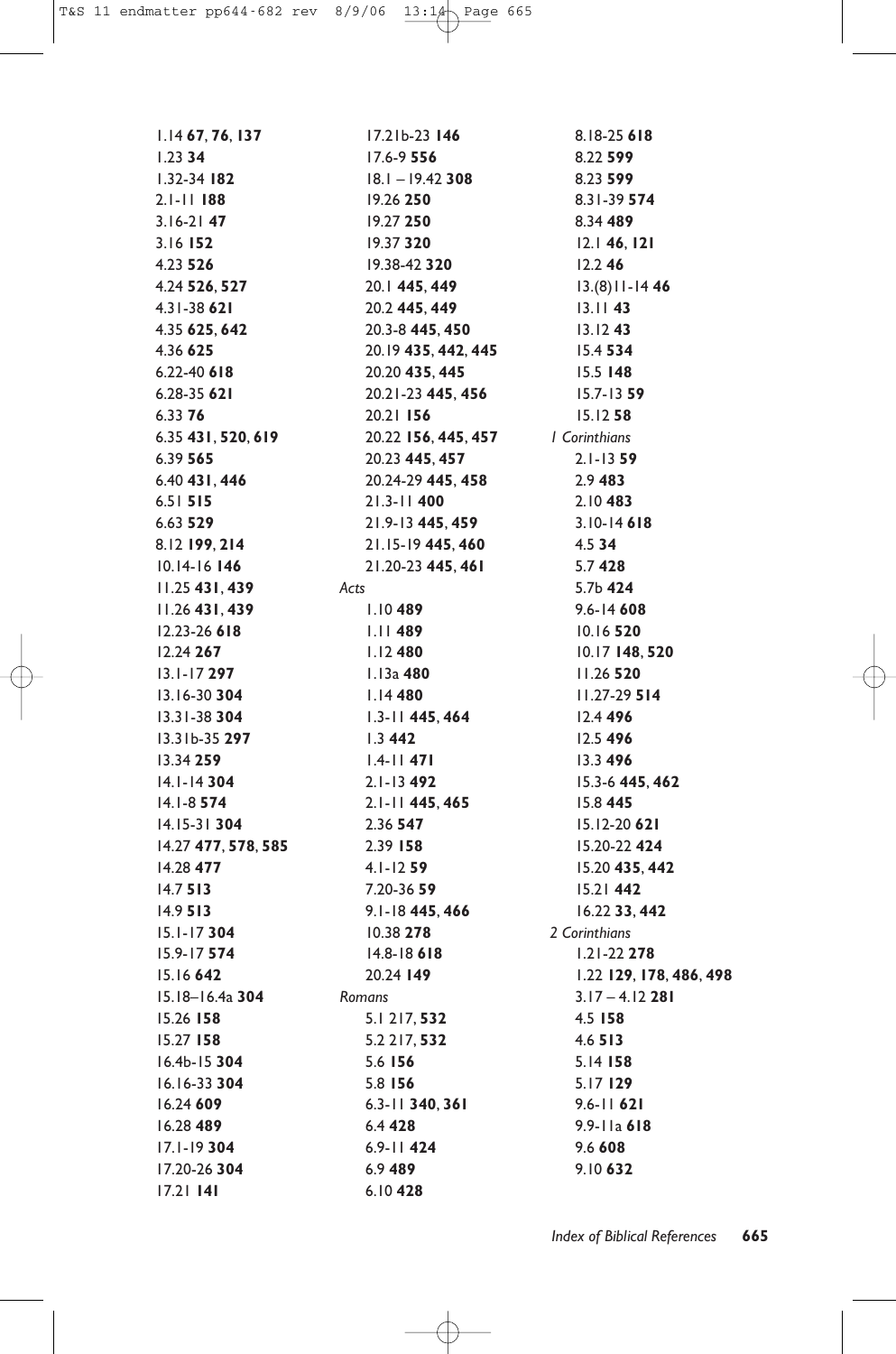| Galatians           | <b>Hebrews</b>     |
|---------------------|--------------------|
| 5.22 486, 629       | 164                |
| 5.23 486, 629       | 1.2 534, 600       |
| 6.14 267            | 4.14-16308         |
| <b>Ephesians</b>    | $5.7 - 9.308$      |
| $1.20$ 488          | 10.16-25 308       |
| $1.23$ 488          | 12.22-24 547       |
| $2.11 - 2247$       | James              |
| 2.13 238, 265       | 1.12214            |
| 2.14 59, 238, 265   | 3.17578            |
| 2.17553             | 3.18578            |
| $2.19 - 21$ 148     | $4.7 - 11$ 618     |
| 2.19553             | $5.7 - 9621$       |
| 4.6   4             | 5.13-16a 281       |
| 4.30 506            | 5.15 278           |
| 4.32 506            | l Peter            |
| Philippians         | 1.3442             |
| $2.5 - 1190$        | 2.5527             |
| 2.8261              | 2.9 129, 550       |
| $2.9 - 11$ 474      | 2.24 260           |
| 2.9 261, 547        | l John             |
| 4.4-7 46, 618       | 1.5578             |
| 4.6 611, 618        | 2.1149             |
| 4.7611              | $2.2$ 149          |
| Colossians          | 2.20-27 278        |
| 1.16606             | 4.10-12 220        |
| 1.18540             | 4.12234            |
| $1.27$ 158          | 5.7513             |
| $3.1 - 4488$        | <b>Revelation</b>  |
| 3.14 148, 544, 588  | $1.5b - 8281$      |
| 3.15 141, 148, 165, | 1.8508             |
| 544, 588            | 1.17431            |
| I Thessalonians     | 1.18431            |
| 3.13544             | $3.7 - 1359$       |
| 4.13-18 574         | 4.10513            |
| $5.1 - 11$ 47       | 4.11 512, 513, 606 |
| 5.23 47, 544        | 5.9b 512           |
| 5.24 47             | 5.10512            |
| 2 Thessalonians     | $5.11$ 512         |
| 2.13-16 574         | 5.12 547           |
| I Timothy           | 12.10 592          |
| 3.16 123, 162       | 15.3 473           |
| 2 Timothy           | 15.4 473           |
| $2.11 - 1341$       | 21188              |
| Titus               | $21.1 - 7574$      |
| $2.11 - 1491, 121$  | 22.10-21 59        |
| $2.11$ 158          | 22.13 115          |
| $3.3 - 791$         | 22.20 43           |
| 3.5121              |                    |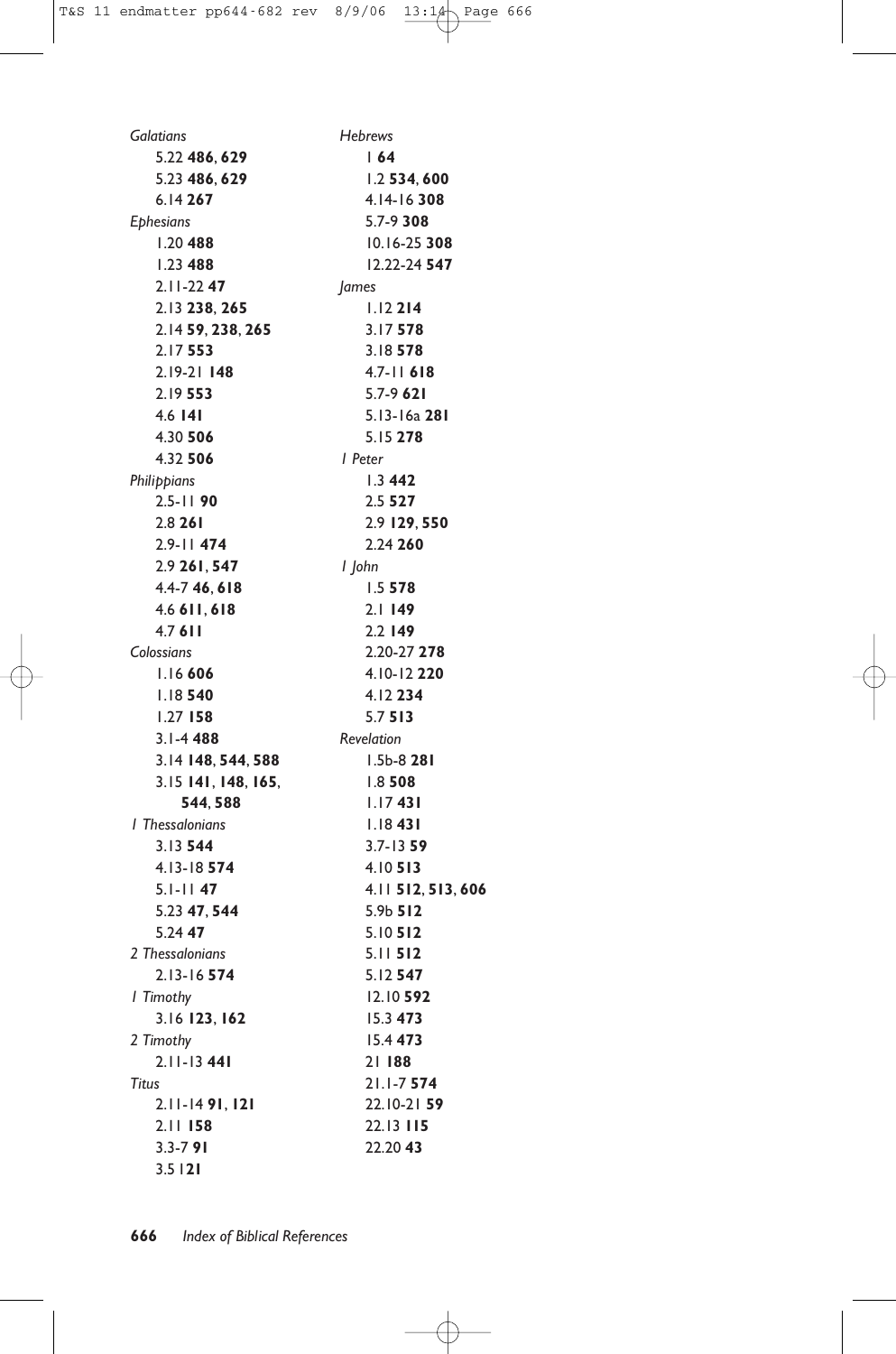### **General Index**

Note: Entries in italics indicate first lines of hymns. Alternative dates for festivals and commemorations are given in italics alongside the regular date.

Absolutions All Saints **549** All Souls **564** Christmas **66**, **78**, **96** Easter **430** Epiphany **160** Maundy Thursday **295** Acclamations Advent Sunday **42** All Saints **556** Ascension to Pentecost **488** Baptism of Christ **176**, **182**, **185**, **187–9** Bible Sunday **533** Candlemas procession **206** celebration of Creation **605** Christ the King **591** and Christian unity **146**, **147** Christmas **74–6** Corpus Christi **520** Covenant Renewal service **115** Crib/Christingle service **94**, **95** Dedication Festival **525**, **527** Easter **332**, **338**, **360**, **400**, **402** Embertide **642** Epiphany **163**, **168** Good Friday **315** Harvest **632** Lent **220** and mission **156** at presentation of Gifts **163** Rogationtide **613** Stations of the Resurrection **447** Trinity Sunday **512** *see also* Gospel Acclamations Act of Commitment, Remembrance Sunday **581**, **584** Acts of Penitence Baptism of Christ **176–7** and Christian unity **139–40** Easter **430** Remembrance Sunday **582–3**

Advent **33–60** calendar **8** carol services **44–9** Evening Prayer **59** seasonal material **34–43** Sundays in **50**, **51–5** Advent Antiphons **33**, **58–9** Advent Prose **60** Advent Sunday alternative Dismissal **42–3** Collect **45** date **23** Advent wreath **33**, **50–57**, **97** and prayers of penitence **56–7** Aelred of Hexham (12 January) **11** Affirmation of Faith, Crib/Christingle service **100** Agnes (21 January) **11** agricultural year **4**, **594–5** Creation **597**, **599–606** introduction **596** Lammastide **598**, **619–22** Plough Sunday **597**, **607–8** Prayer in Times of Crisis **598**, **633** Rogationtide **597**, **609–618** *see also* Harvest Thanksgiving Aidan (31 August) **18** Alban (22 June) **16** Alcuin of York (20 May) **15** Aldhelm (25 May) **15** Alfred the Great (26 October) **20** All Saints' Day (1 November) **21**, **24**, **537** Eucharist **548–57** Thanksgiving for the Holy Ones of God **421**, **558–60** transferring **30** All Saints' Day to Advent **29**, **536–92** introduction **537** seasonal material **538–47** *see also* All Souls' Day; Christ the King; Remembrance Sunday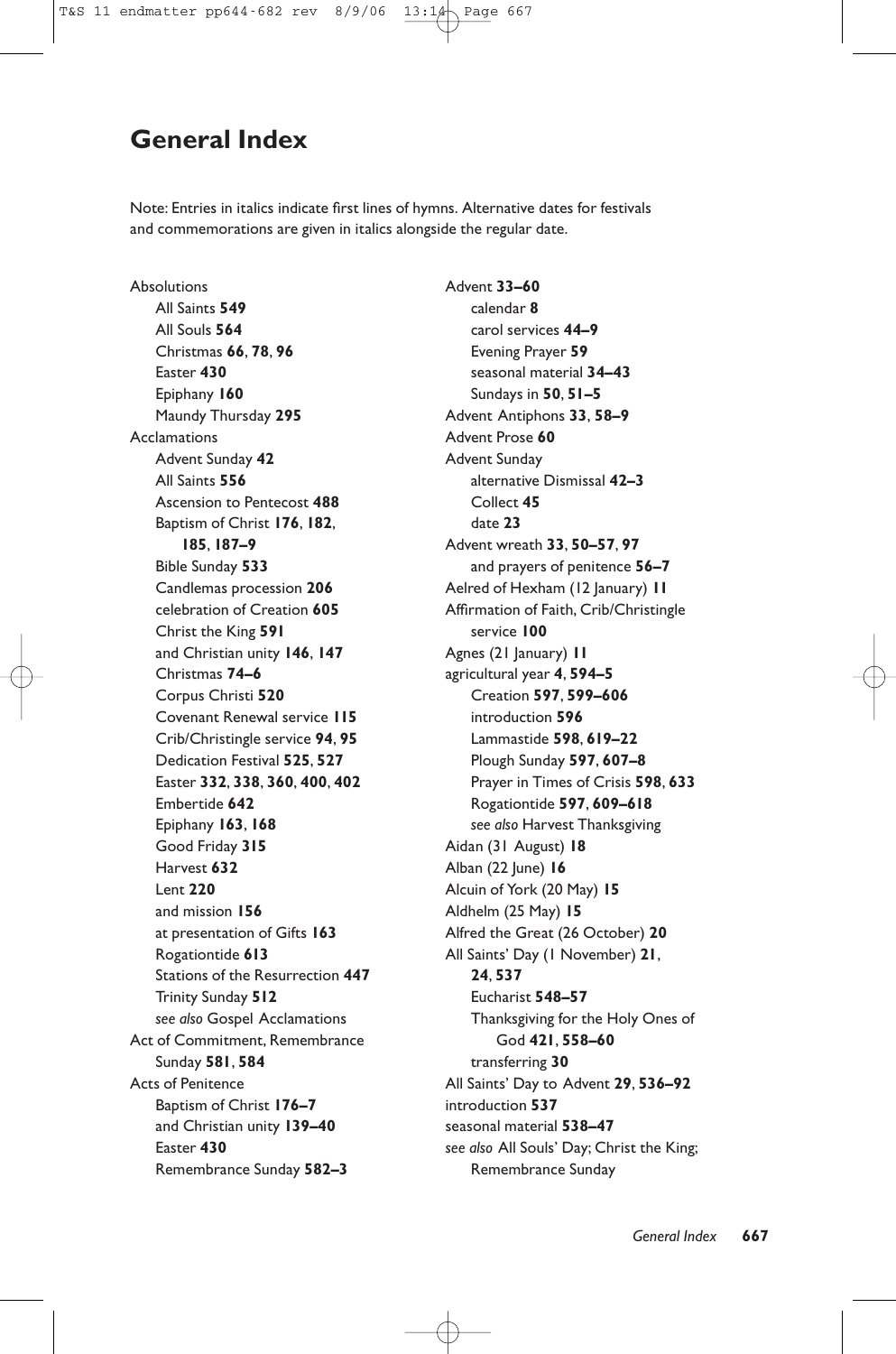All Souls' Day (2 November) **21**, **28**, **537** Commemoration of the Faithful Departed **570–71** Eucharist **561–72** Alphege (19 April) **14** Ambrose of Milan (7 December) **22** *anamnesis* (remembrance) **3** Andrew the Apostle (30 November) **21**, **26** Andrewes, Lancelot (25 September) **19**, **423** Anne and Joachim (26 July) **17** Annunciation (25 March) **13**, **211** transferred **24**, **30** anointing and Chrism Eucharist **278** at Pentecost **493** Anselm of Canterbury (21 April) **14** Anskar (3 February) **12** anti-Semitism **259** Antony of Egypt (17 January) **11** Aquinas, Thomas (28 January) **11** Armed Forces, prayer for **584** Ascension Day date **23** Liturgy **469–81** and mission **427** Ascension Day to Pentecost **25** seasonal material **483–9** Ascension Reading **471** Ash Wednesday **25**, **211** date **23** Imposition of Ashes **230** Liturgy **221–35** Athanasius (2 May) **15** Augustine of Canterbury (26 May) **15** Augustine of Hippo (28 August) **18** Azariah,Vedanayagam Samuel (2 January) **11** Baptism

Commission **347**, **366** Decision **342**, **356** in Easter Liturgy **211**, **323**, **326**, **332**, **341–7**, **352–3**, **362–6** and Eucharist for Baptism of Christ **170**, **172** Giving of a Lighted Candle **371** at Pentecost **482** Prayer over the Water **175**, **190–91**, **343**, **362** Presentation of Candidates **341**, **355**

Profession of Faith **344**, **363** re-affirmation of vows **185**, **278**, **323**, **326**, **342**, **356**, **403**, **406** Signing with the Cross **342**, **356** Thanksgiving for **175–7** Welcome **347**, **366** Baptism of Christ **26**, **170–93** Eucharist **170–83** Festival service **184–93** transferred **30** Barnabas the Apostle (11 June) **16**, **26** Barnett, Samuel and Henrietta (17 June) 16 Bartholomew the Apostle (24 August) **18**, **26** Basil the Great (2 January) **11** Baxter, Richard (14 June) 16 beating the bounds **597**, **614** Becket, Thomas (*7 July*/29 December) **17**, **22** Bede,Venerable (25 May) **15** Beheading of John the Baptist (29 August) **18** bells, in Easter Liturgy **332**, **338**, **352**, **360**, **403** Benedicite (Song of Creation) **393**, **618** Benedict of Nursia (11 July) 17 Benedictus (Song of Zechariah) **46**, **47**, **91** Benson, Edward **88** Bernard of Clairvaux (20 August) **18** Bible Sunday **528–34** Bidding Prayers Advent carol service **44–5** Christmas carol service **88–9** Festival service for Baptism of Christ **185** Binyon, Lawrence **573**, **576** Birinus (4 September) **19** Birth of the Blessed Virgin Mary (8 September) **19** Birth of John the Baptist (24 June) **16**, **26** Biscop, Benedict (12 January) **11** bishops, renewal of commitment to ministry **282**, **285** Bless the Lord (canticle) **393** Blessed Virgin Mary (15 August/*8 September*) **18**, **26**, **27**, **72**; *see also* Annunciation; Birth; Conception; Magnificat;Visit of Mary to Elizabeth Blessing of the Crib **77** Blessing of Light, Pentecost **501** Blessing of the Plough **607** Blessing of Seed **607**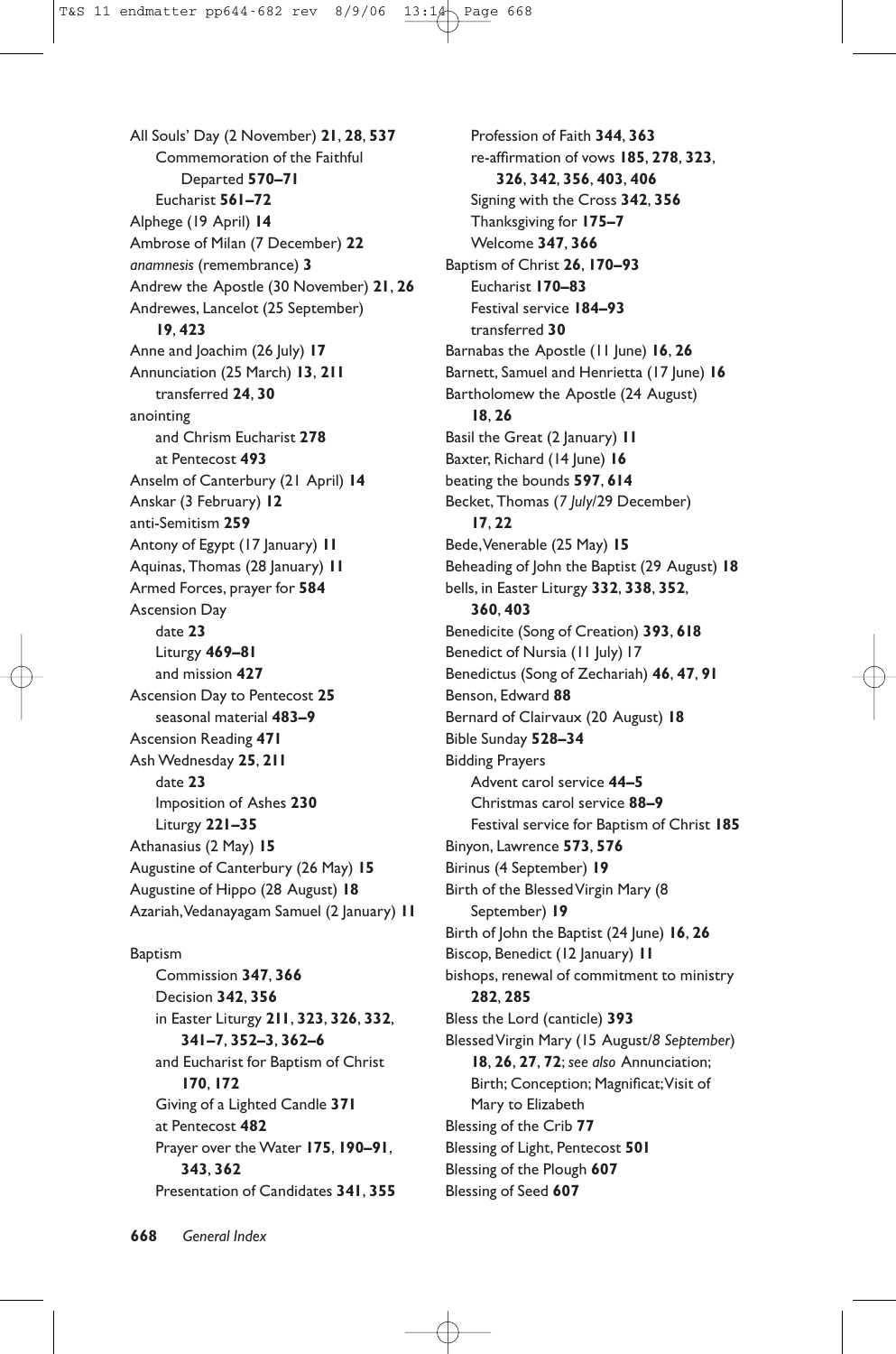Blessings Advent **41** Advent Sunday **42** All Saints **557** All Saints to Advent **546** All Souls **572** Ascension Day **481** Ascension to Pentecost **488** Ash Wednesday **235** Baptism of Christ **136**, **183**, **193** Bible Sunday **533** celebration of Creation **604** Chrism Eucharist **291** Christ the King **591** Christian unity **145**, **146** Christmas **73–4**, **87**, **101** Corpus Christi **519** Covenant Renewal service **114** Dedication Festival **525**, **526** Easter **438–40** Easter Liturgy **370** Embertide **642** Epiphany **135–6**, **169** Harvest **631** Lammastide **622** Lent **219** and mission **157** Palm Sunday **277** Passiontide **267** Pentecost **502** Plough Sunday **608** Presentation of Christ **136**, **207** Remembrance Sunday **581** Rogationtide **613** Trinity Sunday **511** Bonaventure (15 July) **17** Bonhoeffer, Dietrich (9 April) **14** Boniface (Wynfrith) of Crediton (5 June) **16** Booth, William and Catherine (20 August) **18** Bosco, John (31 January) **11** Bourne, G. H. (quoted) **3** Bray, Thomas (15 February) **12** Breaking of the Bread All Souls **569** Ascension Day **479** Baptism of Christ **180** Christmas **85** Easter **369** Epiphany **167** Presentation of Christ **202**

Bridget of Sweden (23 July) **17** Brigid (1 February) **12** Bunyan, John (30 August) **18** Butler, Joseph (16 June) **16** Butler, Josephine (30 May) **15** calendar date of Easter **23** Holy Days **11–22** seasons **8–10** Calvin, John (26 May) **15** Candlemas (2 February) **12**, **24**, **64**, **120** Eucharist **194–207** procession **194**, **203–7** transferred **30** candles in Easter Liturgy **324**, **331–2**, **335**, **338**, **352**, **370**, **399**, **402**, **420** in Pentecost Liturgy **501** at Presentation of Christ **206** *see also* Advent wreath canticles *see* Benedictus; Bless the Lord; Magnificat; Nunc dimittis; Song of the New Jerusalem; Te Deum Carlile, Wilson (26 September) **19** carol services Advent **44–9** Christmas **64**, **88–91** Epiphany **185** Casas, BartolomÈ de las (20 July) **17** Catherine of Alexandria (25 November) **21** Catherine of Siena (29 April) **14** Cavell, Edith (12 October) **20** Cecilia (22 November) **21** Cedd (26 October) **13**, **20** celebrations, local **27**, **30** Chad (2 March/*26 October*) **13**, **20** Chanel, Peter (28 April) **14** Charles, King and Martyr (30 January) **11** children **5** and Advent wreath **50** and Christmas **71**, **96** and Easter **372**, **402**, **404** Children's Society, prayer for **100** Chisholm, Caroline (16 May) **15** Chrism Eucharist **278–91** and deacons **279** history **278** notes **279** renewal of commitment to ministry **278**, **282–7**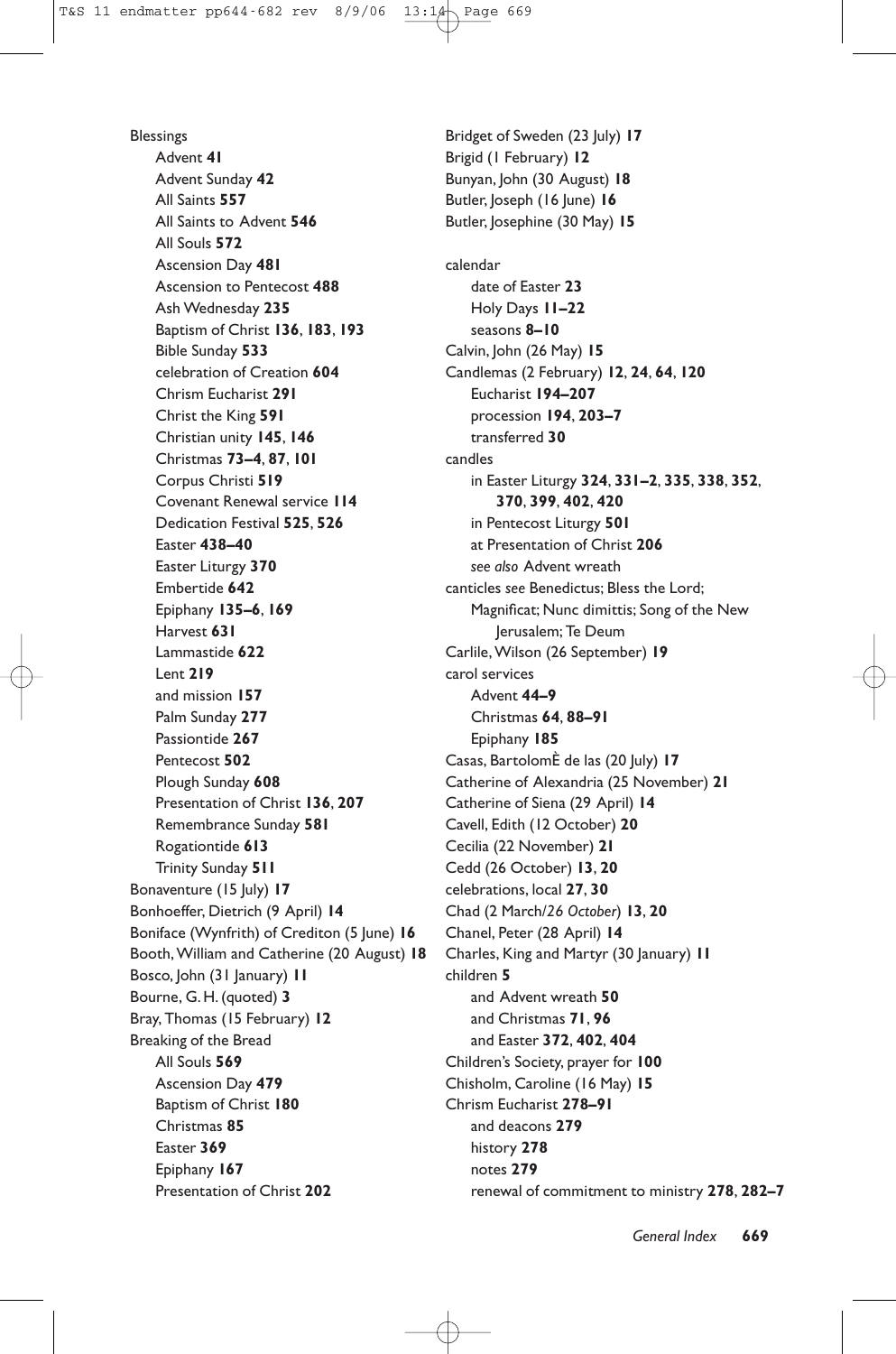Christ the King **26**, **27**, **30**, **537** Eucharist **586–92** Christian Unity, Week of Prayer **11**, **120**, **138–48** Christian year, rules to order **24–9** Christingle service **33**, **92**, **94–101** Christmas **64–115** calendar **8** Festival of Lessons and Carols **64**, **88–91** seasonal material **65–76** *see also* New Year Christmas crib **64**, **162** and Baptism of Christ **187** blessing **77**, **102–3** crib service **93**, **94–101** prayers at **103–4** Christmas Day **22** and Advent wreath **55** Eucharist **77–87** Christmas Eve **22**, **24** Chrysostom *see* John Chrysostom Church, Song of (Te Deum) **46** Clare of Assisi (11 August) **18** Clement of Rome (23 November) **21 Collects** Advent Sunday **45** All Saints **549** All Souls **564** Ascension Day **472** Ash Wednesday **224** Baptism of Christ **173** Bible Sunday **528** Chrism Eucharist **281** Christ the King **587** for Christian Unity **140** Christmas Day **79** Christmas Eve **24** Corpus Christi **515** Dedication Festival **521** Easter Day **405** Easter Eve **24**, **339**, **360** Easter season **427** Embertide **637–8** Epiphany **161** Evening Prayer **24**, **26** Good Friday **307**, **316–18** Maundy Thursday **296**

for mission **151** New Year **106** Palm Sunday **271** Pentecost **494** Presentation of Christ **196** Trinity Sunday **507** colours, liturgical **29** Advent **33**, **50** Easter **333**, **353**, **398** Good Friday **306** Lent **222** Columba (9 June) **16** Commemoration of the Faithful Departed (2 November) **21**, **28**, **537** Eucharist **561–72** Commemorations **28**, **576** Commission in Baptism **347**, **366** at Pentecost **501** *Common Worship: Festivals* **5** Conception of the Blessed Virgin Mary (8 December) **22** Conclusions **5** Advent **41** Advent carol services **48–9** All Saints to Advent **546** Candlemas procession **205** celebration of Creation **604** Corpus Christi **519** Covenant Renewal service **114** Crib/Christingle service **101** Easter Day **407** Good Friday **320** Harvest **631** Maundy Thursday **303–4** Pentecost **502** Rogationtide **613** Stations of the Resurrection **468** Trinity Sunday **511** Confession All Saints to Advent **539** Ascension to Pentecost **483** Ash Wednesday **226–9** Christ the King **586** and Christian unity **139** Christmas **66** Corpus Christi **514** Easter **429**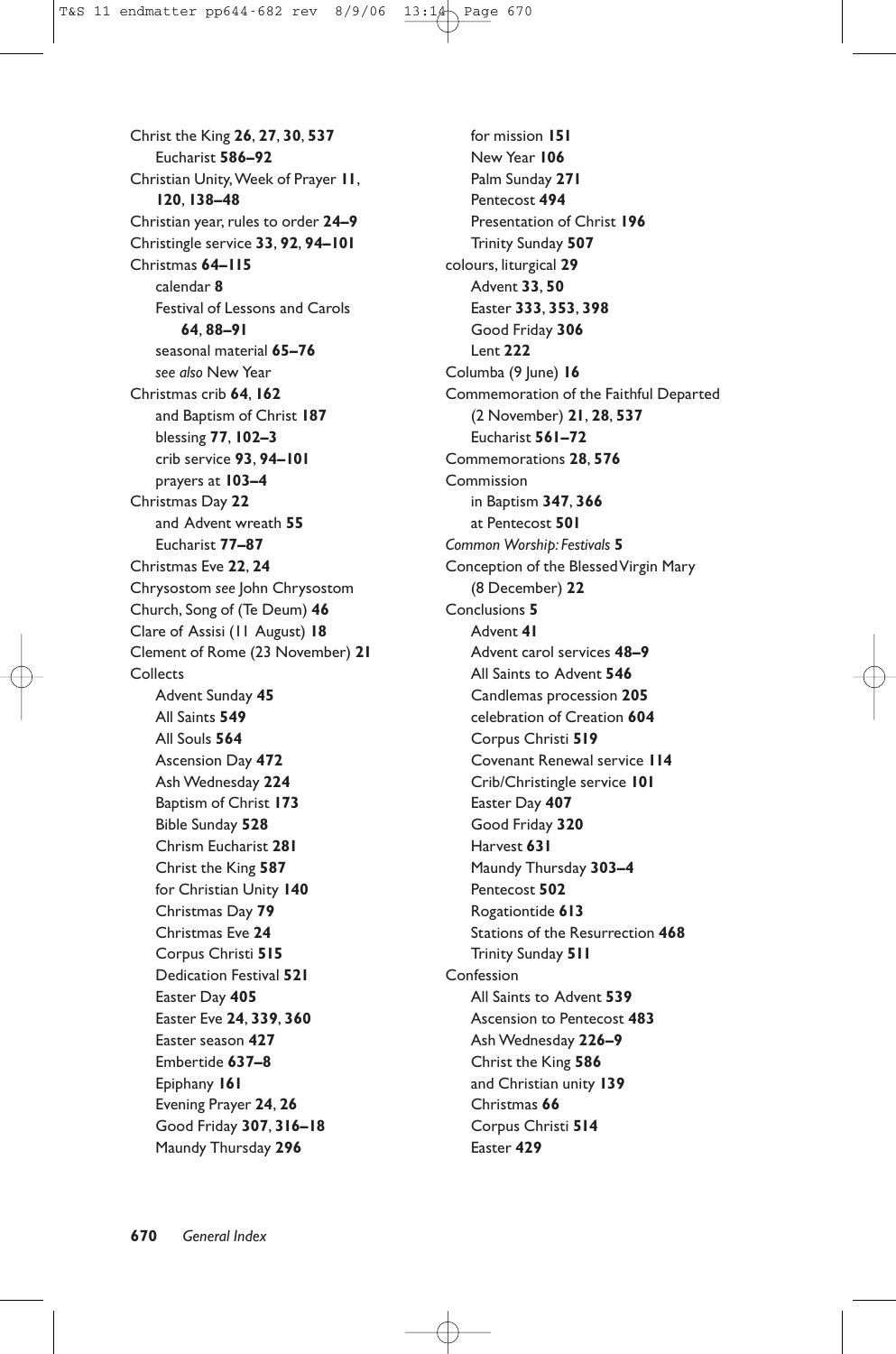Invitations to Advent **34** All Saints to Advent **538** Baptism of Christ **121** Bible Sunday **528** celebration of Creation **599** Christ the King **586** Christmas **65**, **78**, **95** Dedication Festival **521** Easter **428** Embertide **637** Epiphany **121**, **138** Harvest **623** Lent **212** Maundy Thursday **294** and mission **149** New Year **105** Passiontide **260** Rogationtide **609** Trinity Sunday **506** Kyrie Advent **34–5** All Saints to Advent **539** Ascension to Pentecost **484** Bible Sunday **528–9** celebration of Creation **599–600** Christ the King **586** and Christian unity **138–9** Christmas **65**, **96** Corpus Christi **515** Dedication Festival **521** Easter **429** Embertide **637** Epiphany **121–2** Harvest **623–4** Lent **213** and mission **150** New Year **105** Passiontide **260** Rogationtide **609** Trinity Sunday **507** Passiontide **261** Confirmation, in Easter Liturgy **326**, **332**, **346**, **365** Conversion of Paul (25 January) **11**, **26**, **120** Cooper, Anthony Ashley, Earl of Shaftesbury (1 October) **20**

Corpus Christi **27**, **30**, **514–20** Covenant Renewal **64**, **108–115**, **185**, **192** Cranmer, Thomas (21 March) **13** creation **597** crib service **93**, **94–101** Crispin and Crispinian (25 October) **20** cross signing with **177**, **192**, **342**, **345**, **346**, **356**, **365** veiling **293** Cuthbert (20 March/*4 September*) **13**, **19** Cyprian (15 September) **19** Cyril of Alexandria (27 June) **16** Cyril of Jerusalem (18 March) **13** Cyril and Methodius (14 February) **12** David of Wales (1 March) **13** Dawn Service **325**, **398–400** Day of Thanksgiving for Holy Communion **27** De Sales, Francis (24 January) **11** deacons in Chrism Eucharist **279** renewal of commitment to ministry **282**, **284**, **286** Dedication Festivals **27**, **30**, **521–7** Deliverance, Song of **387** Denys (9 October) **20** Dismissal Advent **41** Advent Sunday **42–3** All Saints **556–7** All Souls **572** Ascension Day **480–81** Ash Wednesday **234–5** Baptism of Christ **182–3**, **193** and Christian unity **146–7** Christmas **87** Dedication Festival **525–6** Easter **439–40** Easter Liturgy **370–71** Epiphany **168–9** Lammastide **622** Maundy Thursday **304** and mission **156–7** Palm Sunday **277** Pentecost **501–2** Plough Sunday **608** Presentation of Christ **207**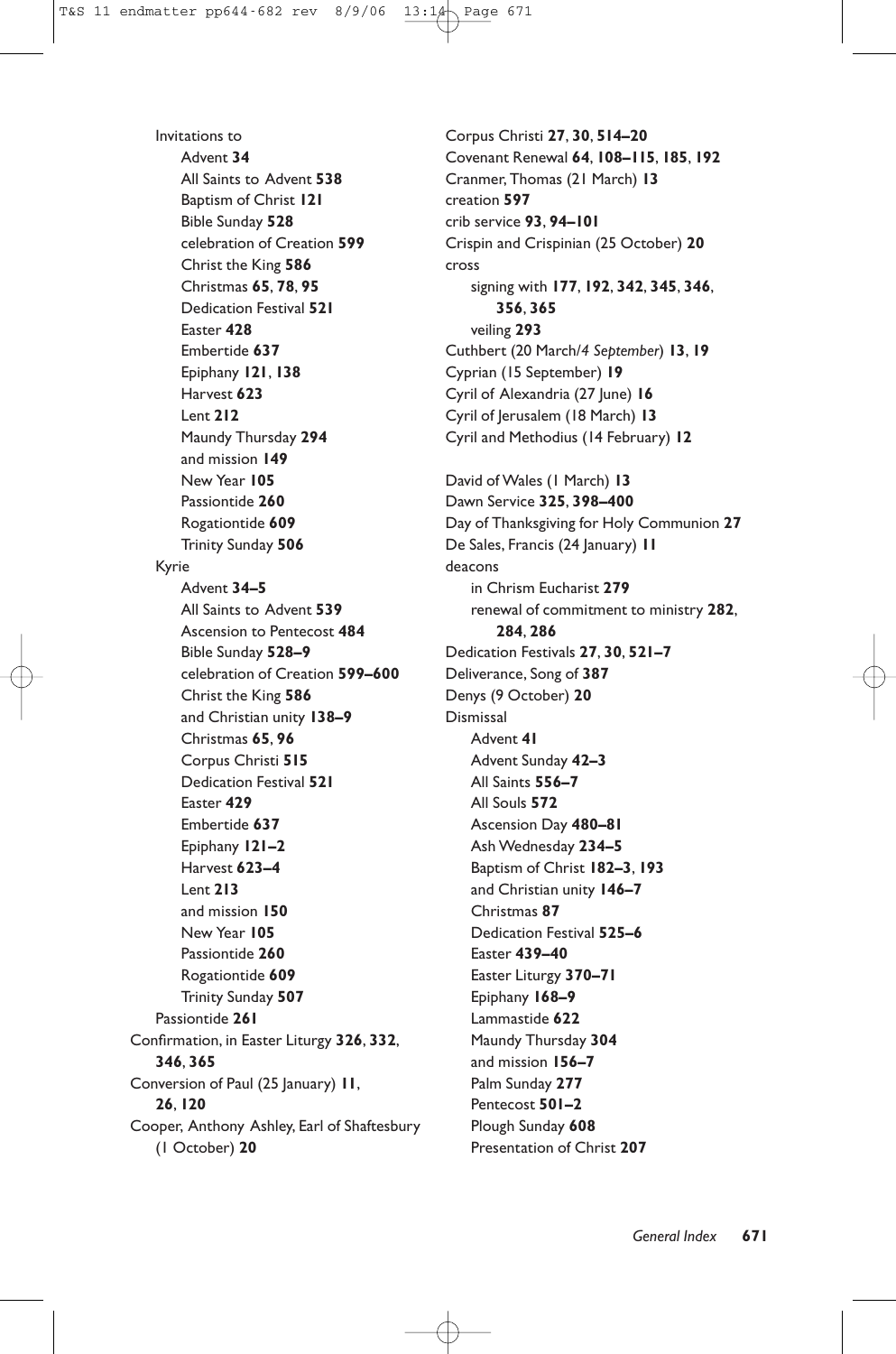Dismissal Gospels **5** Advent Sunday **42** All Saints **556** Ash Wednesday **234** Baptism of Christ **182** and Christian unity **146** Christmas **87** Dedication Festival **526** Easter **439** Easter Liturgy **400** Epiphany **168** and mission **156** Dominic (8 August) **18** Donne, John (31 March) **13** Dunstan (19 May) **15**

Easter **427–502** calendar **9** introduction **427** seasonal material **428–42** Service of the Word **327** Easter Acclamation **332**, **338**, **352**, **360**, **400**, **405**, **418**, **419**, **420**, **439**, **441** Easter Anthems **424**, **427** Easter Candle **324**, **326**, **351**, **357**, **399** blessing **501** lighting **331**, **335**, **352**, **402**, **404** lighting of the taper **331**, **352** Marking **331**, **335**, **351**, **355**, **372**, **401**, **408–9** Welcoming into Church **418–20** Easter Day **25** date **23** Eucharist **323**, **401–3** re-affirmation of baptismal vows **403**, **406** Service of the Word **327**, **404–7** Easter Eve and baptism **323** Collect **24** Morning and Evening Prayer **323** *see also* Easter Liturgy Easter Garden **398**, **418–19**, **428** Easter Light **398–9**, **400** Easter Liturgy **322–424** Dawn Service **325**, **398–400** Easter Proclamation **324** Eucharist **327**, **401–3** introduction **323–7** Liturgy of Initiation **326**, **332**

**672** *General Index*

main elements **326–7** new fire **324**, **331**, **334**, **351–2**, **355** preparation for **327** re-affirmation of baptismal vows **323**, **326**, **342**, **356**, **400** Service of Light **324**, **326**, **402** Service of the Word **327**, **404–7** Thanksgiving for the Resurrection **421–3** *see also* EasterVigil Easter Liturgy: Pattern A **324**, **328–47** Liturgy of the Eucharist **367–9** Liturgy of Initiation **341–7** notes **331–3** Service of Light **324**, **334–40** structure **328–9** use of silence **331** Easter Liturgy: Pattern B **324–5**, **348–66** and Dawn Service **398** Liturgy of the Eucharist **367–9** Liturgy of Initiation **352–3**, **362–6** notes **351–3** Service of Light **355–61** structure **348–9** use of silence **351** Easter Song of Praise *see* Exsultet EasterVigil **259**, **323**, **324–5**, **326**, **372–97** notes **372–4** Pattern A **331**, **338–40**, **373** Pattern B **351**, **354**, **372**, **373** readings **375–97** use of silence **376–97** Edmund (20 November) **21** Edward the Confessor (13 October) **20** Elizabeth of Hungary (18 November) **21** Embertide **4**, **28**, **636–42** notes **636** Endings *see* Conclusions England Saints and Martyrs (8 November) **21** Saints and Martyrs of Reformation Era (4 May) **15** *Enriching the Christian Year* **5** Ephrem of Syria (9 June) **16** Epiphany **11**, **24**, **120–207** calendar **8** carol service **185** and Christian unity **138–48** Eucharist **159–69** and mission **149–58** seasonal material **121–37**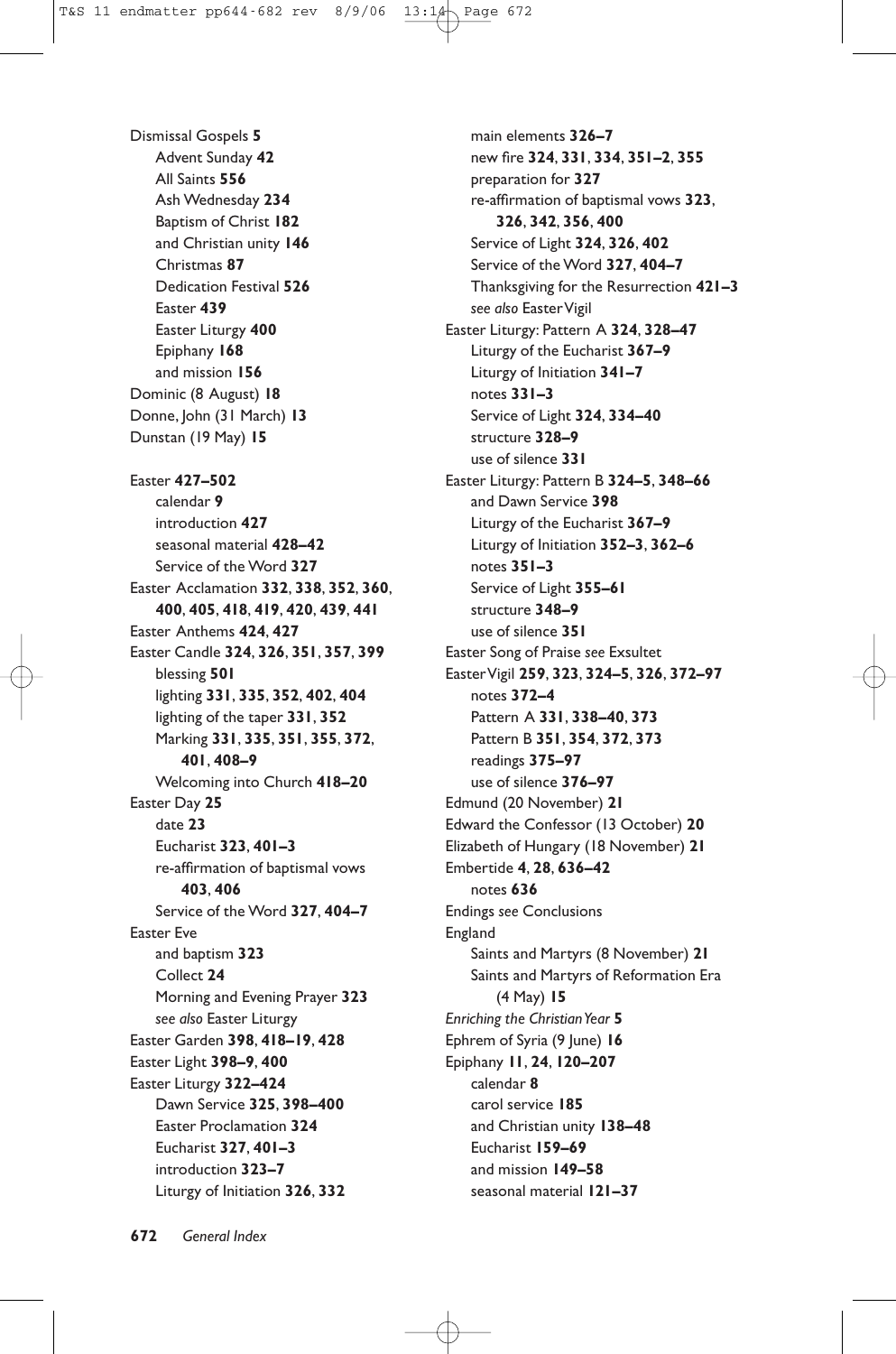transferred **30**, **159** *see also* Baptism of Christ; Presentation of Christ in the Temple Epiphany Procession **185**, **187–9** Ethelburga (11 October) **20l** Etheldreda (23 June) **16** Eucharist All Saints **548–57** All Souls **561–72** Ascension Day **470–81** Baptism of Christ **170–83** Bible Sunday **528–34** Chrism Eucharist **278–91** Christ the King **586–92** Christmas night or morning **77–87** Corpus Christi **514–20** for creation **599–606** Dedication Festival **521–7** Easter **327**, **367–9**, **401–3** Epiphany **159–69** Harvest Thanksgiving **623–32** Lammastide **619–22** Palm Sunday **268–77** Presentation of Christ in the Temple **194–207** Rogationtide **609–613** Trinity Sunday **506–513** Evening Prayer All Saints **558** Collects **24**, **26** Easter Eve **323** Lectionary, Advent Antiphons **59** Exsultet (Easter Song of Praise) **323**, **326**, **405** metrical form **414–15** modern form **416–17** short responsive form **413** traditional form **336–7**, **358–9**, **410–412** Ezekiel, Song of **495** *Faithful Cross (Crux Fidelis)* **309** Feasts, Principal **24** Felix (8 March) **13** Ferard, Elizabeth (18 July) **17** Ferrar, Nicholas (4 December) **22** Festival of Lessons and Carols **64**, **88–91** Festivals **24–6** Dedication **2**, **30**, **521–7**

Lesser **28** Patronal **27**, **30** transferring **26–7**, **30**

Fisher, John (6 July) **17** Foot Washing (Maundy Thursday) **298** Foucault, Charles de (1 December) **22** Four Last Things **33** Fox, George (13 January) **11** Francis of Assisi (4 October) **20**, **64** Francis de Sales (24 January) **11** Francis Xavier (3 December) **22** Fridays, as days of discipline and self-denial **28** Fry, Elizabeth (12 October) **20** Fulbert of Chartres (quoted) **427** Gardiner, Allen (6 September) **19 Gathering** All Saints **548** All Souls **562–4** Ascension Day **470** Ash Wednesday **223–4** Baptism of Christ **172–3** Christmas Day **77–9** Epiphany **159–61** Good Friday **307** Lammastide **598**, **619–20** Maundy Thursday **294–6** Pentecost **491–4** Presentation of Christ **195** Remembrance Sunday **573**, **575** Stations of the Resurrection **446–7** Way of the Cross **238** *Gaudete* Sunday **33**, **50** George, Patron of England (23 April) **14**, **26**, **27** transferred **30** Gilbert of Sempringham (4 February) **12** Giles of Provence (1 September) **19** Gilmore, Isabella (16 April) **14** Gloria in Excelsis in Easter Liturgy **338**, **360**, **405**, **420** in Maundy Thursday Liturgy **285** God's Chosen One, Song of **80** Good Friday **25** Anthems **310–315** Liturgy **305–320** Proclamation of the Cross **309–315** Reproaches **259**, **306** and silence **306**, **307**, **308**, **316–18**, **320** Three Hours' Devotion **259** veneration of the Cross **259**, **309** Gore, Charles (17 January) **11**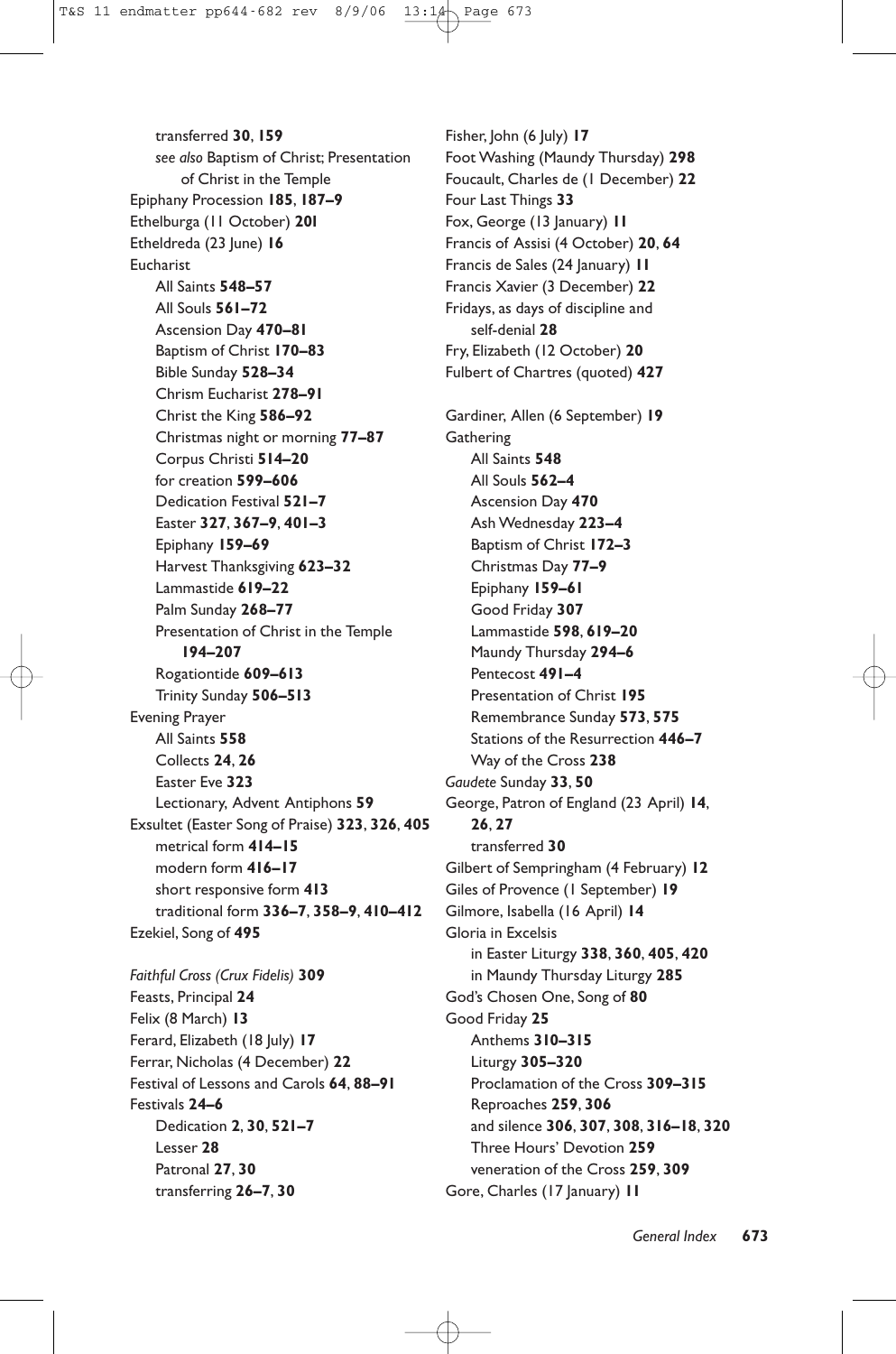Gospel Acclamations Advent **35** All Saints **550** All Saints to Advent **540** All Souls **565** Ascension Day **474** Ascension to Pentecost **484** Ash Wednesday **225** Baptism of Christ **123**, **174** Bible Sunday **529** celebration of Creation **600** Chrism Eucharist **281** Christ the King **587** and Christian Unity **141** Christmas **67**, **81** Corpus Christi **515** Dedication Festival **522** Easter **431** Easter Liturgy **340**, **361** Embertide **638** Epiphany **123**, **162** Harvest **624** Lent **214** Maundy Thursday **297** and mission **152** New Year **106** Palm Sunday **272** Passiontide **261** Pentecost **496** Presentation of Christ **123**, **197** Rogationtide **609** Trinity Sunday **508** Gospel of the Burial of Christ **320** Gospel of the Passion Good Friday **306**, **308** Palm Sunday **259**, **268** Great Sunday **427** Great and Wonderful **473** Greetings **5** Baptism of Christ **172**, **186** Chrism Eucharist **280** Crib/Christingle service **94–5** Epiphany **159** Maundy Thursday **294** Presentation of Christ **195** Gregory the Great (3 September) **19** Gregory of Nazianzus (2 January) **11** Gregory of Nyssa and Macrina (19 July) **17** Grosseteste, Robert (9 October) **20**

Hannah, Song of **384** Hannington, James (29 October) 20 Harvest Thanksgiving **27**, **30**, **598**, **623–32** symbols of Harvest **629** Hawker, R. S. **598** Helena (21 May) **15** Herbert, George (27 February) **12**, **597** *Here in Christ we gather* **298** Hilary of Poitiers (13 January) **11** Hilda of Whitby (19 November) **21** Hildegard (17 September) **19** Hill, Octavia (13 August) **18** Hilton, Walter (24 March) **13** Holy Baptism *see* Baptism Holy Communion Christmas night or morning **77–87** Day of Thanksgiving for **27**, **30**, **514–20** Epiphany **159–69** and Festival for Baptism of Christ **185** on Principal Feasts **24** on Principal Holy Days **25** and Way of the Cross **237** Holy Cross Day (14 September) **19**, **26** Holy Days **25** Holy Family **72** Holy Innocents (28 December) **22**, **26**, **64** Holy Ones of God, Thanksgiving for **421**, **558–60** Holy Saturday **323** Holy Week **268–320**; *see also* Chrism Eucharist; Maundy Thursday; Palm Sunday Hooker, Richard (3 November) **21**, **28** Hugh of Lincoln (17 November) **21** Ignatius of Antioch (17 October) **20**

Ignatius of Loyola (31 July) **17** Imposition of Ashes **222**, **227**, **228**, **229** Intercessions Advent **36–7** All Saints **551–2** All Saints to Advent **541–3** All Souls **566** Ascension Day **475–6** Ascension to Pentecost **485** Baptism of Christ **127**, **185** Bible Sunday **530–31** celebration of Creation **601–2**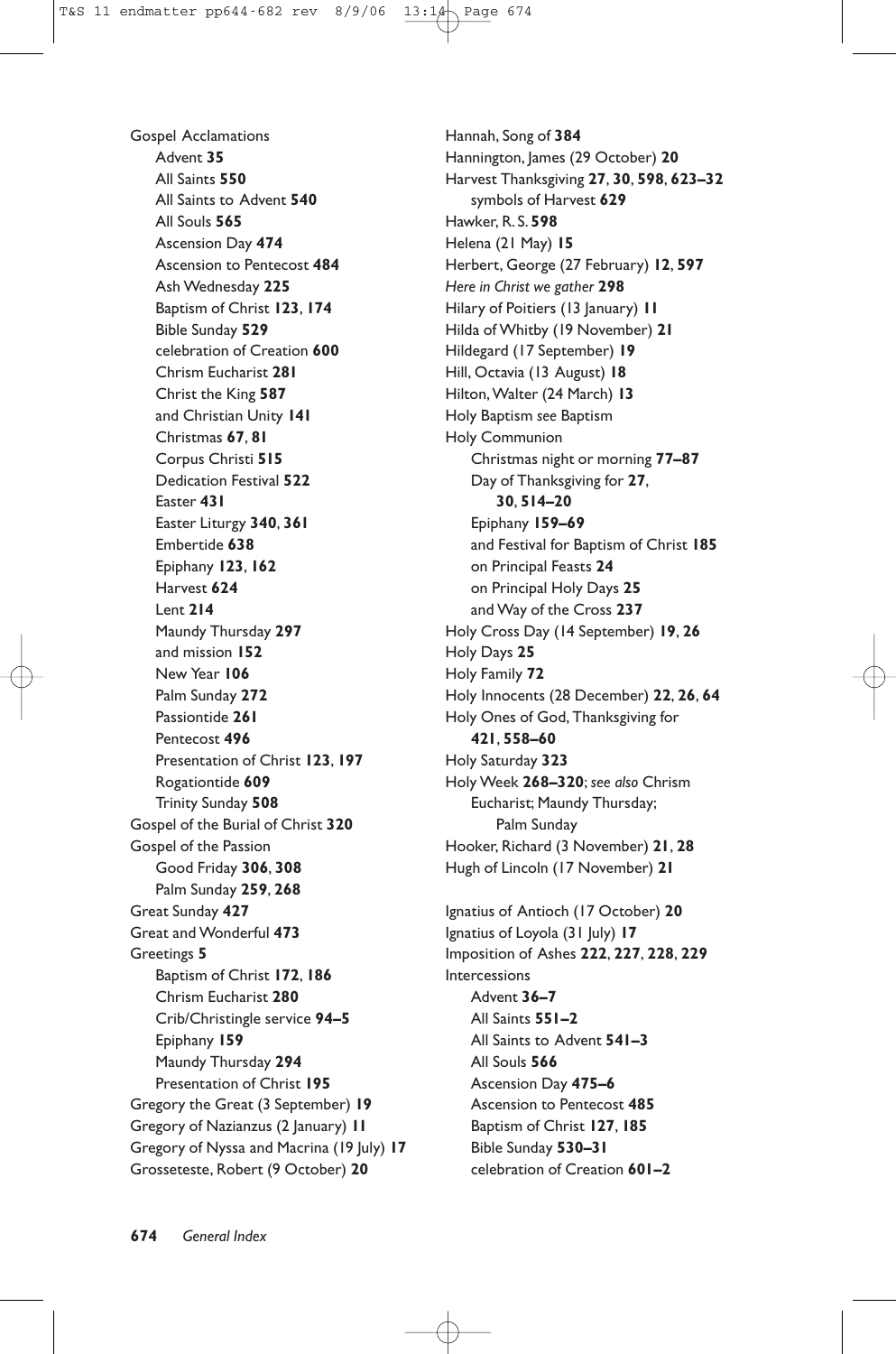Christ the King **588** for Christian unity **141–2** Christmas **67–71**, **81–2**, **100** Corpus Christi **516** Dedication Festival **522–3** Easter **432–4** Easter Liturgy **333**, **353** Embertide **639** Epiphany **124–6**, **164** Good Friday **316–18** Harvest **626–8** Lent **215–17** Maundy Thursday **299** for mission **152–3** for Missionary Work of the Church **21** New Year **107** Palm Sunday **272–3** Passiontide **261–5** Pentecost **497** Presentation of Christ **128**, **198** Remembrance Sunday **579–80**, **583** Rogationtide **610–611** Trinity Sunday **508** Invitation to Communion All Saints **555** All Souls **569** Ascension Day **479** Ash Wednesday **233** Baptism of Christ **180** Christmas **85** Easter **369** Epiphany **167** Good Friday **319** Maundy Thursday **302** Palm Sunday **276** Pentecost **500** Presentation of Christ **202** Invitation to Confession *see* Confession, Invitations to Irenaeus of Lyons (28 June) **16** James the Apostle (25 July) **17**, **26** James the Deacon (11 October) **20** Japanese Martyrs (6 February) **12** Jebb, Eglantyne (17 December) **22** Jerome (30 September) **19**

Joan of Arc (30 May) **15** John the Apostle and Evangelist (27 December) **22**, **26**, **64**

Kyries **295** *Laetare* Sunday **211** Lammastide **598**, **619–22** resources **621–2**

John the Baptist Beheading (29 August) **18** Birth (24 June) **16**, **26** John Chrysostom (13 September) **19** John of the Cross (14 December) **22** John of Damascus (4 December) **22**, **323** Johnson, Samuel (13 December) **22** Joseph of Nazareth (19 March) **13**, **26**, **27** transferred **30** Julian of Norwich (8 May) **15** Justin (1 June) **16**

Keble, John (14 July) **17** Kempe, Margery (9 November) **21** Ken, Thomas (8 June) **16** Kennedy, Geoffrey Studdert (8 March) **13** Kentigern (Mungo) (13 January) **11** King, Edward (8 March) **13** Kivebulaya, Apolo (30 May) **15** Kohima Epitaph **573**, **581** Kolbe, Maximilian (14 August) **18** Kopuria, Ini (6 June) **16** Kyrie Confessions Advent **34–5** All Saints to Advent **539** Ascension to Pentecost **484** Bible Sunday **528–9** celebration of Creation **599–600** Christ the King **586** and Christian unity **138–9** Christmas **65**, **96** Corpus Christi **515** Dedication Festival **521** Easter **429** Embertide **637** Epiphany **121–2** Harvest **623–4** Lent **213** and mission **150** New Year **105** Passiontide **260** Rogationtide **609** Trinity Sunday **507** Presentation of the Lammas Loaf **619**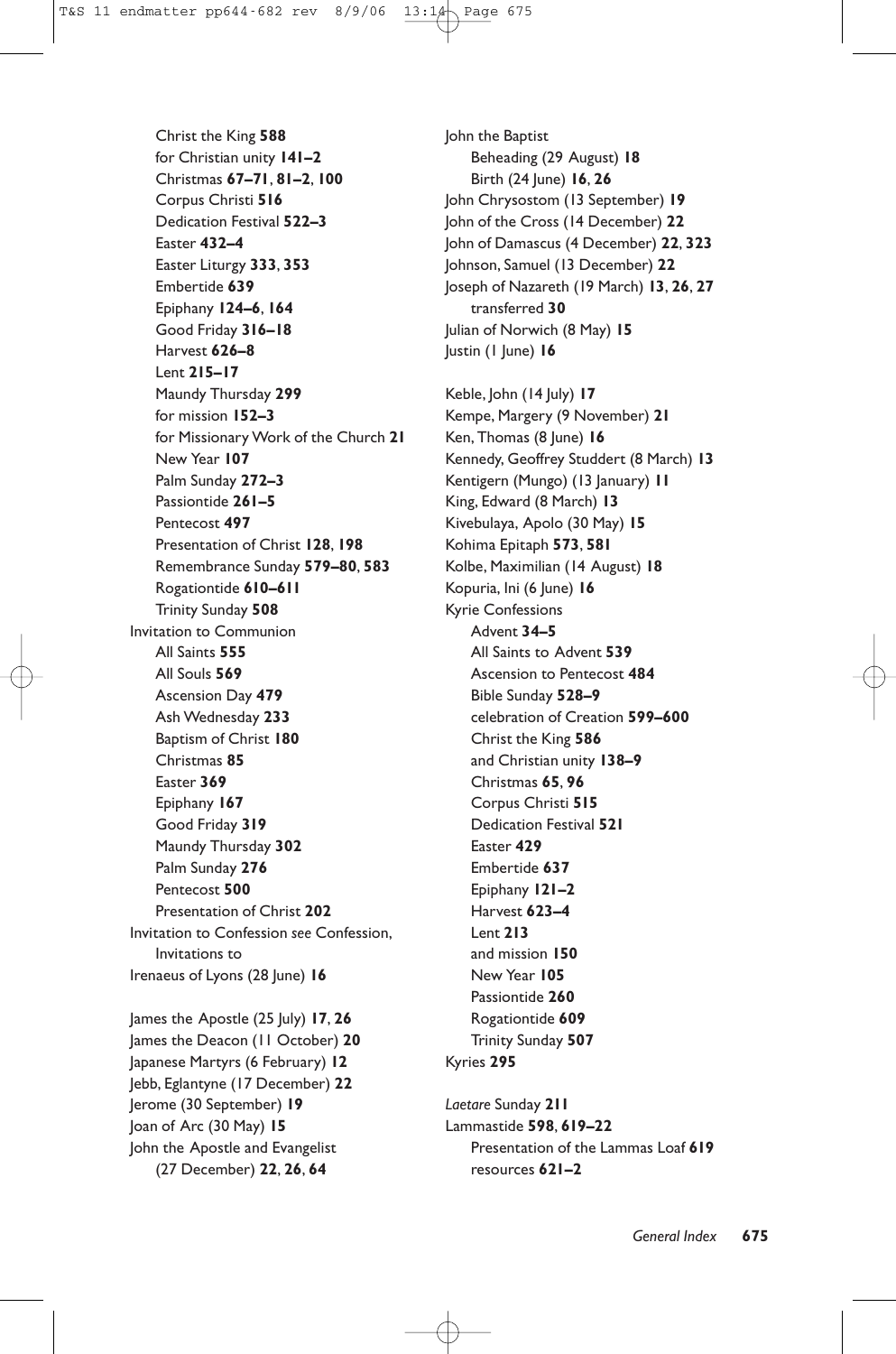Lanfranc (28 May) **15** Las Casas, Bartolomé de (20 July) **17** Latimer, Hugh (16 October) **20** Laud, William (10 January) **11** Laurence (10 August) **18** Law, William (10 April) **14** lay ministers, renewal of commitment to ministry **278**, **282** Lectionary, Evening Prayer **59** Lent **211–56** calendar **9** and days of discipline and self-denial **28** forty days **211** seasonal material **212–20** *Lent, Holy Week and Easter* **5** Lenten Array **29**, **222** Leo the Great (10 November) **21** Leonard (6 November) **21** Litany, Rogationtide **614–17** Litany of Thanksgiving **558–60** Liturgy of Penitence, Ash Wednesday **226–30** Macrina (19 July) **17** Liturgy of the Sacrament All Saints **553–5** All Souls **567–9** Ascension Day **477–9** Ash Wednesday **231–3** Baptism of Christ **178–81**, **185** Christmas **83–6** Epiphany **165–7** Good Friday **319** Maundy Thursday **300–302** Palm Sunday **274–6** Pentecost **498–500** Presentation of Christ **200–202** Liturgy of the Word All Saints **550–52** All Souls **565–6** Ascension Day **473–6** Ash Wednesday **225** Baptism of Christ **174** Christmas **80–82** Easter Day **403**, **406** Easter Eve **324**, **325** Epiphany **162–4** Good Friday **308** Maundy Thursday **297–9** Palm Sunday **272–3** Pentecost **495** Presentation of Christ **197–9**

Lord's Prayer, introductions to All Saints **554** All Souls **568** Ascension Day **478** Ash Wednesday **232** Baptism of Christ **179**, **192** Christmas **85** Easter **368** Epiphany **166** Good Friday **319** Pentecost **499** Presentation of Christ **202** Stations of the Resurrection **468** Way of the Cross **254** Lowder, Charles Fuge (9 September) **19** Lucy (13 December) **22** Luke the Evangelist (18 October) **20**, **26** Luther, Martin (31 October) **20** Luwum, Janani (17 February) **12**

Magnificat (Song of Mary) **90**, **91** Margaret of Antioch (20 July) **17** Margaret of Scotland (16 November) **21** Mark the Evangelist (25 April) **14**, **26**, **27** transferred **30** Martin of Porres (3 November) **21** Martin of Tours (11 November) **21** Martyn, Henry (19 October) **20** Martyrs, of Japan (6 February) **12** of Papua New Guinea (2 September) **19** of Uganda (3 June) **16** Mary Magdalene (22 July) **17**, **26** Mary, Martha and Lazarus (29 July) 17 Matthew (21 September) **19**, **26** Matthias (*24 February*/14 May) **12**, **15**, **26** Maundy Thursday **25**, **259** Liturgy **293–304** and reception of the oils **279**, **292** Stripping of the Sanctuary **303** Washing of Feet **298** Watch **304** *see also* Chrism Eucharist Maurice, Frederick Denison (1 April) **14** Mechtild (19 November) **21** Mellitus (24 April) **14** memory, and time **3–4** Methodius (14 February) **12** Michael and All Angels (29 September) **19**, **26**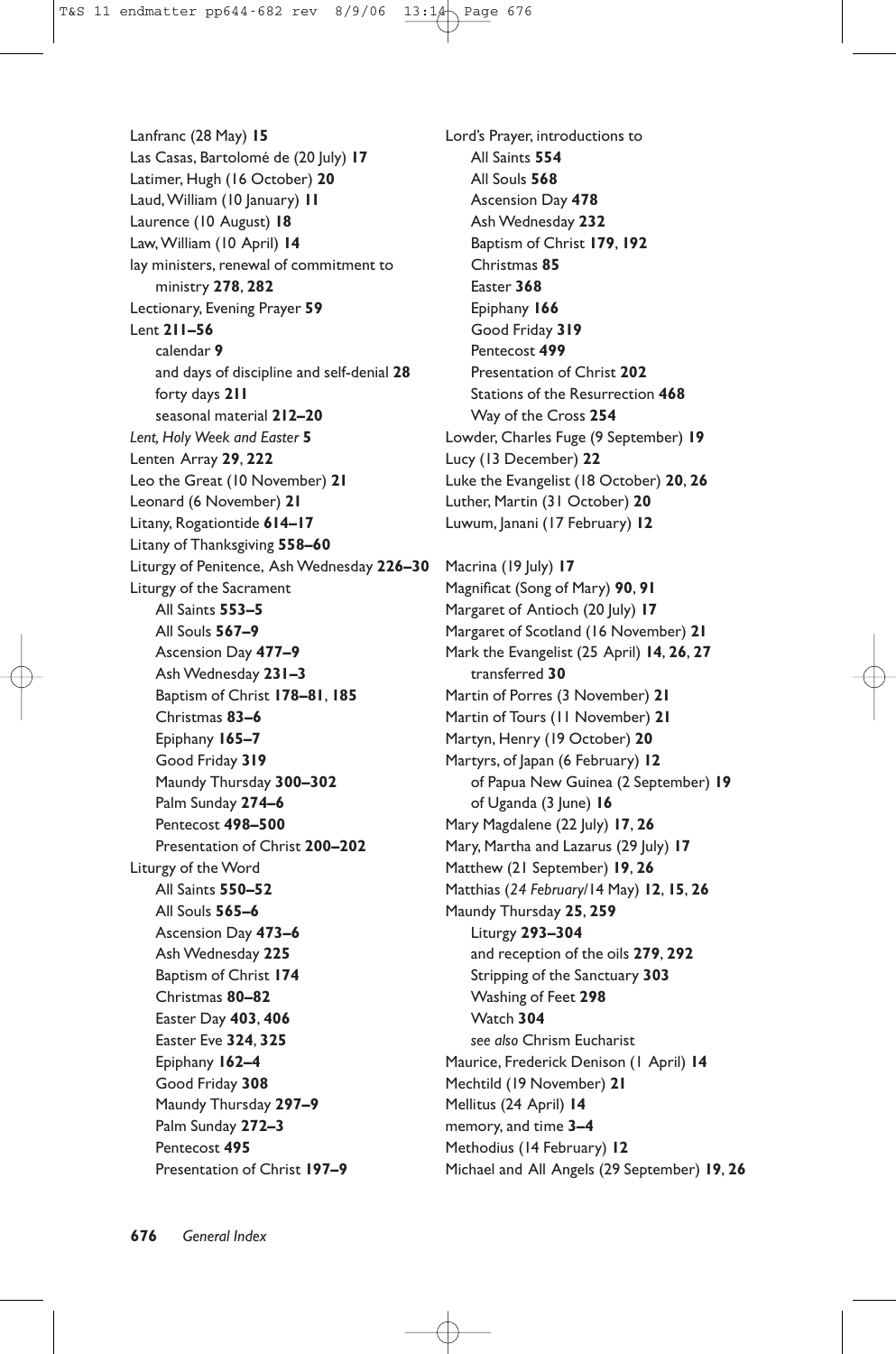Milner-White, Eric **88** mission of the Church and Ascension **427** day of intercession for (29 November) **21** and Epiphany **120**, **149–58** Mizeki, Bernard (18 June) **16** Monica (27 August) **18** Monsell, Harriet (26 March) **13** More, Thomas (6 July) **17** Morning Prayer All Saints **558** Easter **427** Easter Eve **323** Moses and Miriam, Song of **382** Mothering Sunday **211** music in Easter Liturgy **332**, **338**, **352**, **360**, **403** in Stations of the Resurrection **444** Naming and Circumcision of Jesus (1 Jan.) **11**, **26** nativity plays **64** Neale, John Mason (7 August) **18** Neri, Philip (26 May) **15** New Jerusalem, Song of **47** New Year Covenant Renewal service **64**, **108–115** resources **105–115** New Year's Day **64** Newman, John Henry (11 August) **18** Nicholas (6 December) **22** Nightingale, Florence (13 August) **18** Ninian (16 September) **19** Nunc dimittis (Song of Simeon) **91**, **203–4** O Adonai (18 December) **58**, **59** O Antiphons **33**, **58–9** O Clavis David (20 December) **58**, **59** O Emmanuel (23 December) **59** *O God, our help in ages past* **577** O Oriens (21 December) **59** O Radix Jesse (19 December) **58**, **59** O Rex Gentium (22 December) **59** O Sapientia (17 December) **22**, **58**, **59** oils of baptism **288**, **292** of chrism **279**, **289**, **292**, **493** prayer over **288–9** reception **279**, **292**

of the sick **288**, **292** Ordinary Time **8**, **10**, **29** Osmund (16 July) **17** Oswald (5 August) **18** Palm Sunday liturgy **268–77** procession of palms **259**, **268** Papua New Guinea Martyrs (2 September) **19** Passion Gospel Good Friday **306**, **308** Palm Sunday **259**, **268**, **272** Passion Sunday **211** Passiontide **259** seasonal material **260–67** *see also* Palm Sunday; Way of the Cross Passover **3–4** and Easter Eve **323** Patrick (17 March) **13** Patronal Festivals **27**, **30** Patteson, John Coleridge (20 September) **19** Paul, Conversion (25 January) **11**, **26**, **120** Paulinus of York (10 October) **20** Peace, introductions to Advent **38** All Saints **553** All Saints to Advent **544** All Souls **567** Ascension Day **477** Ascension to Pentecost **486** Ash Wednesday **231** Baptism of Christ **129**, **178**, **185** Bible Sunday **532** celebration of Creation **602** Chrism Eucharist **288** Christ the King **588** and Christian unity **142** Christmas **71**, **83** Corpus Christi **517** Covenant Renewal service **113**, **185** Dedication Festival **523** Easter **435** Easter Liturgy **367** Embertide **640** Epiphany **129**, **165** Harvest **629** Lent **217** Maundy Thursday **300** and mission **154**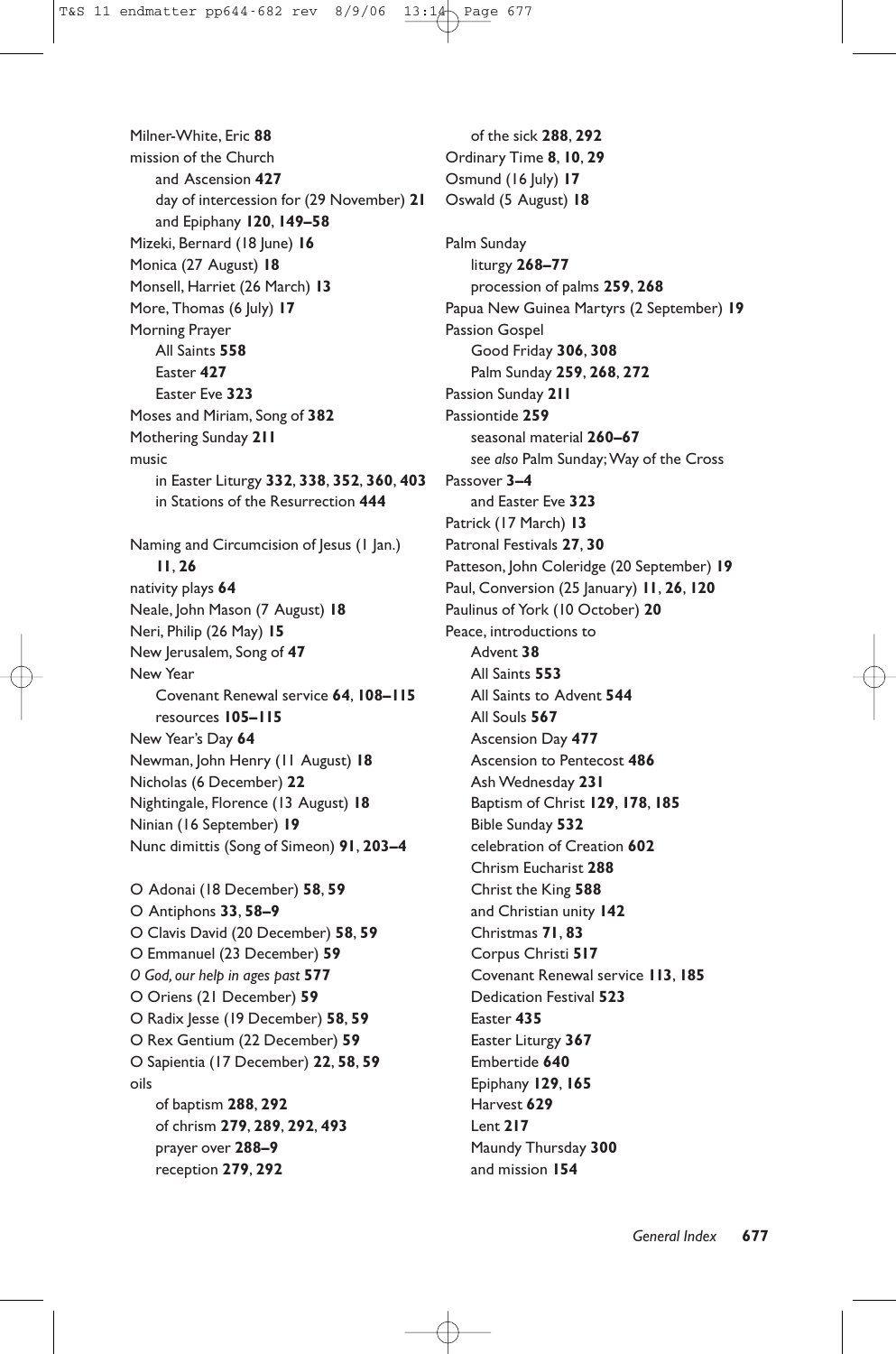Palm Sunday **274** Passiontide **265** Pentecost **498** Presentation of Christ **129**, **200** Remembrance Sunday **585** Rogationtide **611** Stations of the Resurrection **468** Trinity Sunday **509** Penitence, Acts of *see* Acts of Penitence Penitence, Liturgy of (Ash Wednesday) **226–30** Penitence, Prayers of *see* Prayers of Penitence Pentecost and baptism **482** Blessing of Light **501** Commission **501** date **23** Liturgy **490–502** meaning **427**, **482** prayer for personal renewal **493** Reading **492** Perpetua, Felicity and their Companions (7 March) **13** Pestel, Thomas (quoted) **64** Peter (*29 June*) **16** Peter and Paul (29 June) **16**, **26** Petroc (4 June) 16 Philip and James (1 May) **15**, **26** Plough Sunday **597**, **607–8** Polycarp (23 February) **12** Post Communion prayers All Saints **555** All Souls **571** Ascension Day **479** Ash Wednesday **233** Baptism of Christ **181** Chrism Eucharist **290** Christ the King **590** and Christian unity **145** Christmas **86** Corpus Christi **519** Dedication Festival **524** Easter **369** Embertide **641** Epiphany **167** Lammastide **622** Maundy Thursday **302** and mission **155** Palm Sunday **276**

Pentecost **500** Trinity Sunday **510** prayer after Communion All Saints **555** All Souls **671** Ascension Day **479** Ash Wednesday **233** Baptism of Christ **181** Chrism Eucharist **290** Christmas **86** Easter **369** Maundy Thursday **302** Palm Sunday **276** Pentecost **500** Prayers of Intercession *see* Intercessions Prayers of Penitence at Advent Wreath **50**, **56–7** All Saints **548–9** All Souls **563–4** at Chrism Eucharist **280** and Christian unity **139–40** Christmas Day **78** Crib/Christingle service **96** Easter **428** Epiphany **160** Lammastide **620** Maundy Thursday **294–5** Presentation of Christ **199** Prefaces Advent **39–40** All Saints **554** All Saints to Advent **544–5** All Souls **568** Ascension Day **478** Ascension to Pentecost **486–7** Ash Wednesday **232** Baptism of Christ **132**, **179** Bible Sunday **532** celebration of Creation **603–4** Chrism Eucharist **289–90** Christ the King **589–90** Christian unity **144** Christmas **72–3**, **84** Corpus Christi **517–18** Covenant Renewal service **113** Dedication Festival **523–4** Easter **436–7** Easter Liturgy **368** Embertide **640–41**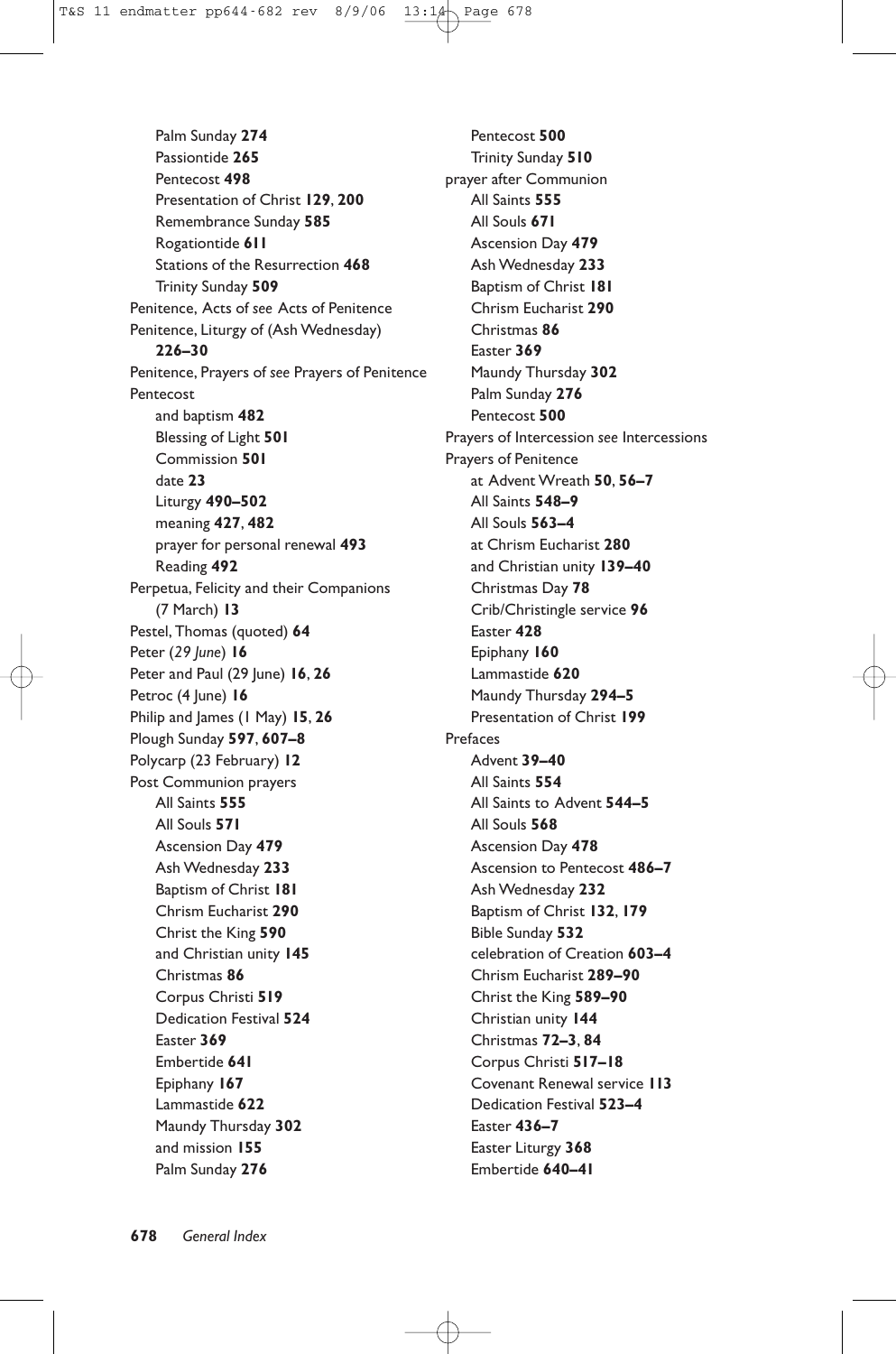Epiphany **131**, **133**, **166** Harvest **630** Lent **218** Maundy Thursday **301** and mission **155** Palm Sunday **275** Passiontide **266** Pentecost **499** Presentation of Christ **132**, **134**, **201** Rogationtide **612–13** Trinity Sunday **509–510** Preparation of the Table, prayers at Advent **38** All Saints **553** All Saints to Advent **544** All Souls **567** Ascension Day **477** Ascension to Pentecost **486** Ash Wednesday **231** Baptism of Christ **178** Bible Sunday **532** celebration of Creation **603** Chrism Eucharist **289** Christ the King **589** and Christian unity **143** Christmas **71**, **83** Corpus Christi **517** Covenant Renewal service **113** Dedication Festival **523** Easter **435** Easter Liturgy **367** Embertide **640** Epiphany **130**, **165** Harvest **630** Lammastide **621** Lent **217** Maundy Thursday **300** and mission **154** Palm Sunday **274** Passiontide **265** Pentecost **498** Presentation of Christ **200** Rogationtide **612** Trinity Sunday **509** Presentation of Christ in the Temple (2 February) **12**, **24**, **64**, **120** Eucharist **194–207** procession **194**, **203–7** transferred **30**

Presentation of Gifts **163**, **185**, **187** Presentation of the Lammas Loaf **619** priests, renewal of commitment to ministry **282**, **284** Principal Feasts **24** eve of **28** transferring **26–7**, **30** Principal Holy Days **25** transferring **30** processions Baptism of Christ **185**, **187–9** Candlemas **194**, **203–7** Palm Sunday **259**, **268**, **271** Rogationtide **597**, **614–18** Proclamation of the Cross **309–315** *The Promise of His Glory* **5** Proper Prefaces *see* Prefaces Pusey, Edward Bouverie (16 September) **19**

#### Quinn, James **298**

Ramabai, Pandita Mary (30 April) **14** readings Advent carol service **46–7** All Saints to Advent **547** Ascension Day **471**, **480** Ascension to Pentecost **489** Bible Sunday **534** celebration of Creation **606** Chrism Eucharist **281** Christ the King **592** for Christian unity **148** Christmas carol service **90–91** Corpus Christi **520** Dedication Festival **527** Easter **442** Easter Liturgy **332**, **338**, **340**, **351**, **361** Embertide **642** Harvest **632** Lammastide **621** Lent **220** for mission **158** Passiontide **267** Plough Sunday **608** Remembrance Sunday **574**, **578** Rogationtide procession **618** Trinity Sunday **513** Way of the Cross **239–53** Reformation Sunday **528**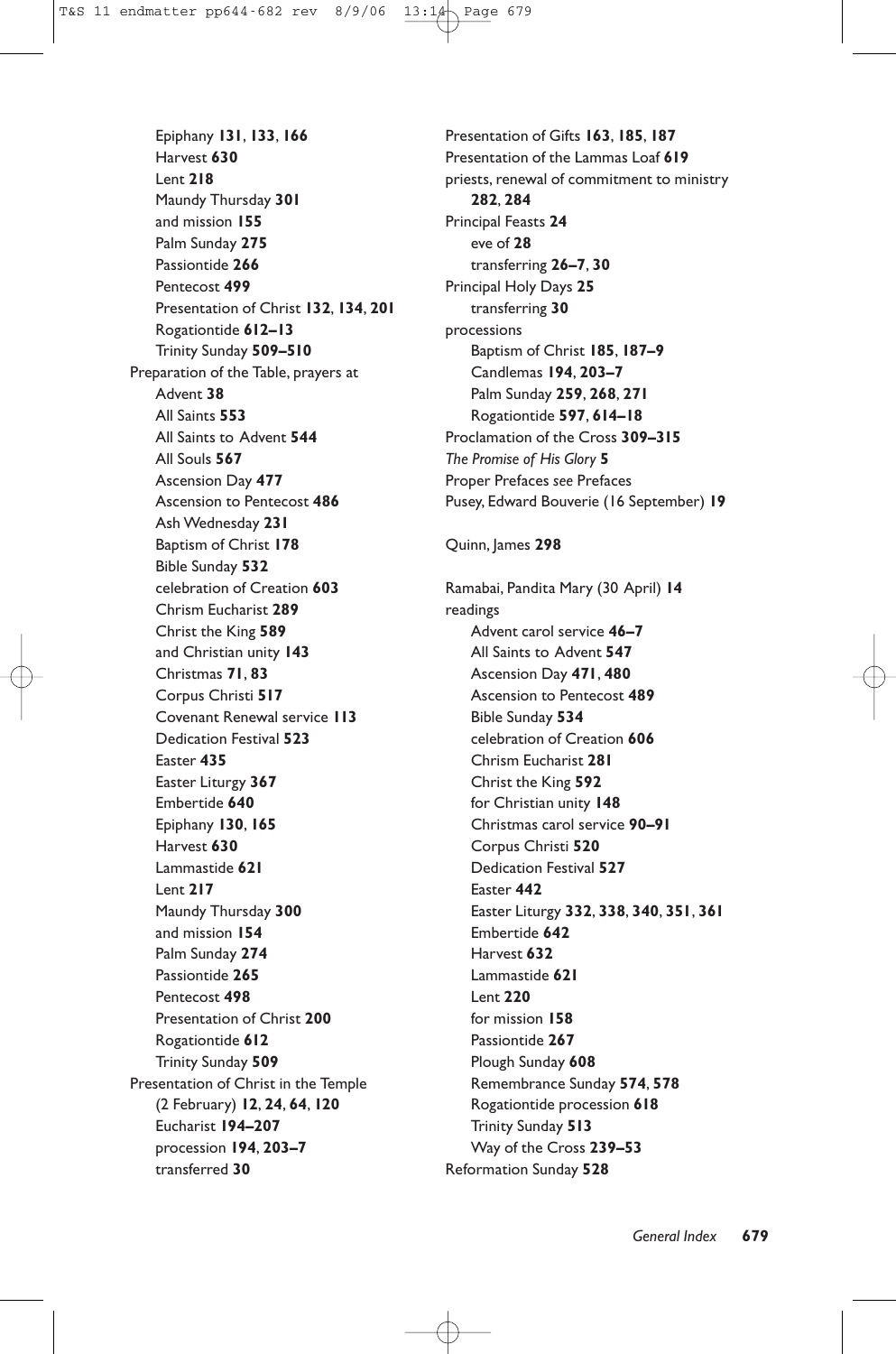Refreshment Sunday **211** Remembrance Sunday **537** Act of Commitment **581**, **584** Act of Remembrance **576–7**, **585** additional resources **582–5** notes **573–4** order of service **575–85** Remigius (1 October) **20** renewal, personal, prayer for **493** renewal of baptismal vows **185**, **278** Easter Liturgy **323**, **326**, **342**, **356**, **400**, **403**, **406** Reproaches **259**, **306** responsory Ascension Day **480** Ash Wednesday **234** Candlemas Procession **204**, **205** Pentecost **492** Way of the Cross **255** Resurrection Stations **236**, **443–67** Thanksgiving for **421–3** Rich, Edmund (16 November) **21** Richard of Chichester (16 June) **16** Ridley, Nicholas (16 October) **20** Rogationtide **25**, **597** Eucharist **609–613** procession **597**, **614–18** Rolle, Richard (20 January) **11** Romero, Oscar (24 March) **13** Rose Sunday **33**, **50** Rossetti, Christina (27 April) **14** Saints and Martyrs of England (8 November) **21** sanctuary, stripping **303** Saturday, Evening Prayer **24** Scholastica (10 February) **12** Scripture sequences for Advent carol service **46–7** sequences for Christmas carol service **90–91** *see also* readings Seabury, Samuel (14 November) **21** seasons agricultural **4** calendar **8–10** liturgical **3–4**, **5** Sellon, Priscilla Lydia (20 November) **21**

Selwyn, George Augustus (11 April) **14** Sending Out, at Baptism of Christ **193** Seraphim (2 January) **11** Sergei of Radonezh (25 September) **19** Service of Light (Easter) **324**, **326**, **334–40**, **355–61**, **402**, **404–5** Service of the Word Easter **327**, **404–7** and Scripture reflections **5** Shaftesbury, Anthony Ashley Cooper, Earl (1 October) **20** Sigfrid (15 February) **12** silence in All Souls' Eucharist **570** in Ash Wednesday liturgy **222**, **224** in Easter Liturgy **331**, **351**, **372**, **376–97** in Good Friday liturgy **306**, **307**, **308**, **316–18**, **320** Remembrance Sunday **573**, **576–7** in Stations of the Resurrection **443**, **447** Simeon, Charles (13 November) **21** Simeon, Song of (Nunc dimittis) **91**, **203–4** Simon and Jude (28 October) **20**, **26** Singh, Sundar (19 June) 16 Slessor, Mary (11 January) **11** Song of the Church (Te Deum) **46** Song of Creation (Benedicite) **393**, **618** Song of Deliverance **387** Song of Ezekiel **495** Song of God's Chosen One **80** Song of Hannah **384** Song of Mary (Magnificat) **90**, **91** Song of Moses and Miriam **382** Song of the New Jerusalem **47** Song of Simeon (Nunc dimittis) **91**, **203–4** Song of Wisdom **385** Song of Zechariah (Benedictus) **46**, **47**, **91** *Stabat Mater* **237** Stations of the Cross *see* Way of the Cross Stations of the Resurrection **236**, **443–67** images **444** use of silence **443**, **447** Stephen (26 December) **22**, **26**, **64** Sumner, Mary (9 August) **18** Sundays after Trinity **24** and Festivals **25**, **26** and seasons **24** Swithun (15 July) **17**